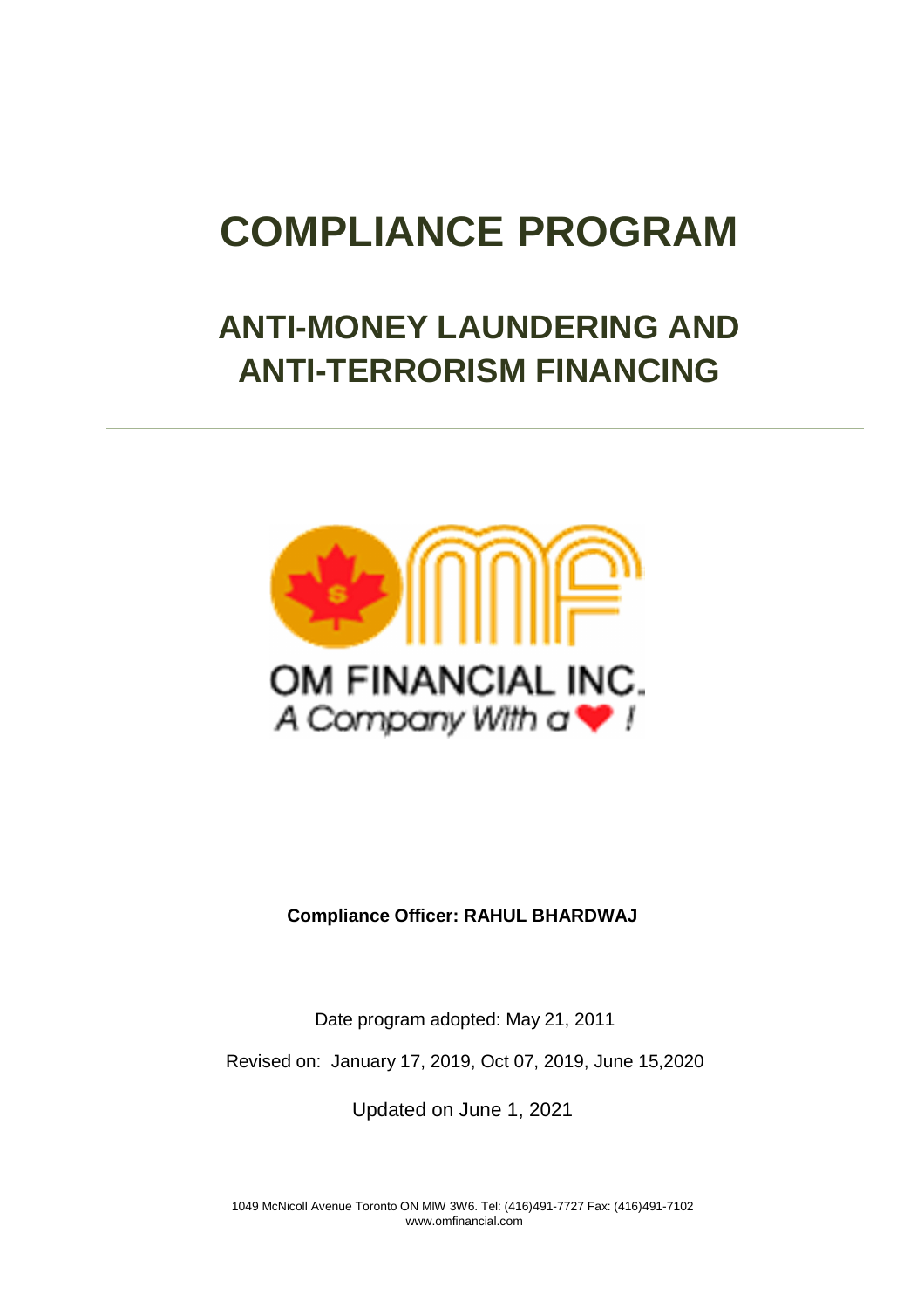## **TABLE OF CONTENTS**

| 1.2 Reporting Suspicious Transactions to FINTRAC - January 2019 11                 |  |
|------------------------------------------------------------------------------------|--|
| 1.3 Money laundering and terrorist Financing Indicators - January 2019  24         |  |
| 1.4.1 Enrolment with FINTRAC's Electronic Reporting System  32                     |  |
| 1.4.2 Large Cash Transaction Reporting & Record Keeping Policy 32                  |  |
|                                                                                    |  |
|                                                                                    |  |
|                                                                                    |  |
|                                                                                    |  |
|                                                                                    |  |
|                                                                                    |  |
|                                                                                    |  |
| 2.3.3 Political Exposed Persons (PEP) or head of international Organization (HIO)  |  |
|                                                                                    |  |
|                                                                                    |  |
|                                                                                    |  |
|                                                                                    |  |
|                                                                                    |  |
|                                                                                    |  |
|                                                                                    |  |
|                                                                                    |  |
|                                                                                    |  |
|                                                                                    |  |
| 4.3 Ongoing Monitoring and Keeping Client Identification Information Up-To-Date 44 |  |
|                                                                                    |  |
|                                                                                    |  |
|                                                                                    |  |
|                                                                                    |  |
| PART E - APPROVAL & ADOPTION OF POLICIES, PROCEDURES & TRAINING PROGRAM. 53        |  |
|                                                                                    |  |
|                                                                                    |  |
| <b>APPENDIX</b>                                                                    |  |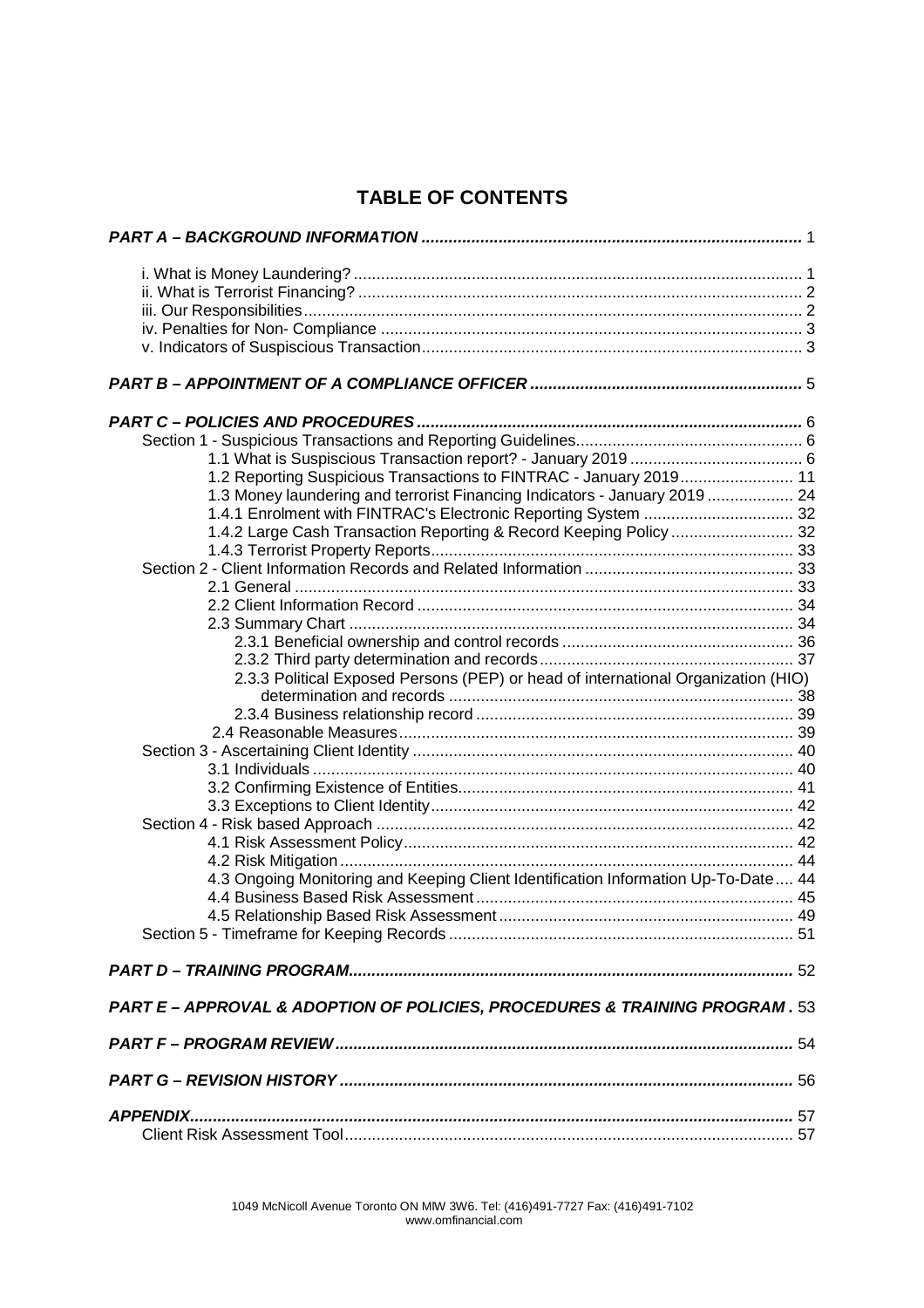

## **Part A – BACKGROUND INFORMATION**

This section provides a high level summary regarding what money laundering and terrorist financing is, and our obligations under the law. This summary relies on information provided in the Financial Transactions and Reports Analysis Centre of Canada's (FINTRAC's) Guideline 1, Backgrounder, and the full version of the guideline can be found on FINTRAC's website:http://www.fintraccanafe.gc.ca/guidance-directives/overview-apercu/Guide1/1-eng.asp. Canada participates in the worldwide fight against money laundering and the financing of terrorist activities primarily through a national piece of legislation called the Proceeds of Crime (Money Laundering) and Terrorist Financing Act (The Act) and the applicable regulations which support it. The Act's purposes are to:

- Help detect and deter money laundering and the financing of terrorist activities
- Implement reporting and other requirements on those engaged in businesses, professions and activities susceptible to being used for money laundering and terrorist financing
- Establish FINTRAC as the agency responsible for collecting, analyzing and disclosing information to assist in finding and preventing money laundering and terrorist financing in Canada and abroad.

## **i). What is Money Laundering?**

Money laundering is the process where money and property generated by criminal activities is disguised as coming from a legitimate source.

There are three stages in the money laundering process:

- **Placement** involves placing the proceeds of crime in the financial system.
- **Layering** involves converting the proceeds of crime into another form and creating complex layers of financial transactions to hinder the audit trail and disguise the source and ownership of funds.
- **Integration** involves placing the laundered proceeds back in the economy to create the perception of legitimacy.

Money laundering starts with the proceeds of crime from a predicate offence. A predicate offence includes but is not limited to tax evasion, illegal drug trafficking, bribery, fraud, forgery, murder, robbery, counterfeit money, stock manipulation, and copyright infringement. A money laundering offence can include property or proceeds derived from illegal activities that took place outside Canada.

#### **Methods of Money Laundering**

There are as many methods to launder money as the imagination allows, and the methods used are becoming increasingly sophisticated and complicated as technology advances. Often money is laundered using nominees such as family members, friends or associates who are trusted within the community, and who will not attract attention, to help conceal the source and ownership of funds and to conduct transactions. Another common method is structuring, or smurfing where multiple inconspicuous individuals deposit funds into a central account, usually in amounts less than thresholds for reporting. Examples of flags to be aware of and transactions which could be connected to money laundering are provided in section v) below.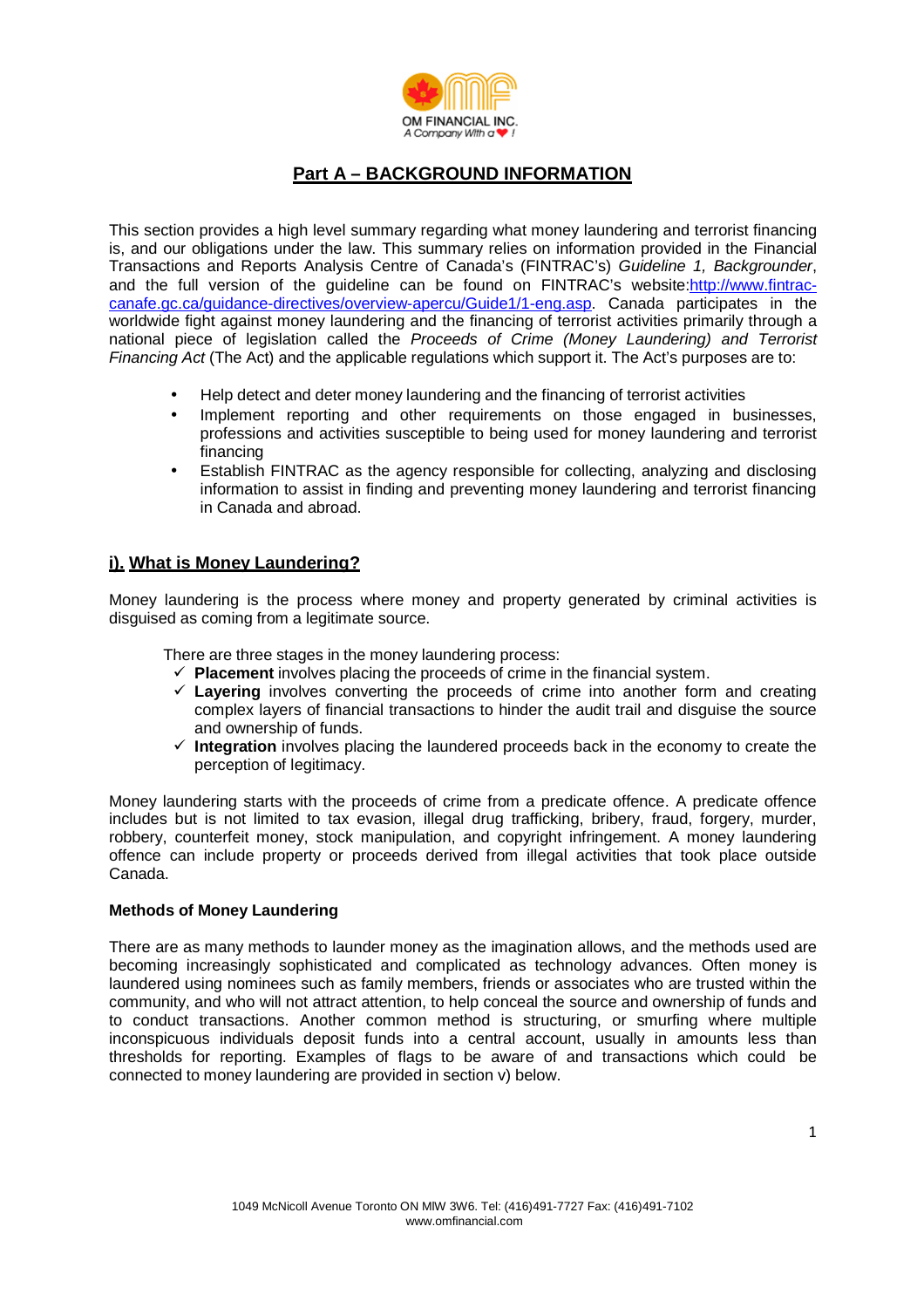

## **ii). What is Terrorist Financing?**

Under Canadian law, terrorist activity financing is when you knowingly collect or provide property, such as funds, either directly or indirectly, to terrorists. The main objective of terrorist activity is to intimidate a population or compel a government to do something.

Terrorists need financial support to carry out terrorist activities and achieve their goals. Many of the techniques used to perform money laundering are also used within terrorist financing, including, but not limited to obscuring the direction of funds and the use of third parties. They need to disguise their money as coming from another source, and put it into a form that cannot be easily traced so that it is useable.

#### **Methods of Terrorist Financing**

There are two primary sources of financing for terrorist activities. The first involves getting financial support from countries, organizations or individuals. The other involves revenue-generating activities of terrorist groups that may include legitimate and criminal activity. Terrorist groups may use smuggling, fraud, theft, robbery and narcotics trafficking to generate funds.

Financing for terrorist groups may also include legitimately earned income, which might include collection of membership dues and subscriptions, sale of publications, speaking tours, cultural and social events, as well as solicitation and appeals within the community. This fundraising might be in the name of organizations with charitable or relief status, so that donors are led to believe they are giving to a legitimate good cause.

The methods used by terrorist groups to generate funds from illegal sources are often very similar to those used by "traditional" criminal organizations. For this reason, transactions related to terrorist financing may look a lot like those related to money laundering. Therefore, strong, comprehensive anti-money laundering regimes are key to also tracking terrorists' financial activities.

## **iii). Our Responsibilities**

All insurance agents or agencies in Canada are reporting entities under the Act and are required to:

- Establish a compliance program to ensure compliance with their reporting, recordkeeping and client identification requirements
- Follow rules regarding client identification and keep certain records regarding specific transactions
- Report to FINTRAC suspicious transactions, large cash transactions and information regarding terrorist property

The elements of a compliance program required under the Act are as follows:

- Appointment of a compliance officer
- The development and application of written compliance policies and procedures
- The assessment and documentation of money laundering and terrorist financing risks for the business, along with steps to mitigate those risks
- An ongoing training plan, if the agent or agency has employees or others authorized to act on the agent or agency's behalf
- A plan to review the compliance policies and procedures and your risk assessment, and a plan to test their effectiveness at least every two years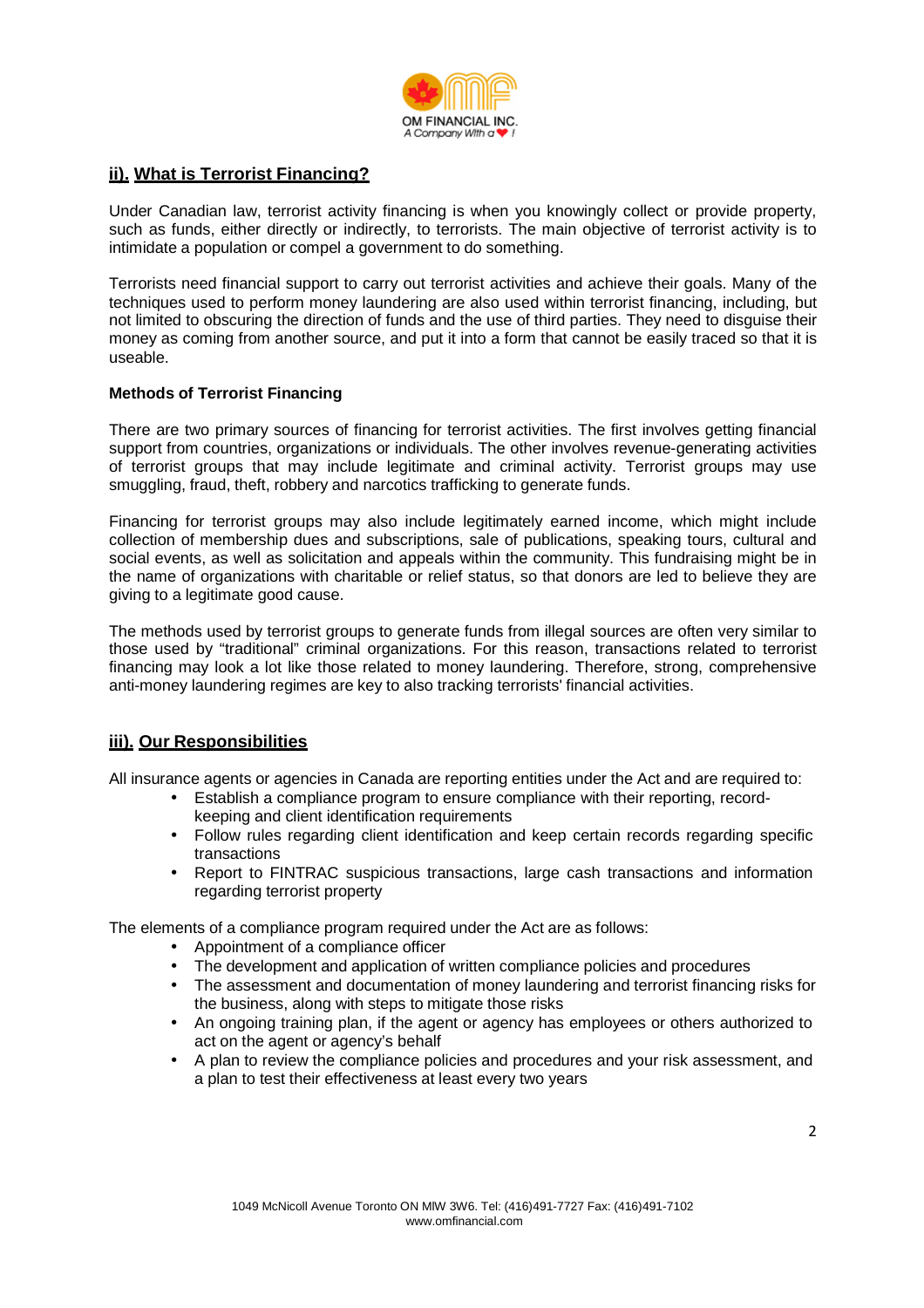

## **iv). Penalties for Non-Compliance**

FINTRAC can issue an Administrative Monetary Penalty (AMP) to reporting entities that are not compliant with Canada's Proceeds of Crime (Money Laundering) and Terrorist Financing Act.

Violations are classified by the Proceeds of Crime (Money Laundering) and Terrorist Financing Regulations as minor, serious or very serious and carry the following range of penalties:

- Minor violation: from \$1 to \$1,000 per violation
- Serious violation: from \$1 to \$100,000 per violation
- Very serious violation: from \$1 to \$100,000 per violation for an individual, and from \$1 to \$500,000 per violation for an entity (e.g. corporation)

The limits above apply to each violation, and multiple violations can result in a total amount that exceeds these limits. A list of violations is available on the Justice Canada website.

FINTRAC may disclose cases of non-compliance to law enforcement when there is extensive noncompliance or little expectation of immediate or future compliance.

Criminal penalties may include the following:

- Failure to report suspicious transactions: up to \$2 million and/or five years imprisonment.
- Failure to report a large cash transaction or an electronic funds transfer: up to \$500,000 for the first offence, \$1 million for subsequent offences.
- Failure to meet record keeping requirements: up to \$500,000 and/or five years imprisonment.
- Failure to provide assistance or provide information during compliance examination: up to \$500,000 and/or five years imprisonment.
- Disclosing the fact that a suspicious transaction report was made, or disclosing the contents of such a report, with the intent to prejudice a criminal investigation: up to two years imprisonment.

Penalties for failure to report do not apply to employees who report suspicious transactions to their superior.

#### **v). Indicators of Suspicious Transactions or Potential High-Risk Clients**

The following are some samples of some general and industry-specific indicators that might lead you to have reasonable grounds to suspect that a transaction is related to a money laundering or terrorist activity financing offence. The presence of one or more of these factors does not indicate the transaction is suspicious and reportable to FINTRAC, but that a deeper look should be taken. **General indicators** 

The following are a few examples of general indicators that might lead us to suspect that a transaction is related to a money laundering or terrorist activity financing offence. It will not be just one of these factors alone, but a combination of several factors in conjunction with what is normal and reasonable in the circumstances of the transaction or attempted transaction.

- $\checkmark$  Client admits to or makes statements about involvement in criminal activities
- $\checkmark$  Client produces seemingly false documentation that appears to be counterfeited, altered or inaccurate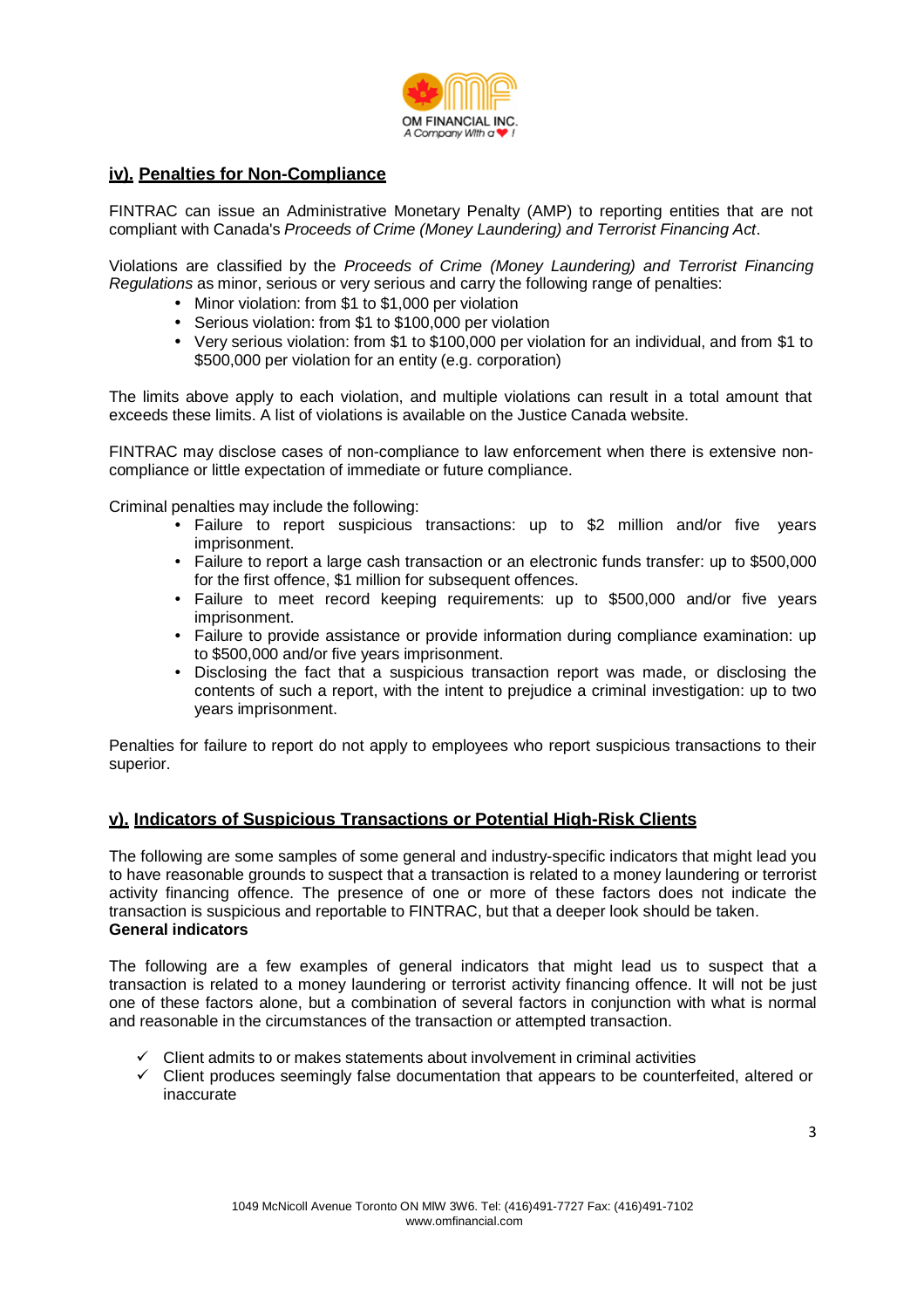

- $\checkmark$  Client does not want correspondence sent to home address
- $\checkmark$  Client appears to have accounts with several financial institutions in one area for no apparent reason
- $\checkmark$  Client repeatedly uses an address but frequently changes the name involved
- $\checkmark$  Client is accompanied and watched
- $\checkmark$  Client shows uncommon curiosity about internal controls and systems
- $\checkmark$  Client presents confusing details about the transaction
- $\checkmark$  Client makes inquiries that would indicate a desire to avoid reporting
- $\checkmark$  Client is involved in unusual activity for that individual or business
- $\checkmark$  Client insists that a transaction be done quickly
- $\checkmark$  Client seems very conversant with money laundering or terrorist activity financing issues
- $\checkmark$  Client refuses to produce personal identification documents
- $\checkmark$  Client frequently travels to a high risk country

#### **Industry specific examples**

- $\checkmark$  Client wants to use cash for a large transaction
- $\checkmark$  Client proposes to purchase an insurance product using a cheque drawn on an account other than his or her personal account
- $\checkmark$  Client requests an insurance product that has no discernible purpose and is reluctant to divulge the reason for the investment
- $\checkmark$  Client who has other small policies or transactions based on a regular payment structure makes a sudden request to purchase a substantial policy with a lump sum payment
- $\checkmark$  Client conducts a transaction that results in a conspicuous increase in investment contributions
- $\checkmark$  Scale of investment in insurance products is inconsistent with the client's economic profile
- $\checkmark$  Unanticipated/inconsistent modification of client's contractual conditions, including significant or regular premium top-ups
- $\checkmark$  Unforeseen deposit of funds or abrupt withdrawal of funds
- $\checkmark$  Involvement of one or more third parties in paying the premiums or in any other matters involving the policy
- $\checkmark$  Overpayment of a policy premium with a subsequent request to refund the surplus to a third party
- $\checkmark$  Funds used to pay policy premiums or deposits originate from different sources
- $\checkmark$  Use of life insurance product in a way that resembles use of a bank account, namely making additional premium payments and frequent partial redemptions
- $\checkmark$  Client cancels investment or insurance soon after purchase
- $\checkmark$  Early redemption takes place in the absence of a reasonable explanation or in a significantly uneconomic manner
- $\checkmark$  Client shows more interest in the cancellation or surrender of an insurance contract than in the long-term results of investments or the costs associated with termination of the contract
- $\checkmark$  Client makes payments with small denomination notes, uncommonly wrapped, with postal money orders or with similar means of payment
- $\checkmark$  The duration of the life insurance contract is less than three years
- $\checkmark$  The first (or single) premium is paid from a bank account outside the country
- $\checkmark$  Client accepts very unfavourable conditions unrelated to his or her health or age
- $\checkmark$  Transaction involves use & payment of performance bond resulting in cross-border payment
- $\checkmark$  Repeated and unexplained changes in beneficiary
- $\checkmark$  Relationship between the policy holder and the beneficiary is not clearly established

Additional examples can be found on FINTRAC's website in Section 8.5: http://www.fintrac.gc.ca/guidance-directives/transaction-operation/Guide2/2-eng.asp#s8-5.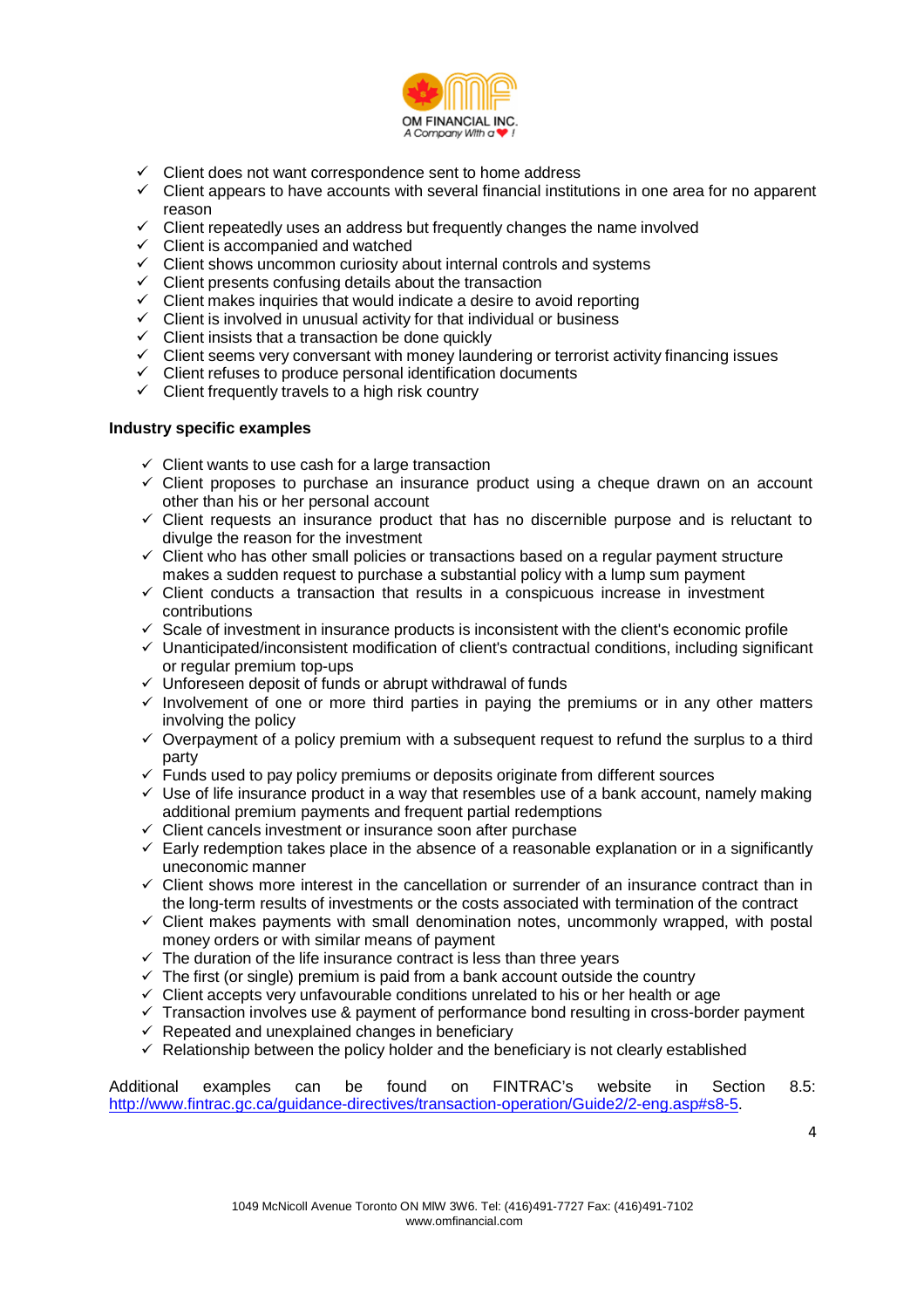

## **PART B – APPOINTMENT OF A COMPLIANCE OFFICER**

The compliance officer is responsible for:

- The implementation, monitoring and updating of the compliance program which includes:
	- Policies and procedures for reporting, record keeping, client identification, risk assessment and risk mitigation
	- Risk-based approach
	- Training
	- Program evaluation
- Making necessary reports to FINTRAC (suspicious transactions, large cash transaction, terrorist property reports)
- Reporting on a regular basis to the board of directors/senior management/owner

The compliance officer:

- Should have the authority and the resources necessary to discharge their responsibilities effectively
- Should have a thorough understanding of AML obligations and of the practice and the client base to be able to identify risks for the practice
- May delegate certain duties to other employees however the compliance officer retains responsibility for the implementation and ongoing execution of the compliance regime.

| The person below has been appointed to the position of compliance officer: |      |
|----------------------------------------------------------------------------|------|
| NAME: RAHUL BHARDWAJ                                                       |      |
| POSITION: PRESIDENT / COMPLIANCE OFFICER                                   |      |
| Date                                                                       |      |
| Appointment approved by:                                                   |      |
| Principal                                                                  | Date |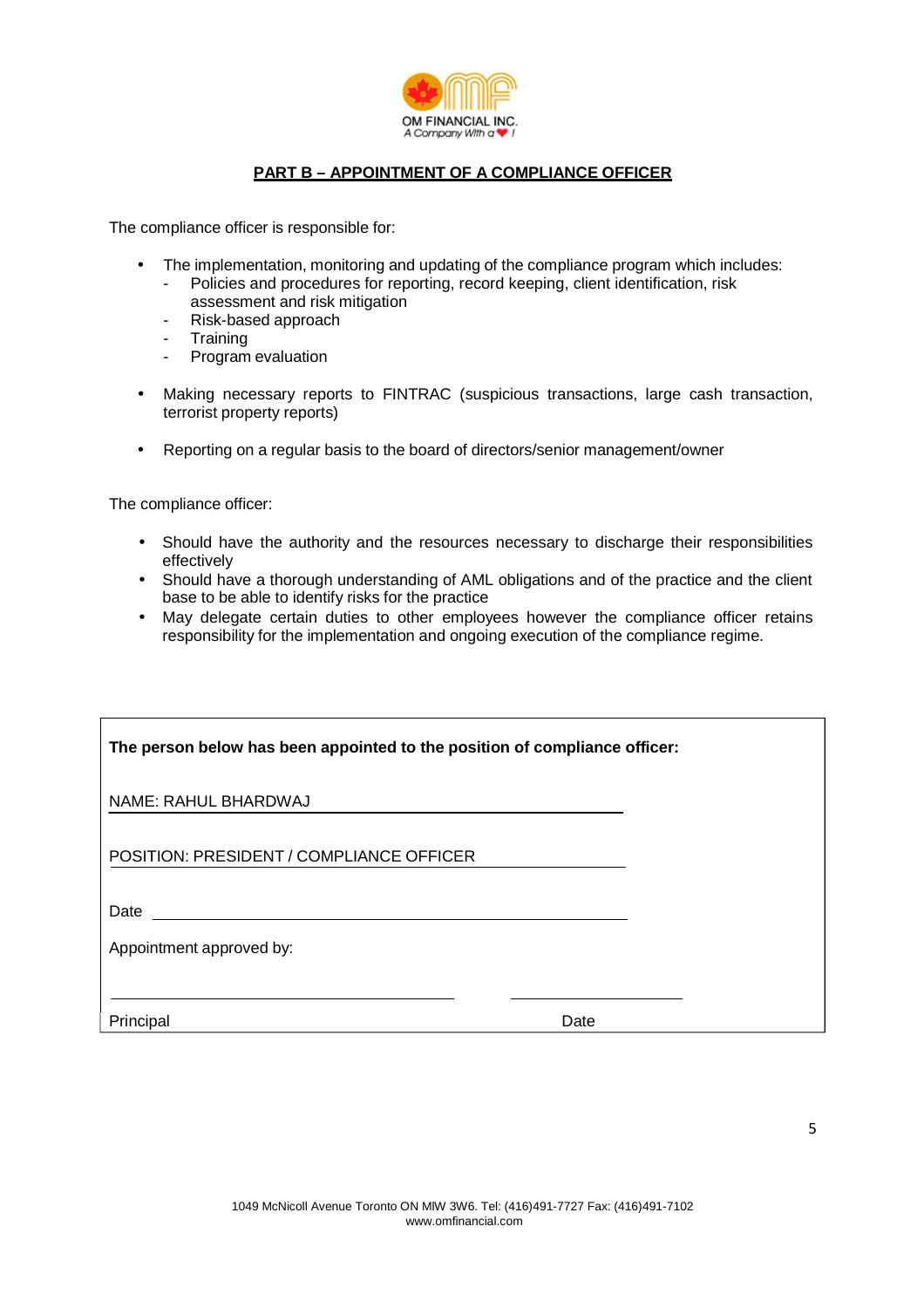

## **PART C – POLICIES AND PROCEDURES**

#### **Section 1. Suspicious Transactions and Reporting Guidelines**

As of January, 2019 FINTRAC published new suspicious transaction guidance including:

- 1. What is a suspicious transaction report? replaces Guideline 2: Suspicious transactions
- 2. Reporting suspicious transactions to FINRAC replaces Guideline 3A: Submitting suspicious transaction reports to FINTRAC electronically and Guideline 3B: Submitting suspicious transaction reports to FINTRAC by paper
- 3. Sector specific "Money laundering and terrorist financing indicators

– All references to financial transactions should include ATTEMPTED or COMPLETED

The policies and procedures below provide the roles and responsibilities and information for identifying reportable transactions and reporting to FINTRAC, record keeping, record retention, ascertaining identity, risk based approach, and training program.

#### **1.1. What is a suspicious transaction report? January 2019**

This guidance on suspicious transactions is applicable to reporting entities (REs) and individuals employed by reporting entities that are subject to the Proceeds of Crime (Money Laundering) and Terrorist Financing Act (PCMLTFA) and associated Regulations.

It is recommended that this guidance be read in conjunction with all other suspicious transaction reporting (STR) guidance, including:

- Reporting suspicious transactions to FINTRAC; and
- Money laundering (ML) and terrorist financing (TF) indicators (ML/TF indicators)

**\*\*Note:** All references to financial transactions should be read to include **attempted or completed** financial transactions.

This document serves to answer the following questions:

- What is an STR and why are they vital to FINTRAC and to Canada's anti-money laundering and anti-terrorist financing regime?
- \* How do you identify a suspicious transaction? What is "reasonable grounds to suspect" and when do you submit an STR to FINTRAC?
- What are reasonable grounds to suspect and when do you submit an STR to FINTRAC?
- How does FINTRAC assess an RE's compliance with its obligation to submit STRs?
- How can an RE assess its own compliance with its obligations to submit STRs?

#### **What is an STR and why are they vital to FINTRAC and to Canada's anti-money laundering and anti-terrorist financing regime?**

FINTRAC operates within the legislative authority of the PCMLTFA and associated Regulations. Its mandate is to detect, prevent and deter instances of ML/TF activities.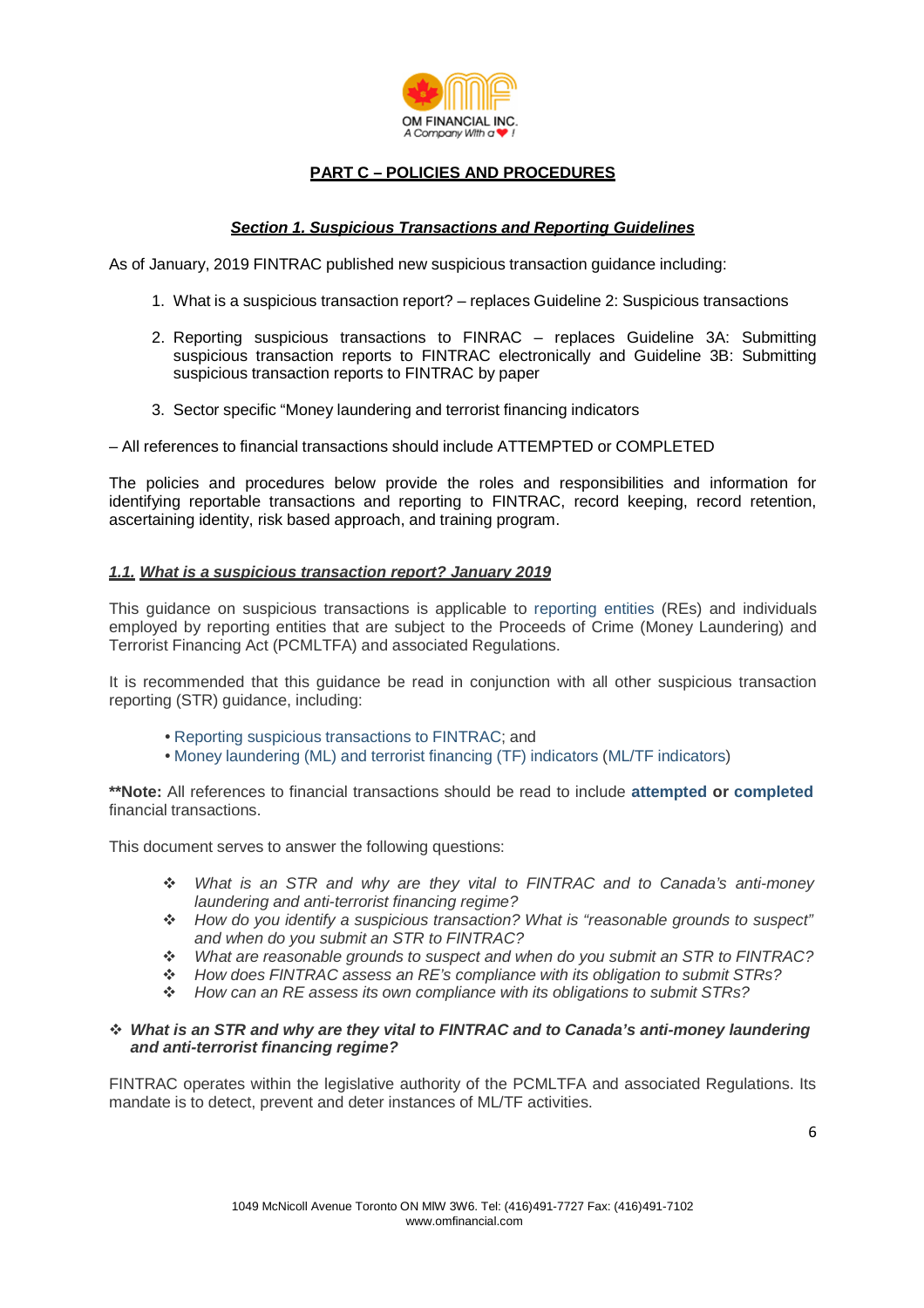

FINTRAC requires that certain individuals and entities implement specific measures as a part of their compliance program and submit various types of reports to FINTRAC. FINTRAC uses these reports to assess and analyze financial transactions to create a picture that serves to uncover financial relationships and networks that will:

- assist in criminal investigations and prosecutions of offences related to ML/TF, as well as threats to the security of Canada;
- detect trends and patterns related to ML/TF risks;
- uncover vulnerabilities to Canada's financial system; and
- enhance public awareness of ML/TF matters.

One of the most valuable types of reports in relation to the analysis and production of financial intelligence is the STR. You must submit an STR to FINTRAC where you have determined that you have reasonable grounds to suspect that a financial transaction is related to the commission or attempted commission of an ML/TF offence. This means that you have reasonable grounds to suspect that the financial transaction(s) is assisting a terrorist or terrorist group or both, or in the case of ML, is being used to convert the proceeds of crime into the appearance of a legitimate activity.

STRs must be detailed and of high quality, as they provide invaluable financial intelligence for FINTRAC's analysis such as individuals or entities' names, accounts, locations and relationships that may ultimately be disclosed to law enforcement, intelligence agencies, and/or other disclosure recipients. They also provide context and make connections that disclosure recipients may not otherwise have known about.

FINTRAC reviews and assesses every STR within days of its receipt. When warranted, such as in the case of STRs related to threats to the security of Canada, FINTRAC has disclosed financial intelligence to disclosure recipients within 24 hours by expediting the analysis and the assessment to determine if the prescribed thresholds to disclose are reached. As such, STRs are critical to FINTRAC's analytical function and to its ability to detect, prevent and deter ML/TF. Consequently, a failure to report an STR may have a direct impact on FINTRAC's capacity to carry out its mandate, including FINTRACs ability to aid in the protection of Canada's national security, therefore impeding the achievement of the objective of the PCMLTFA and associated Regulations.

For more information on ML or TF, see FINTRAC's Guideline 1: Backgrounder.

#### **How do you identify a suspicious transaction?**

Most often, it is a combination of facts, context and ML/TF indicators that will lead to the determination of whether you have reasonable grounds to suspect that a transaction is related to the commission or attempted commission of an ML/TF offence. **What is a fact?**

A fact, in regards to completing an STR, is an actual event, action, occurrence or element that exists or is known to have happened or existed. It cannot be an opinion. For example, facts surrounding a financial transaction could include the date, time, location, amount or type of transaction or could include the account details, particular business lines, or the client's financial history. It could also include information about your client should the information be known to be true (e.g. that they are a convicted felon, or that they are the subject of a production order).

#### **What is context?**

Understanding the context of a financial transaction(s) that may be observed or acquired through: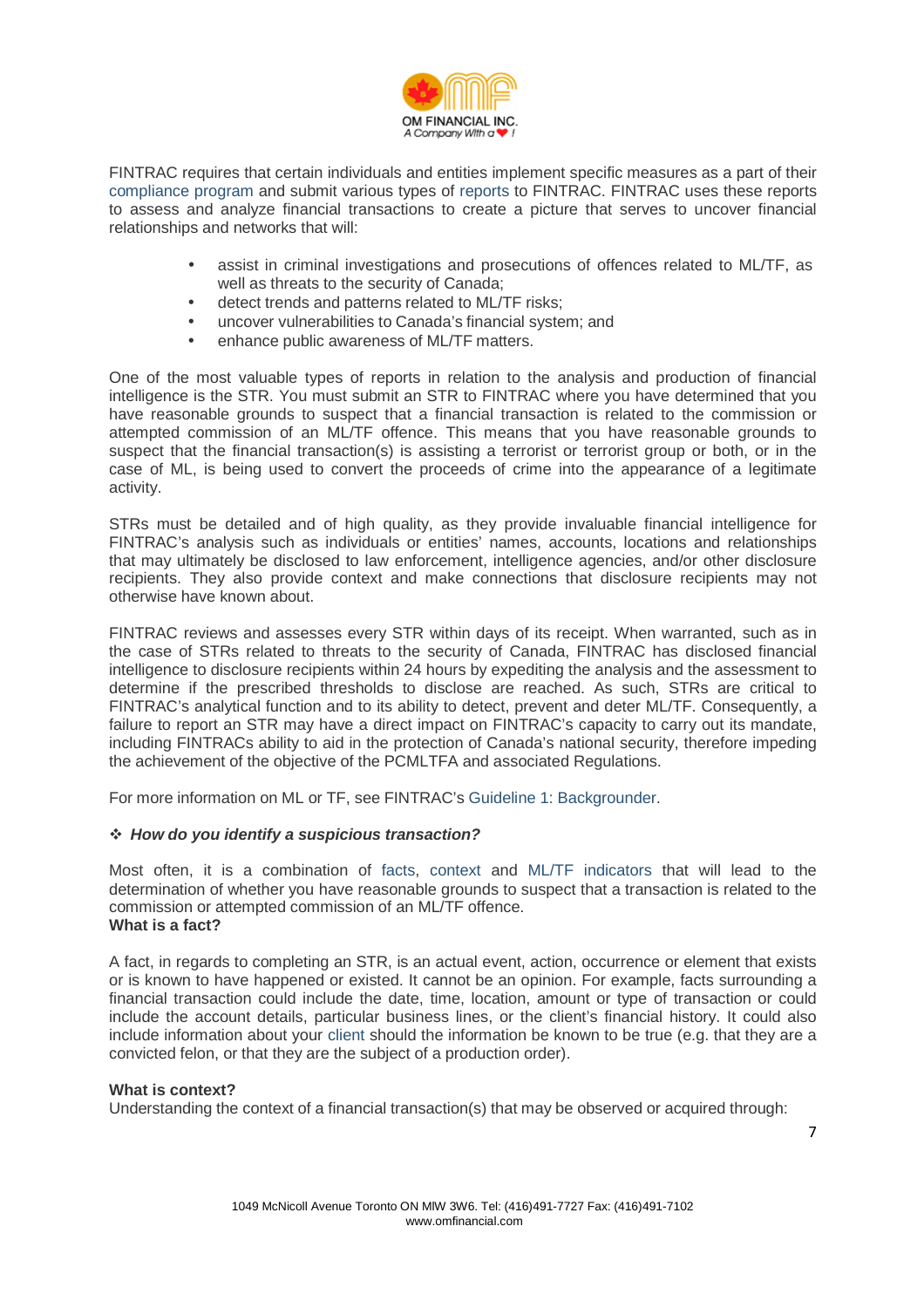

• a general awareness of the events occurring in your client's business environment or community;

- your knowledge of the typical financial activities found within your business;
- regular know your client (KYC) activities (e.g. who they are, their occupation or business, how they generate their wealth, typical or expected transactional behaviour, etc.);
- the information obtained through the application of your risk-based approach; and
- the background and/or behaviour/actions of a client.

This type of information is essential in determining what is suspicious. Context in regards to completing an STR is clarifying a set of circumstances or providing an explanation of a situation or financial transaction that can be understood and assessed.

If the context surrounding a particular transaction is unusual or suspicious, it could lead you to assess your client's current and past financial transactions.

A financial transaction may not appear suspicious in and of itself. However, additional context about the associated individual or their actions may create suspicion.

Your suspicion of ML/TF will most likely materialize out of an assessment of multiple elements that, when viewed together, will either inform or negate suspicion of ML/TF.

For example, suspicion may materialize through:

- $\triangleright$  An individual:
	- asks several questions about their reporting obligations (fact)
	- wants to know how they can avoid their transaction being reported to FINTRAC (context)
	- structures their amounts to avoid client identification or reporting thresholds (context)
	- keeps changing their explanation for conducting a transaction or knows few details about its purpose (context)
- $\triangleright$  An individual making a deposit to a personal account, where that individual:
	- has a low salary (context) and has deposited an irregularly large amount of money (fact)
	- keeps changing their explanation for the deposit or cannot / will not provide an explanation (context)
	- exhibits nervous behaviour (context)

 $\triangleright$  Transactions to a business account with the following additional elements:

- deposits to the account are made by numerous parties that are not signing authorities or employees (fact)
- the account activity involves wire transfers in and out of the country (fact), which does not fit the expected pattern of that business (context)
- multiple deposits are made to the account by third parties (fact)

#### **What is an ML/TF indicator?**

ML/TF indicators are potential red flags that could initiate suspicion or indicate that something may be unusual without a reasonable explanation. Red flags typically stem from one or more factual characteristics, behaviours, patterns or other contextual factors that identify irregularities related to financial transactions. These often present inconsistencies with what is expected or considered normal based on what you know about your client.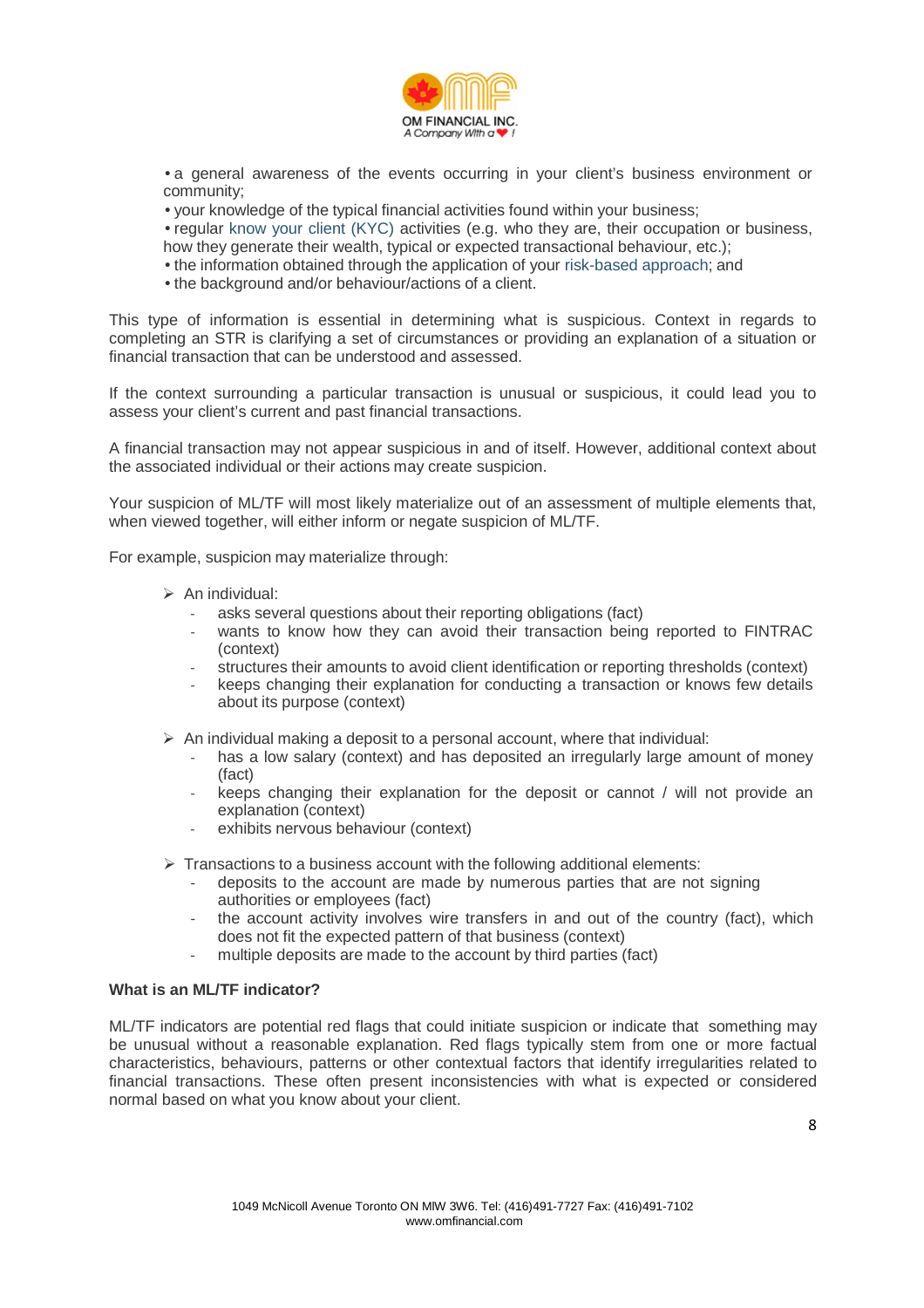

FINTRAC has published ML/TF indicators for each sector that were developed through a three-year review of ML/TF cases, a review of high quality STRs, published literature by international organizations such as the Financial Action Task Force (FATF) and the Egmont Group, and consultation with reporting entity sectors. These ML/TF indicators do not cover every possible situation but were developed to provide you with a general understanding of what is or could be unusual or suspicious. On its own, a single indicator may not appear suspicious. However, observing an indicator(s) could lead you to conduct an assessment of the transaction(s) to determine whether there are further facts, contextual elements or additional ML/TF indicators that might require the submission of an STR.

Criminal organizations often combine various methods in novel ways in order to avoid the detection of ML/TF. ML/TF indicators can prompt your suspicion but it is the assessment of facts, context and ML/TF indicators that can help you determine if you have reasonable grounds to suspect that the transaction is related to the commission or attempted commission of an ML/TF offence. These ML/TF indicators may also be used to explain or articulate the reasons for your reasonable grounds to suspect in an STR.

#### **What is reasonable grounds to suspect and when do you submit an STR to FINTRAC?**

**Reasonable grounds to suspect** is a step above simple suspicion and is a conclusion you reach based on an assessment of facts, context, and ML/TF indicators associated with the financial transaction. Your suspicion must be reasonable, meaning, for example, that it cannot be biased or prejudiced.

It is through an assessment of information that you are able to demonstrate and articulate your suspicion of ML/TF in such a way that another individual reviewing the same material with similar knowledge, experience, or training would likely reach the same conclusion.

Reaching reasonable grounds to suspect means that you consider all the facts, context and ML/TF indicators related to a financial transaction and, after having reviewed this information, you conclude that there are reasonable grounds to suspect that this particular financial transaction is related to ML/TF. It is possible that you have one piece of information that was so compelling that it led you to start an assessment or submit an STR to FINTRAC.

Once you determine that there are reasonable grounds to suspect that a transaction is related to the commission of attempted commission of an ML/TF offence, you must submit an STR to FINTRAC.

Understanding the differences between the thresholds can help to clarify what reasonable grounds to suspect means for your organization and how it can be operationalized within your compliance program.

#### **How does FINTRAC assess an RE's compliance in their determination of reasonable grounds to suspect?**

FINTRAC conducts various activities to ensure that STRs are properly completed and submitted, including an evaluation of their quality, timing and volume. If you are reporting multiple suspicious financial transactions involving the same client(s) or account(s), you would periodically re-assess their level of risk and apply the appropriate measures determined by your risk-based approach. This assessment could include a review of transactional records to ensure that you are keeping a copy of the STR as required by the PCMLTFA and associated Regulations.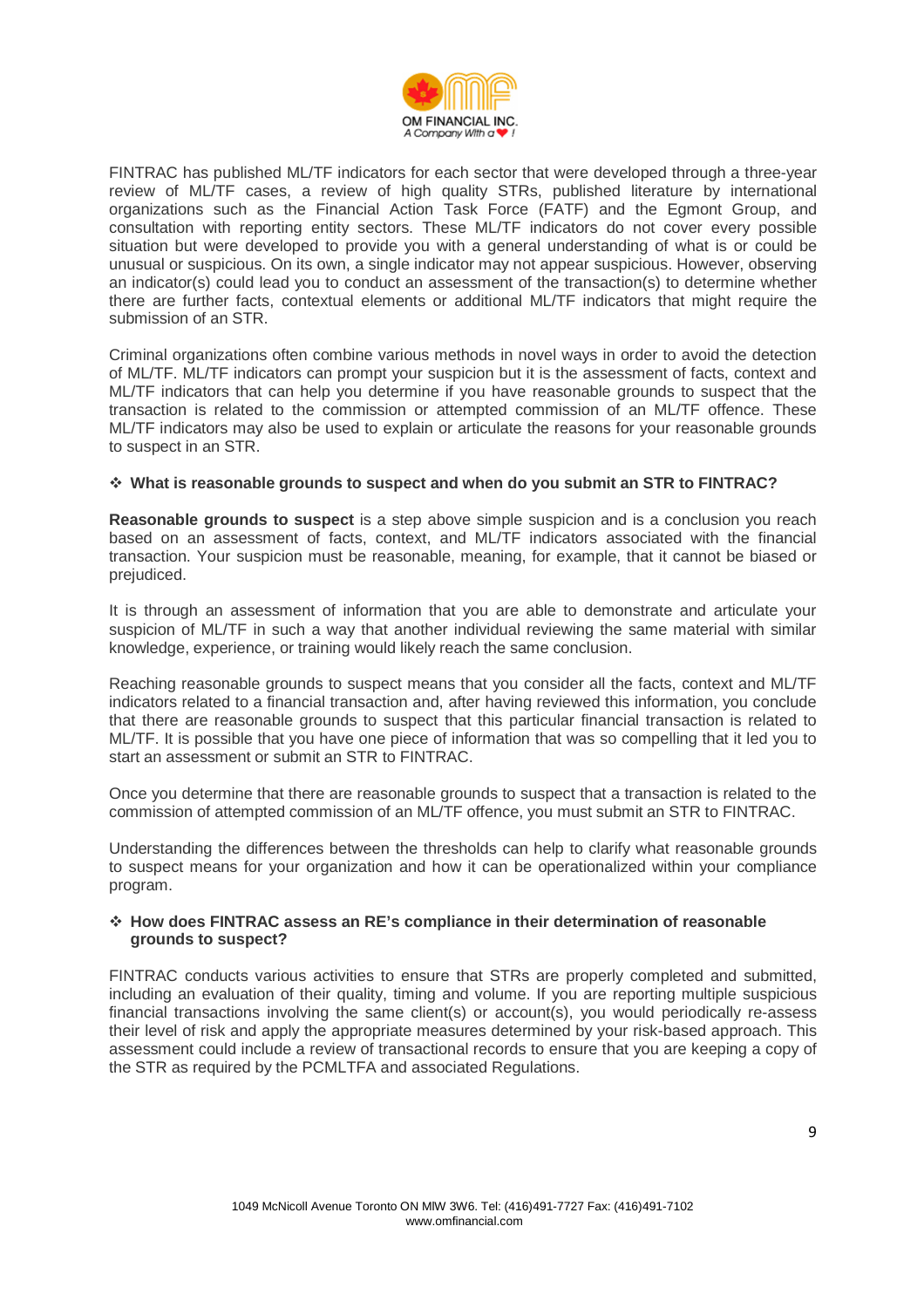

FINTRAC can use various assessment methods to ensure that you are detecting and submitting complete STRs in a timely manner. During an assessment, FINTRAC expects that you will be able to:

- confirm that you have an ongoing monitoring process that enables you to detect, assess and, when applicable, report suspicious transactions;
- explain how your process for detecting and assessing suspicious transactions is
- reasonable, effective, & consistent with your risk assessment across all business lines;
- demonstrate how you identify relevant transactions; and
- show your record keeping and decision-making processes.

There may be times where you initially assessed transactions as suspicious, but as a result of your re-assessment, later negated the suspicions and determined the transactions reasonable. As a best practice, you may want to document the rationale and keep a record as to why the suspicion was negated. Keeping a record of these decisions is not required but may be helpful to you in the context of a FINTRAC assessment.

You can rely on ML/TF indicators, open source, media reporting or FINTRAC's operational briefs and alerts to help you identify suspicious financial transactions and determine reasonable grounds to suspect.

It is important to remember that your STR program is linked to the overall effectiveness of your compliance program. A timely and well-prepared STR could be crucial to Canada's anti-monev laundering and anti-terrorist financing regime. To ensure that you have submitted an STR in a timely manner, FINTRAC will look at the date that you detected a fact that led you to reach reasonable grounds to suspect that an ML/TF offence had been committed (or attempted). FINTRAC will also look at your overall STR program to evaluate its effectiveness in terms of identifying, assessing and submitting STRs as per your policies and procedures.

You may decide to expedite the submission of STRs in certain situations involving time-sensitive information and threats to national security, such as suspected terrorist financing.

#### **How can an RE assess its own compliance with its obligations to submit STRs?**

Part of your regulatory obligations is the requirement to assess the effectiveness of your compliance program as a part of your two-year review. In support of this, below are some examples you may wish to consider for your own assessment:

- a. You may decide to assess STRs with similar scenarios to ensure that you are applying consistency. For example, if you found certain ML/TF indicators through your assessment that support your suspicions of ML/TF, you should be aware when the same ML/TF indicators appear elsewhere to ensure that you are not missing potential STRs that should be or should have been submitted to FINTRAC. This approach can help you build consistency within your organization.
- b. If you submitted an STR to FINTRAC in respect of a financial transaction(s) conducted by a client, you should continue to submit STRs as long as the suspicions of ML/TF continue. That being said, you should periodically re-assess the information to evaluate your grounds for suspicion. How often you perform this assessment can be documented as part of your policies and procedures. For instructions on submitting multiple STRs on the same client, refer to Reporting suspicious transactions to FINTRAC.
- c. You can work within your industry to identify how others are reaching the reasonable grounds to suspect threshold and to establish common baselines for what could be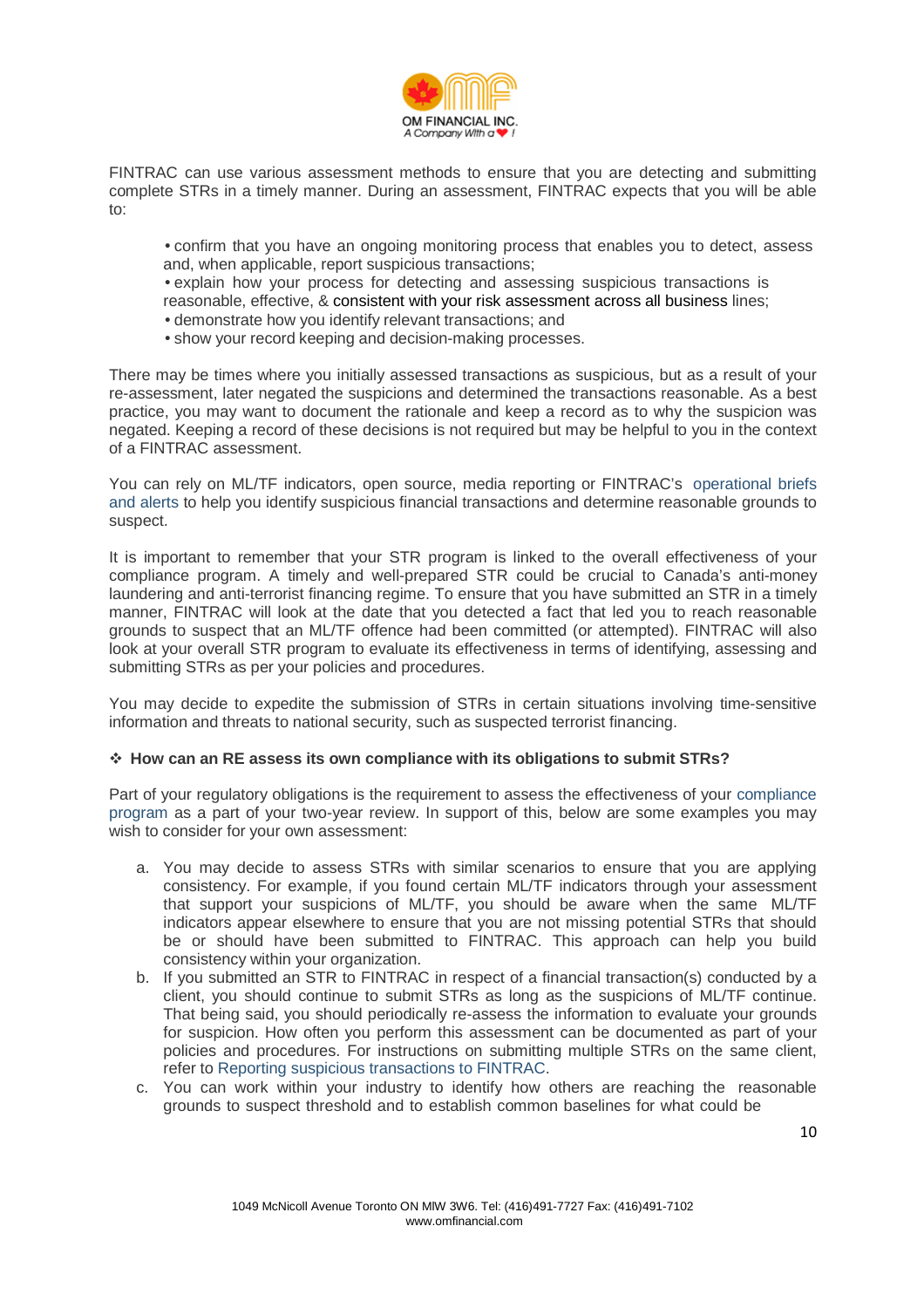

considered unusual or suspicious. Please consult FINTRAC's operational briefs and alerts for more information on ML/TF that has been observed within certain sectors or relating to specific criminality (e.g. human trafficking, fentanyl, etc.).

- d. Reasonable grounds to suspect means that you can explain the reasons for your suspicion in such a way that another individual with similar knowledge, experience and training would, based on the same information, likely reach the same conclusion. Applying this logic can direct your assessment of financial transactions that may fit some of the ML/TF indicators identified by FINTRAC. This will also help you determine if there are financial transactions that should be considered for further assessment and potential reporting to FINTRAC.
- e. To assess your timing for submitting an STR, you may wish to conduct a sample review to ensure that your STRs were sent in a timely manner. You can also assess the relevant aspects of your STRs (facts, context and ML/TF indicators) and determine when they became known to ensure that you are reporting them from the date you reached the reasonable grounds to suspect threshold.
- f. To assess the quality of your STRs, it is important that you consider the consistency and integrity of your KYC information and provide all relevant information that led to the determination of the reasonable grounds to suspect threshold.
- g. STRs have significantly fewer mandatory fields than other FINTRAC reports. This is intended to encourage reporting even in situations where you may not have information because the client did not provide any or where asking for details might 'tip off' the individual to your suspicions. Double-checking the quality of your STRs before submitting them is important because FINTRAC cannot automatically reject reports that have missing information, unlike other report types. However, FINTRAC expects that if you can access the information in your institution, it must be reported.

#### **1.2. Reporting suspicious transactions to FINTRAC – January 2019**

Suspicious transaction reporting requirements under the Proceeds of Crime (Money Laundering) and Terrorist Financing Act (PCMLTFA) and associated Regulations are applicable to all reporting entity sectors.

It is recommended that this guidance be read in conjunction with other STR guidance, including:

- What is a suspicious transaction report?
- Money laundering (ML) and terrorist financing (TF) indicators (ML/TF indicators)

**\*\*Note:** All references to financial transactions should be read to include **attempted or completed** financial transactions.

This guidance provides information on the following topics:

- ♦ When must a suspicious transaction be reported?
- ♦ Service provider agreements
- ♦ How to submit STRs
- ♦ Review and validation of reports by FINTRAC
- ♦ Completing the STR form
- Field completion instructions

#### **Life insurance companies, brokers and agents**

If you are a life insurance company and you have foreign subsidiaries or foreign branches, the suspicious transaction reporting requirement does not apply to the operations of these subsidiaries or branches outside Canada.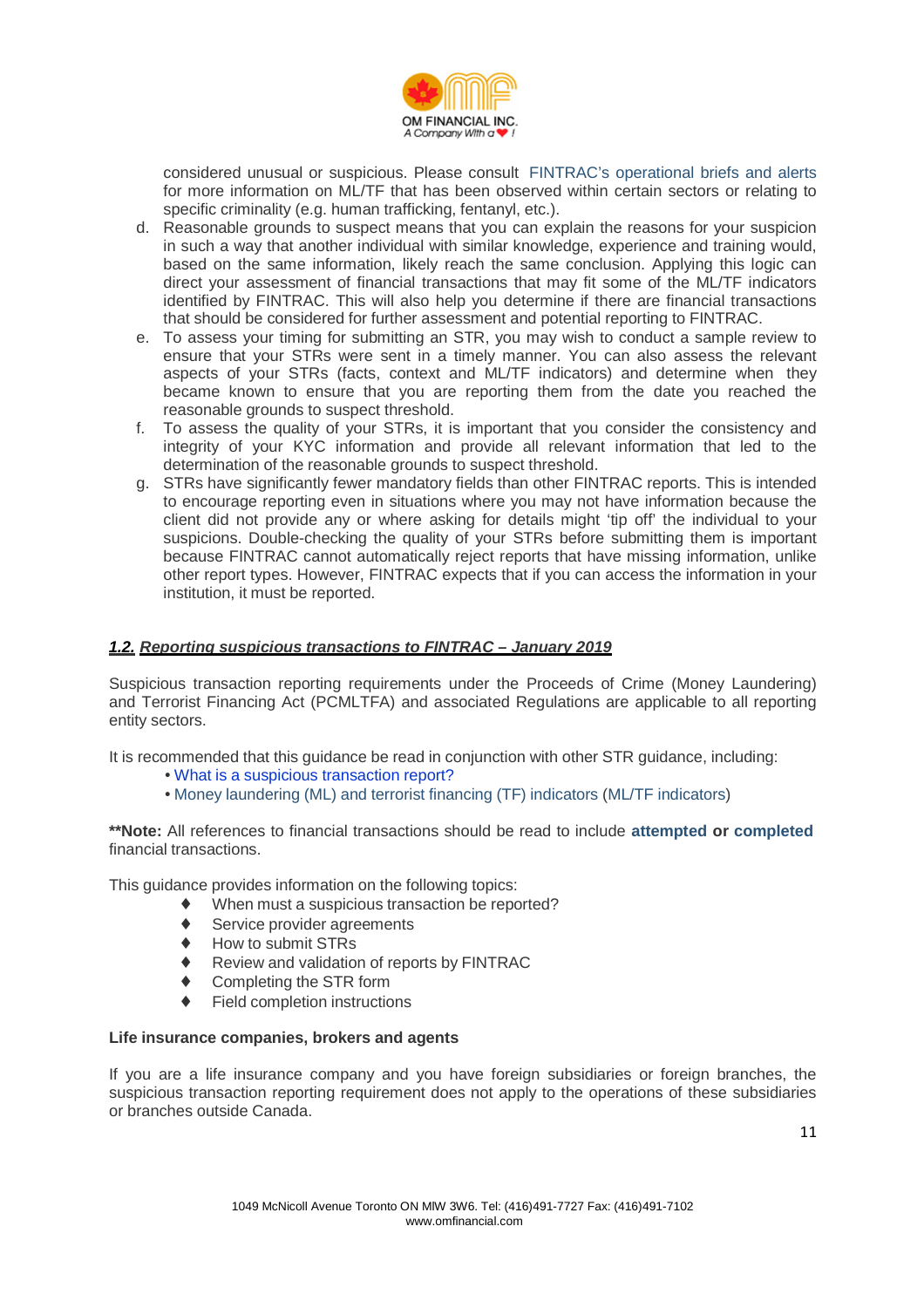

#### ♦ **When must a suspicious transaction be reported?**

Pursuant to section 9(2) of the Proceeds of Crime (Money Laundering) and Terrorist Financing Suspicious Transaction Reporting Regulations, "the report shall be sent to the Centre within 30 days after the day on which the person or entity or any of their employees or officers detects a fact respecting a financial transaction or an attempted financial transaction that constitutes reasonable grounds to suspect that the transaction or attempted transaction is related to the commission of a money laundering offence or a terrorist financing offence." In other words, an STR must be submitted to FINTRAC when you detect a fact that leads you to determine that you have **reasonable grounds to suspect** that a transaction is related to the commission or attempted commission of a money laundering or terrorist financing offence.

You must submit an STR to FINTRAC "As soon as practicable". Unlike all other reporting obligations, there is no monetary threshold associated with the reporting of a suspicious transaction. STRs are unique under the Canadian anti-money laundering and anti-terrorist financing (AML/ATF) regime as they may also contain transactions that must be submitted to FINTRAC in other types of reports. For example, if a completed transaction reported in an STR involved the receipt of cash from a client of 10,000 Canadian Dollars (CAD) or more, you would also be required to report this transaction to FINTRAC in a large cash transaction report.

#### ♦ **Service provider agreements**

A service provider can submit and correct STRs on your behalf. However, as the reporting entity, you are ultimately responsible for meeting your obligations under the PCMLTFA and associated Regulations, even if a service provider is reporting on your behalf. This legal responsibility cannot be delegated.

#### ♦ **How to submit STRs**

If you have a computer and an internet connection, you must submit STRs to FINTRAC electronically. You must submit by paper if you do not have the technological capacity to send an STR electronically.

There are two options for electronic reporting that provide for secure encrypted transmission that ensures your data's confidentiality and integrity. These two electronic reporting options are listed below.

- FINTRAC's secure website F2R
- Batch file transfer

For more information about FINTRAC's electronic reporting system enrolment, see our electronic reporting page.

#### **F2R reporting**

F2R is a secure application accessed through the internet that allows you to manually submit individual reports, as well as correct those report if needed. F2R is geared towards reporting entities with lower reporting volumes. **To report STRs electronically**, you must be enrolled and logged in to the F2R system. For more information on F2R reporting, see the following documents:

• F2R reporting: for instructions on how you can enroll in F2R and the browser requirements; and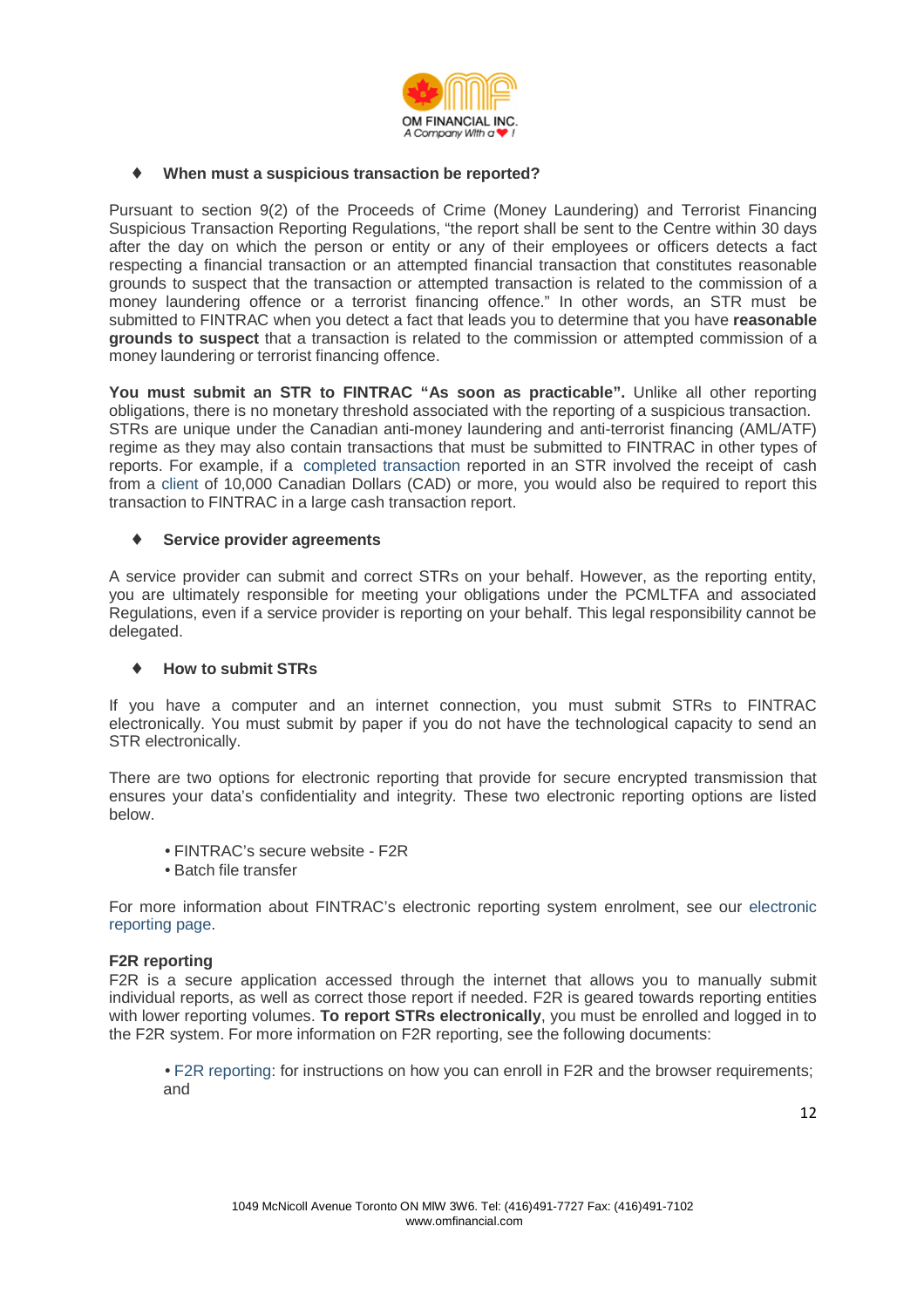

• F2R Electronic Reporting User Guide: for instructions on how to use the application.

#### **Batch reporting**

Batch reporting is a secure process that allows for the submission and correction of multiple reports (up to 10,000) in 'Batch files' that are formatted according to FINTRAC's specifications. To use the Batch reporting system, FINTRAC will provide you with Batch transmission software but you will also need to enroll in F2R and apply for a public key infrastructure (PKI) certificate. For more information on Batch reporting, see the following links and documents.

- How can I use Batch reporting? for instructions on how you can enroll in F2R and apply for a PKI certificate.
- Batch transmission guide: to assist you with installing and configuring the Batch transmission software and to instruct you in how to transmit Batch files to FINTRAC.
- Batch documentation: to assist you with how to create, submit and correct Batch files.

#### **Paper reporting**

FINTRAC's STR paper reporting form can be printed from the reporting forms webpage or you can request a form to be faxed or mailed to you by calling FINTRAC at 1-866-346-8722.

To ensure that the information provided is legible and to facilitate data entry, it would be preferable if the free-text areas of the STR (Parts G and H) were completed using word-processing equipment. For reports completed by hand, please use black ink and CAPITAL LETTERS.

There are two ways you can send a completed paper STR form to FINTRAC:

- by fax: 1-866-226-2346; or
- by mail to the following address:

Financial Transactions and Reports Analysis Centre of Canada Section A 234 Laurier Avenue West, 24th floor Ottawa, ON K1P 1H7 CANADA

There is no official acknowledgement of receipt when you send a completed paper STR form to FINTRAC. However, FINTRAC will contact you and request that you resubmit electronically if you have the capability to do so.

#### ♦ **Review and validation of reports by FINTRAC**

FINTRAC reviews each report that is submitted to ensure that mandatory information is provided as per the PCMLTFA and associated Regulations. There are three types of validation rules that FINTRAC uses to validate reports and these rules are described below.

- Presence is there an entry in the field?
- Format is the entry in the correct structure?
- Content is the correct information entered in the appropriate field?

FINTRAC validation rules identify possible reporting problems or information gaps but do not cover all scenarios. While FINTRAC conducts a review of report submissions to assess the quality of reports, you should have your own proactive quality assurance practices independent of FINTRAC's review and validation of reports.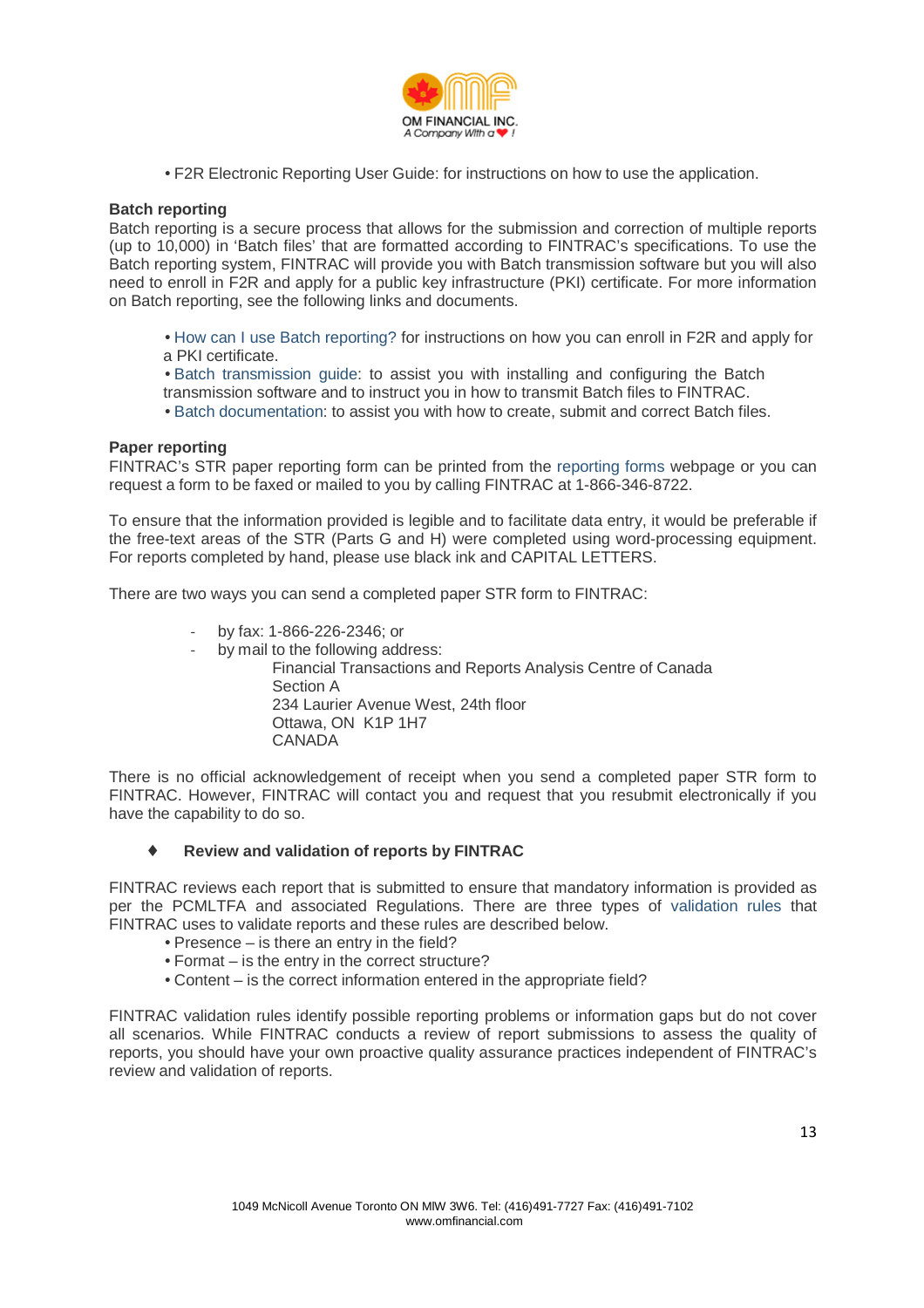

The report validation processes for F2R and Batch are different. Each report validation process is described in more detail below.

#### **F2R report validation**

Reports submitted through F2R are immediately validated by the application. F2R will indicate where information is missing, incorrect, or improperly formatted. You **must** correct all errors for mandatory fields before you can submit a report.

You **must** correct all errors for mandatory fields before you can submit a report.

#### **Batch report validation**

Once a Batch file has been submitted, FINTRAC validates the Batch file against the validation rules. If there is an error with the structure or format of the file then you will receive a "Rejected" message and the Batch file and reports within it will not be processed any further. **You must correct and resubmit the entire Batch file.** Once you resubmit a Batch file, it is revalidated against all validation rules.

If there is a potential issue in a reporting field then you may also receive a "Warning" message. If you receive a "Warning" message, the report has been accepted by FINTRAC but you should review the information submitted for accuracy and completeness.

Once your Batch file has been accepted and validated, FINTRAC will send you a Batch "Acknowledgement" message that will include the validation rule number(s) for any report(s) that require further action and any warning messages.

See FINTRAC's Standard Batch Reporting Instructions and Specifications for more information.

#### **Completing the STR form**

#### **FINTRAC's expectations for completing an STR**

It is your responsibility to ensure that the information provided in an STR is complete and accurate. Your policies and procedures must include details on the process for how you identify, assess and submit STRs to FINTRAC. It is possible that your organization has an automated or triggering system that detects unusual or suspicious transactions that would require assessment by a person to determine if you must submit an STR. A person with the appropriate knowledge and training is expected to be able to determine whether a transaction is related to the commission or attempted commission of an ML/TF offence. It is also important to note that the value of the transaction is not always the most important aspect of an STR. Training employees to perform this function is considered to be part of your compliance program obligations.

Please note, an employee of a reporting entity can be considered a 'reporting entity' and report a completed or attempted suspicious transaction to FINTRAC when:

- they have reasonable grounds to suspect that a transaction is related to the commission or
- attempted commission of an ML/TF offence; and
- their employer did not or will not report.

This stipulation is in place to cover the rare instances where an individual suspects that the threshold to report has been reached and their employer did not or will not send an STR. No individual or entity will be prosecuted for sending an STR in good faith or for providing FINTRAC with information about suspicions of money laundering or terrorist financing. To submit an STR in this scenario, you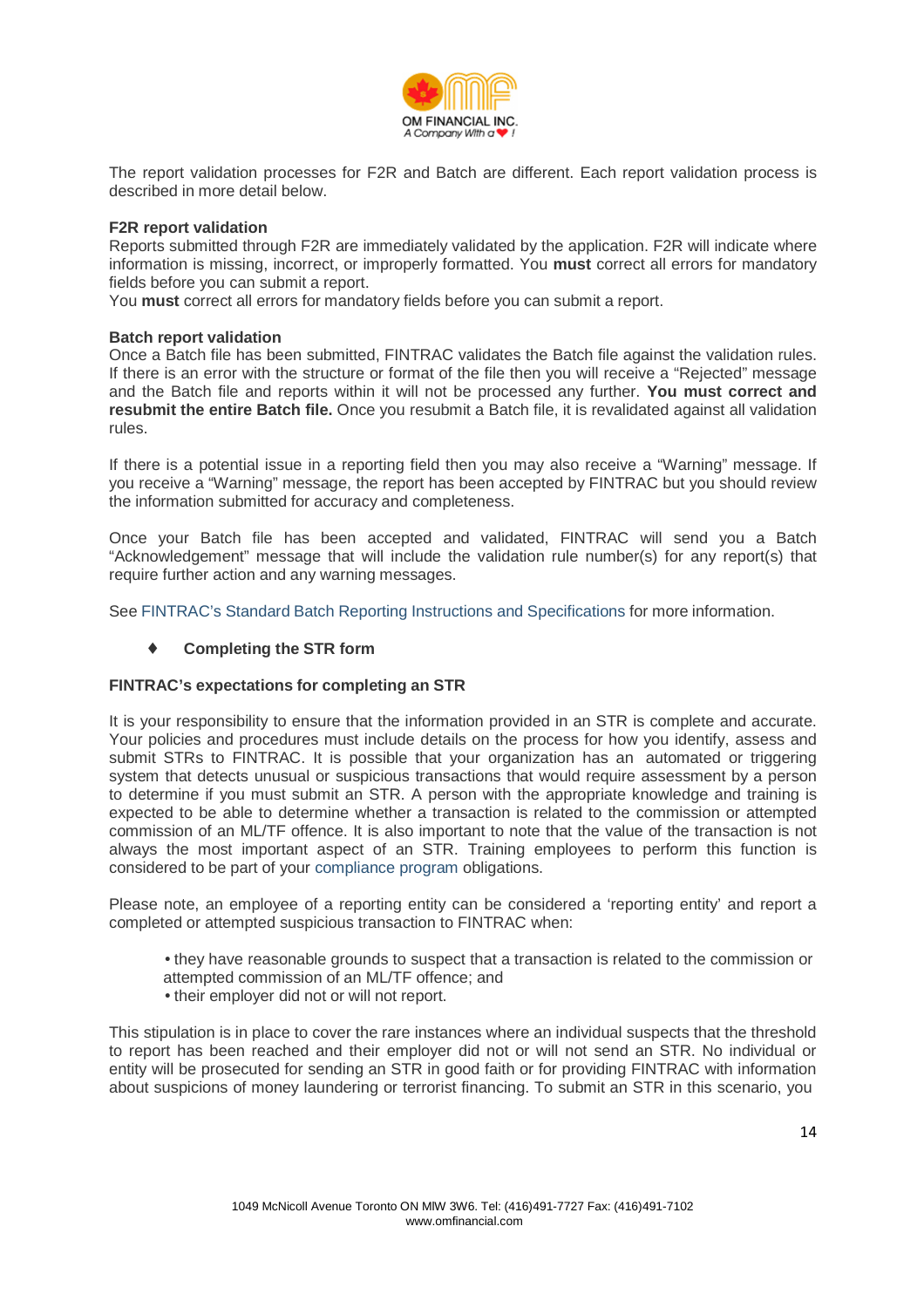

may use the paper report form. For more information, please see field completion instructions to submit STRs by paper.

It is important to FINTRAC's analysis process and disclosure recipients that the STRs you submit are comprehensive and of high quality. In Part G or H of the STR, it is important to **avoid jargon or non-public references**, such as terms and acronyms that are specific to your organization. Please consider an outside reader and use simple, clear and concise language.

A variety of information is often collected as part of an assessment to determine if you are required to submit an STR and this information is valuable to include in your report to FINTRAC. A well-completed STR should consider the following questions.

1. **Who** are the parties to the transaction?

o List the **conductor, beneficiary and holders** of all accounts involved in the transaction.

o Take **reasonable measures** to identify the conductor of the transaction. This means that you are expected to ask the client for this information unless you think doing so will tip them off to your suspicion.

o Provide **identifying information** on the parties involved in the transaction. This could include the information you recorded to identify the conductor, as well as any information you have on the other parties to the transaction or its recipients.

o **List owners, directors, officers and those with signing authority, when possible.** If the transaction involves a business, you could include information on the ownership, control and structure of the business in the STR.

o Provide **clear information about each individual or entity's role** in each of the financial transactions described. It is important to know who is sending and receiving the funds and this may be relevant in Part G of the STR.

o **Explain the relationships among the individuals or entities (if known).**This is very helpful to FINTRAC when trying to establish networks of individuals or entities suspected of being involved in the commission or attempted commission of an ML/TF offence.

- 2. **When** was the transaction(s) completed/attempted? If it was not completed, why not? o Provide the **facts, context and ML/TF indicators** regarding the transaction.
- 3. **What** are the financial instruments or mechanisms used to conduct the transaction?
- 4. **Where** did this transaction take place?

5. **Why** the transaction(s) or attempted transaction(s) are related to the commission or attempted commission of an ML/TF offence?

o State the ML/TF indicators used to support your suspicion.

- o State the **suspected** criminal offence related to ML/TF, if known.
- 6. **How** did the transaction take place?

Once you have reached reasonable grounds to suspect, you must keep reporting as long as the suspicion remains. You are expected to periodically re-assess the client to verify that the level of suspicion has not changed. This process may be part of your documented risk based approach or ongoing monitoring. If you continue to report STRs(s) on the same person or entity, you can reference a previous STR in Part G by: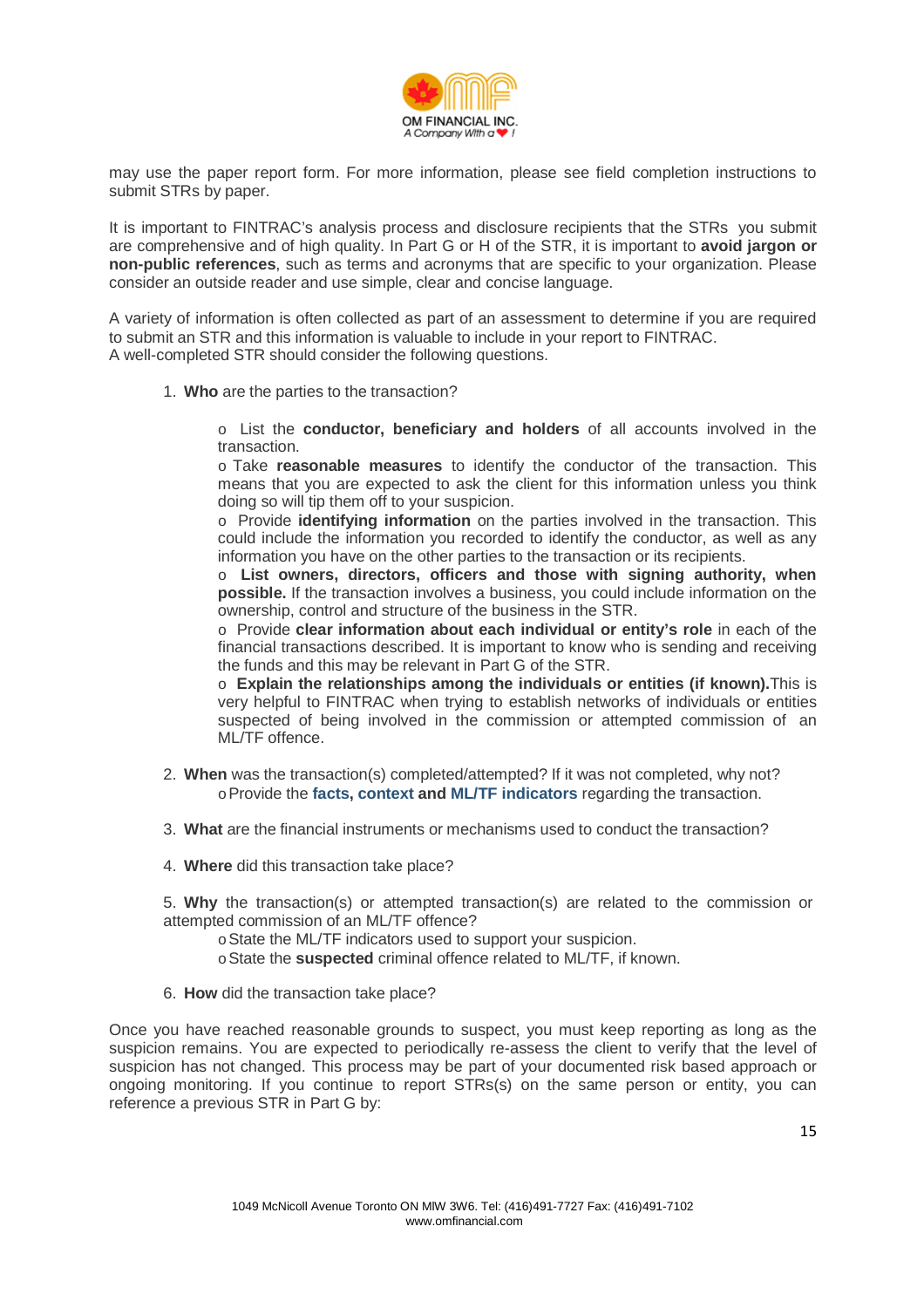

- entering the FINTRAC STR number and date of submission;
- providing the reasonable grounds to suspect (facts, context and ML/TF indicators) that were included in the first STR submission; and
- by providing any new additional information.

If you are reporting STRs because the assessment has changed due to new facts, context and/or ML/TF indicators, you are expected to provide them. For example, through the course of your assessment, you may have identified new ML/TF indicators or new parties transacting with your client. You may choose to include that information under a separate heading in Part G so that it is properly labeled as new information.

You must keep a copy of all STRs submitted to FINTRAC. For more information on your record keeping obligations related to STRs, see your sector specific record keeping guidance.

#### **STR submission limitations**

Each STR must include at least one transaction and may include up to 99 transactions as long as all the transactions:

- have the same transaction status (e.g., all completed transactions or all attempted
- transactions); and
- took place at the same location.

For example, someone brings a money order for \$6,000 CAD and successfully sends an electronic funds transfer for \$6,000 CAD (**first completed transaction**). Later that day, the same person returns to the same location and brings \$5,000 CAD cash and receives a money order (**second completed transaction**). In this case, if there are reasonable grounds to suspect that the two completed transactions, conducted at the same location, are related to the commission or attempted commission of an ML/TF offence, you should provide the transaction details for the two transactions in the same STR. **While the transactions may be referenced in Part G as part of the facts, context and/or ML/TF indicators, the transaction details themselves must be entered in Parts B1 through F.**

In a situation where related suspicious transactions took place at **different locations**, an STR must be submitted **for each location** and only detail the transactions that occurred at that specific location. In addition, all transactions should have the same status as either completed or attempted to be included in a single report.

**If you have more than 99 transactions to report** at one time, you must submit the additional transaction(s) in a separate STR. You cannot insert a spreadsheet or include the additional transactions in Part G of the STR. If the information is available, you can reference related STRs in Part G by entering the FINTRAC STR number and date of submission.

#### **Common STR deficiencies to avoid**

The following are examples of deficiencies that FINTRAC has identified through its assessments and other compliance activities. FINTRAC is sharing these examples to illustrate common errors that you can avoid.

**1. Using a higher threshold as your basis for reporting:** You are required to submit an STR when you have determined that there are **reasonable grounds to suspect** that a transaction is related to the commission or attempted commission of an ML/TF offence. In some cases, it is possible that you have determined that there are **reasonable grounds to**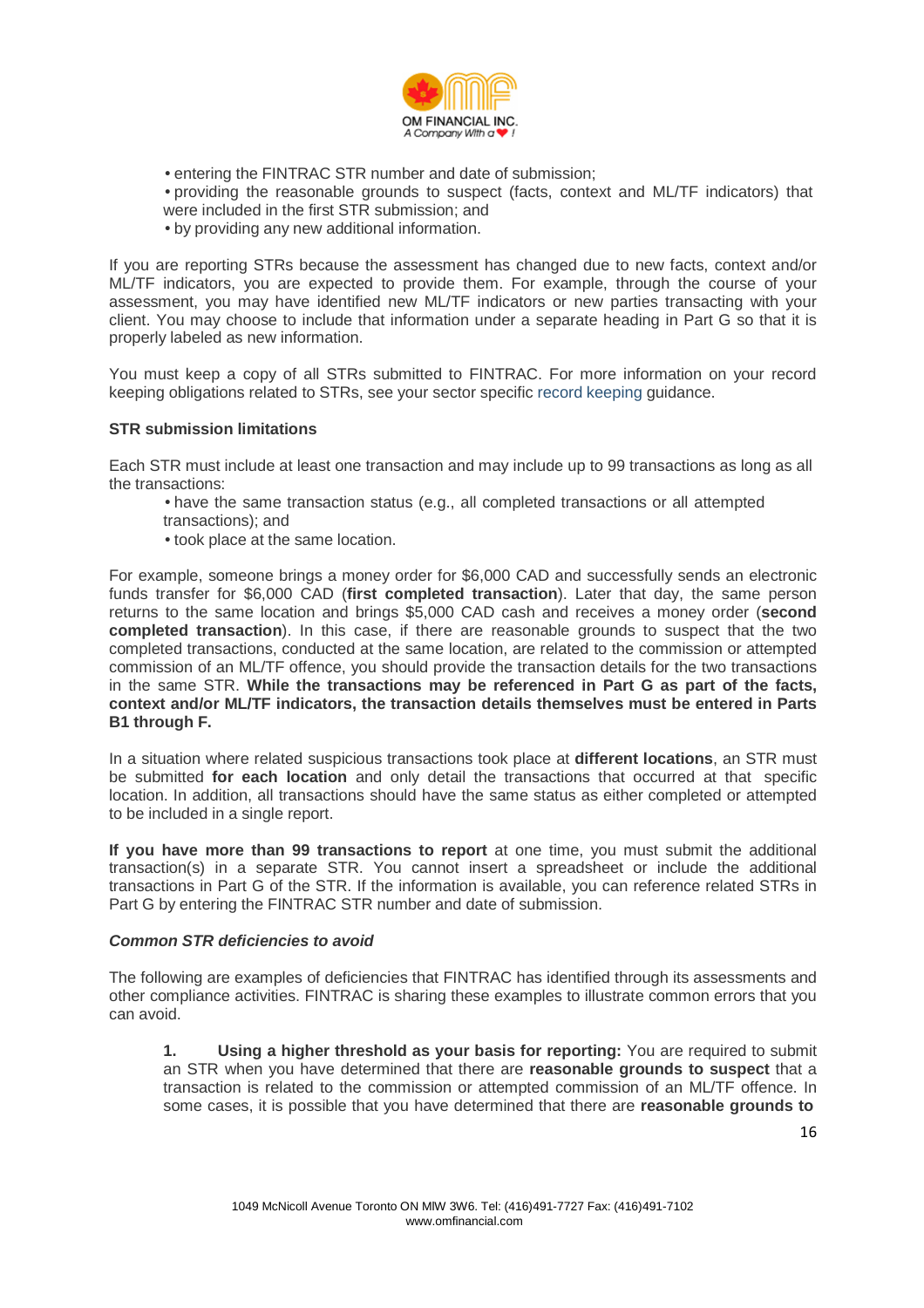

**believe** that the transaction is related to the commission or attempted commission of an ML/TF offence. In those cases, you should still submit an STR. However, it is important to note that you do not need to reach the threshold of reasonable grounds to believe in order to submit an STR.

2. **Failing to list all the transactions and accounts relevant to your suspicion in Parts B through F:** You are required to report all the transactions and accounts in Parts B through F that led to your determination that there are reasonable grounds to suspect that the transaction is related to the commission or attempted commission of an ML/TF offence. Providing a summary of the transactions in Part G is not enough.

3. **Not listing or naming all parties to the transactions when the information is available:** All parties to the transaction must be listed, including third parties. You should also specify whether the parties are known or unknown. This has been observed in transactions involving multiple parties such as wire transfers. For example, if you are reporting a wire transfer, you should include any information you have regarding both the ordering client and beneficiary. This could include (but is not limited to) their names, their account number and institution, their relationship, and any known identifiers. FINTRAC acknowledges that this information may not always be at your disposal, but when you know it, it should be provided.

4. **Part G does not elaborate on your grounds for suspicion or link them to the transactions reported in Parts B through F:** You are required to articulate the reasons for your determination that there are reasonable grounds to suspect that the transaction is related to the commission or attempted commission of an ML/TF offence in an STR. This includes providing all of the relevant facts, context and ML/TF indicators related to the transactions reported in Parts B through F that support your suspicion in Part G. This deficiency has been observed when a reporting entity does not articulate the reasons for their suspicion or does not explain how or why certain information is relevant to their suspicion.

#### ♦ **Field completion instructions**

**\*\*Note:** Unless otherwise stated, this section details specific instructions that **apply to both electronic and paper reporting**.

## **Parts of a suspicious transaction report**

STRs contain eight specific parts:

#### • **Part A: Information about where the transaction took place**

In Part A of the STR, you must provide information about you as the reporting entity, and about the physical location where the completed or attempted suspicious transaction took place.

When completing Part A it is important to note that:

o **Reporting entity's full name** is your entity's full legal name. Even if you have entered into a contractual relationship with another entity to conduct transactions on your behalf, it is your name that **must** be entered into this field.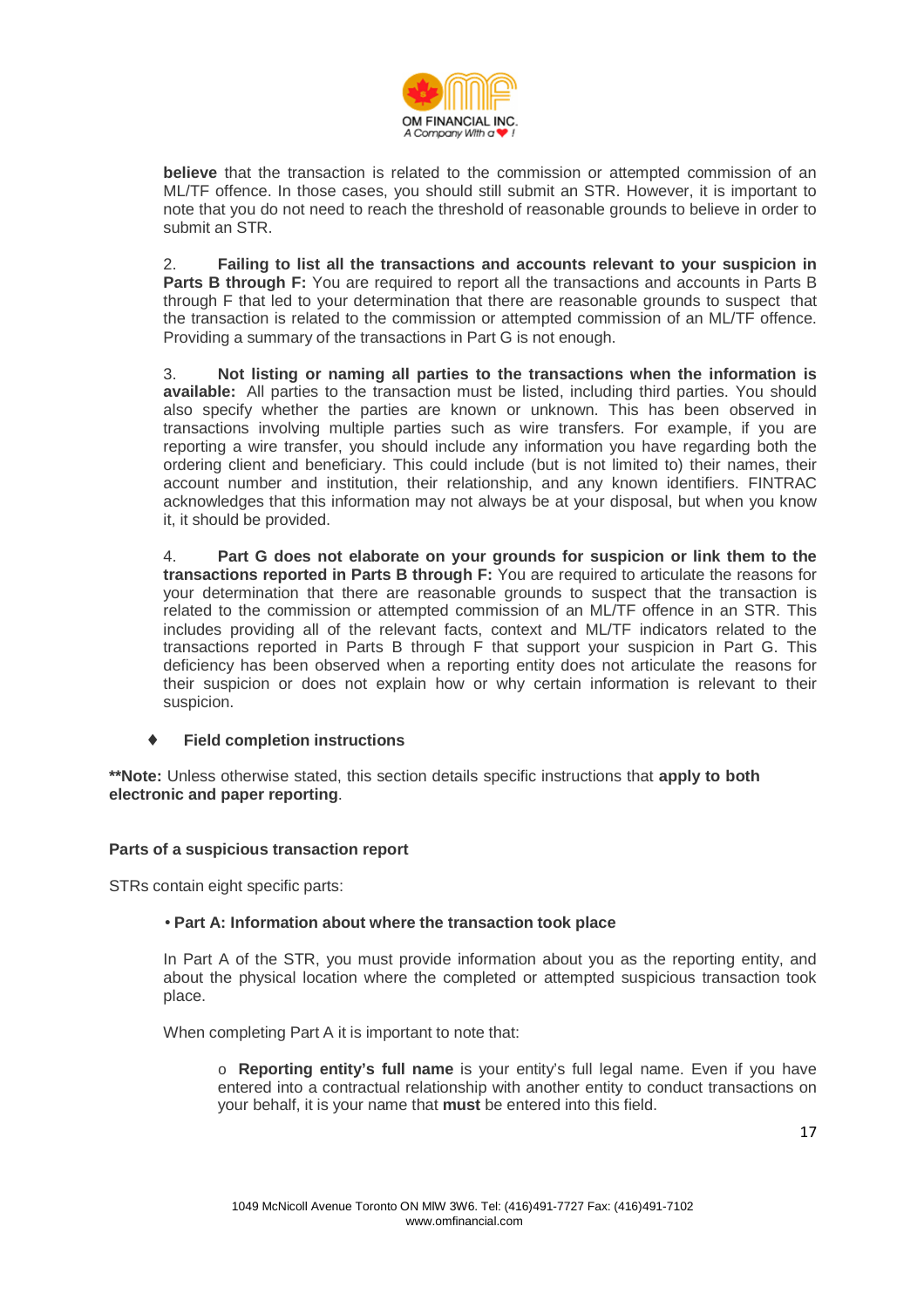

o **Reporting entity number** is the number that was assigned to you when you enrolled in F2R.

o **Reporting entity location number** is the location number where the transaction took place or was attempted. If you have multiple locations, your F2R administrator is responsible for adding the other locations, as well as maintaining the location information.

o **Reporting entity report reference number** is a unique internal reference number generated by your entity. The recording of the internal reference number on the STR may help you to quickly identify the report if required to at a later date.

o **Activity Sector** is the type of business and/or activities you undertake.

#### • **Part B1: Information about how the transaction was initiated**

• In Part B1 of the STR, you must provide the date of the transaction, the transaction amount, the detail of the funds involved in initiating the transaction, how the transaction was conducted, as well as information on any other institution, entity or individual that was involved in the transaction.

When completing Part B1 it is important to note that:

 $\circ$  the date of transaction is the date that the transaction occurred. Whereas, the date of posting is the date on which the funds from the transaction are received in an account; and

o you must provide (if applicable) the name of any other person or entity or the name and number of the other institution **involved in the initiation of** the transaction.

If you need to report more than one transaction in an STR, a separate Part B1 will have to be completed for each transaction.

#### • **Part B2: Information about how the transaction was completed**

In Part B2 of the STR, you must detail:

o how the funds were used in the completed transaction or how they were going to be used in an attempted transaction; and

o whether the individual who conducted or attempted the suspicious transaction did so on anyone else's behalf.

The funds in a transaction may have been used in several ways, therefore resulting in more than one disposition having to be detailed in your STR. For example, your client may initiate a transaction in cash, then use some of the funds to send an electronic funds transfer (disposition 1), order a bank draft (disposition 2), and deposit the remaining funds (disposition 3). If there is more than one disposition, you will need to complete a separate Part B2 for each disposition.

#### • **Part C: Account information, if the transaction involved an account**

In Part C of the STR, you must provide the account details for **each disposition** that involved an account (completed transaction) or was going to involve an account (attempted transaction), if applicable. For example, if the related disposition was a "Deposit', this part is required.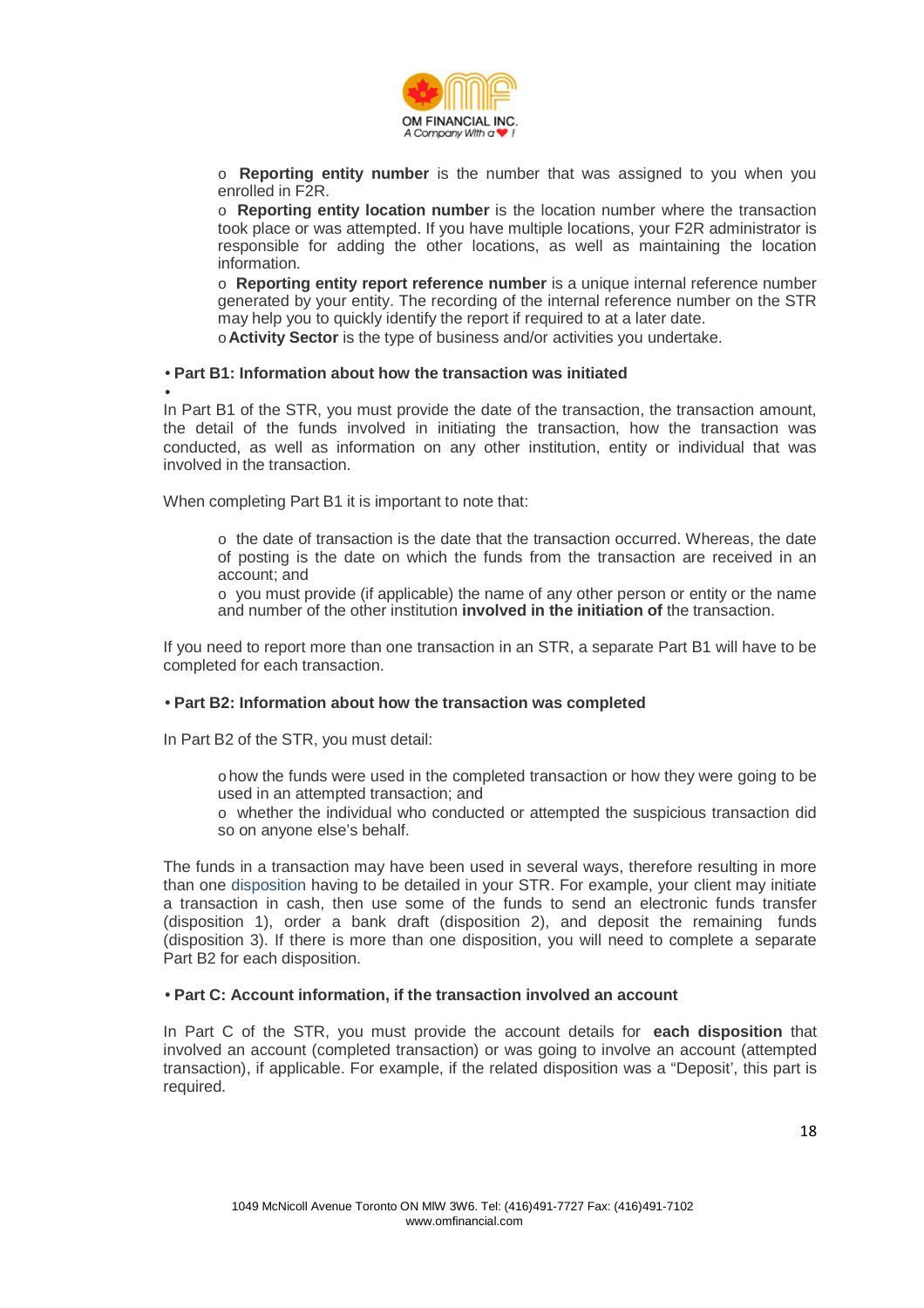

#### • **Part D: Information about the individual conducting the transaction**

In Part D of the STR, you must provide information about the individual who completed or attempted to complete the transaction.

If more than one transaction is reported in an STR, a **separate Part D** will have to be completed **for each transaction.**

#### • **Part E: Information about the entity on whose behalf the transaction was conducted**

In Part E of the STR, if applicable, you must provide information about the entity on whose behalf the transaction was conducted or attempted.

Part E needs to be completed if you indicated in Part B2 that the transaction was conducted "On behalf of an entity."

A separate Part E must be completed for **each** disposition that was conducted or attempted on behalf of an entity.

#### • **Part F: Information about the individual on whose behalf the transaction was conducted**

In Part F of the STR, if applicable, you must provide information about the individual on whose behalf the transaction was conducted or attempted.

Part F must be completed if you indicated in Part B2 that the transaction was conducted "On behalf of another individual."

A separate Part F must be completed for each disposition that was conducted or attempted on behalf of another individual.

#### • **Part G: Description of suspicious transaction and any facts or context associated with the suspicion**

This section is the narrative that explains your grounds for suspicion and should include the results of your assessment of facts, context and ML/TF indicators that led to your decision to submit an STR to FINTRAC. The narrative should include the explanation of this assessment and should not assume that the reader will be familiar with acronyms or terminology specific to your business. Detailed and high quality STRs provide valuable and actionable intelligence for FINTRAC and this section is shared with law enforcement and intelligence agencies in FINTRAC disclosures.

The narrative provided in this section should focus on the question: "Why do you think the transaction is suspicious of ML/TF?"

The following are examples of the type of information that, when available, have been provided in STRs and have contributed greatly to FINTRAC analysis:

o any client identification information not already captured in the transaction details listed in part B, i.e., known aliases or nicknames;

o additional contact information (phone numbers, email addresses, etc.);

o details for credit card activity including details of purchases (dates, amounts, retailer (online or in-store) and details of payments (dates, amounts, conductor and source of payment);

 $\circ$  details for electronic transfers (such as e-mail money transfers, wire transfers) including IP addresses and sender/recipient email addresses;

o location of ATM withdrawals;

o any related STR number(s) and the date(s) previously submitted;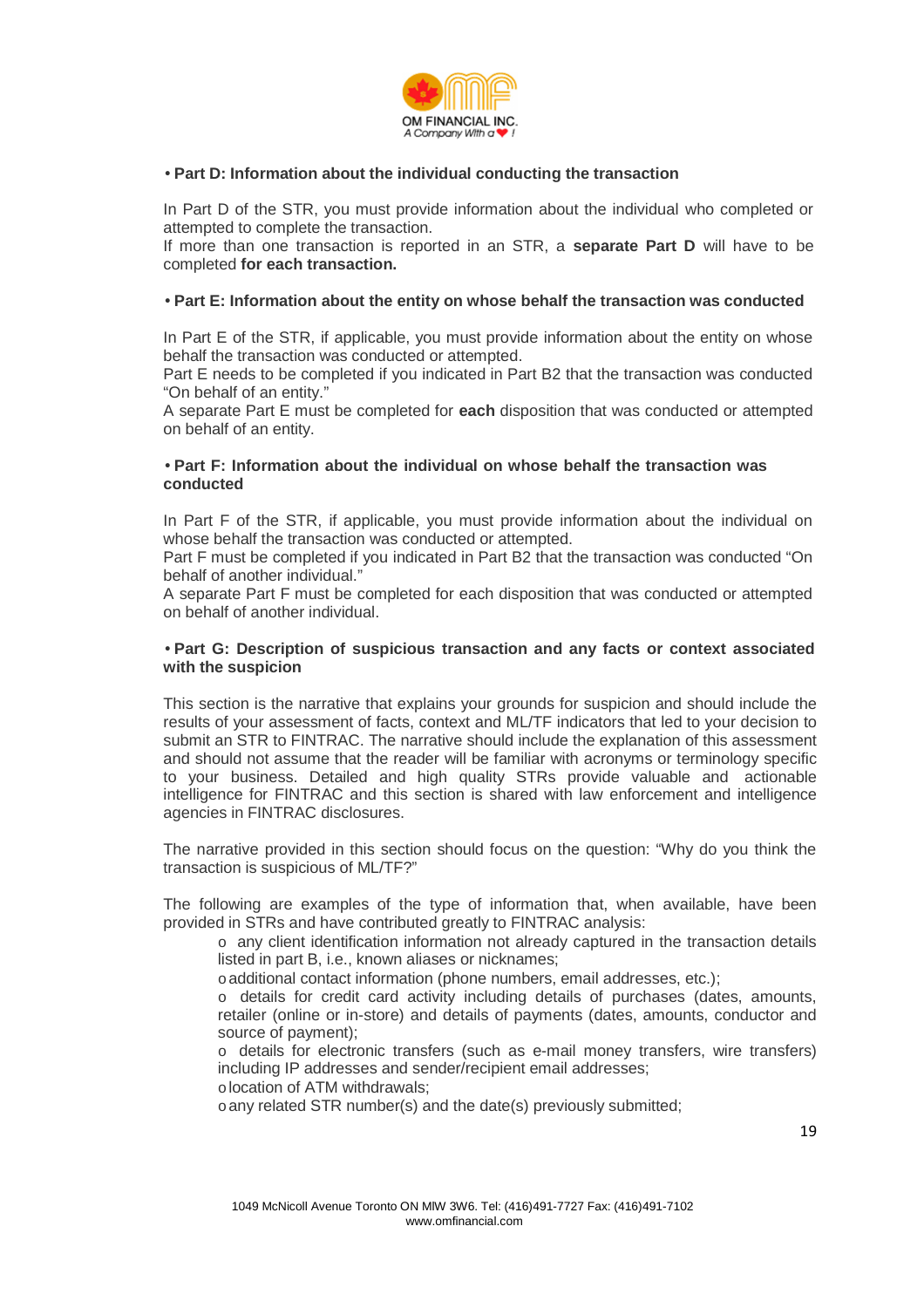

o the history the client has with you;

o links made to other people, businesses and accounts;

o information on the ownership, control and structure of an entity that is not already captured in Part B, particularly for any business entities that have a complex structure;

o the intended or expected use of an account versus the activity you may have observed;

o any other information about your interactions with the client;

o the ML/TF indicators or factors that assisted in forming the basis of your suspicion;

 $\circ$  any information, including publicly available information and/or information from law enforcement, that made you suspect distinctly that the transaction might be related to terrorist financing, money laundering, or both;

o any details surrounding why an attempted transaction was not completed; and o any context or clarification about the information that was reported in the structured sections (Parts B through F).

FINTRAC has been able to identify networks of suspected money launderers and terrorist financiers through pieces of information such as email addresses and secondary identifiers (nicknames) or phone numbers. This type of information may seem insignificant but can be very important to FINTRAC, as it may identify connections among individuals, entities or crimes when compared against other FINTRAC intelligence.

It is important that your narrative is consistent with the information in Parts B through F of the STR form.For example, if you are referring to specific account activity in this section the details of those accounts and transactions should be entered in the structured fields. It is also important that you do not refer to any internal files or documents since FINTRAC cannot have access to these internal files or documents for its analysis. It is also not possible to see graphics, underlined, italicized or bolded text included in the STR.

#### • **Part H: Description of action taken**

Describe any actions taken by you, in addition to reporting to FINTRAC, in response to the suspicious transaction.

Examples of additional actions that you may take include:

- o reporting the information directly to law enforcement;
- o initiating enhanced transaction monitoring;
- o closing the account(s) in question or exiting the business relationship; and/or
- o cancelling, reversing or rejecting the transaction.

Reporting an STR to FINTRAC does not prevent you from contacting law enforcement directly. **However, even if you do contact law enforcement directly about your suspicions of money laundering or terrorist financing, you must still submit an STR to FINTRAC**. Some STRs have included the law enforcement agency's contact information in Part H of the STR when the information was reported directly to law enforcement and this information can be helpful.

#### **Standardized field instructions**

This section includes standardized instructions for the level of effort that is required for certain fields as well as standard instructions for completing fields for identification, addresses, telephone numbers and occupation.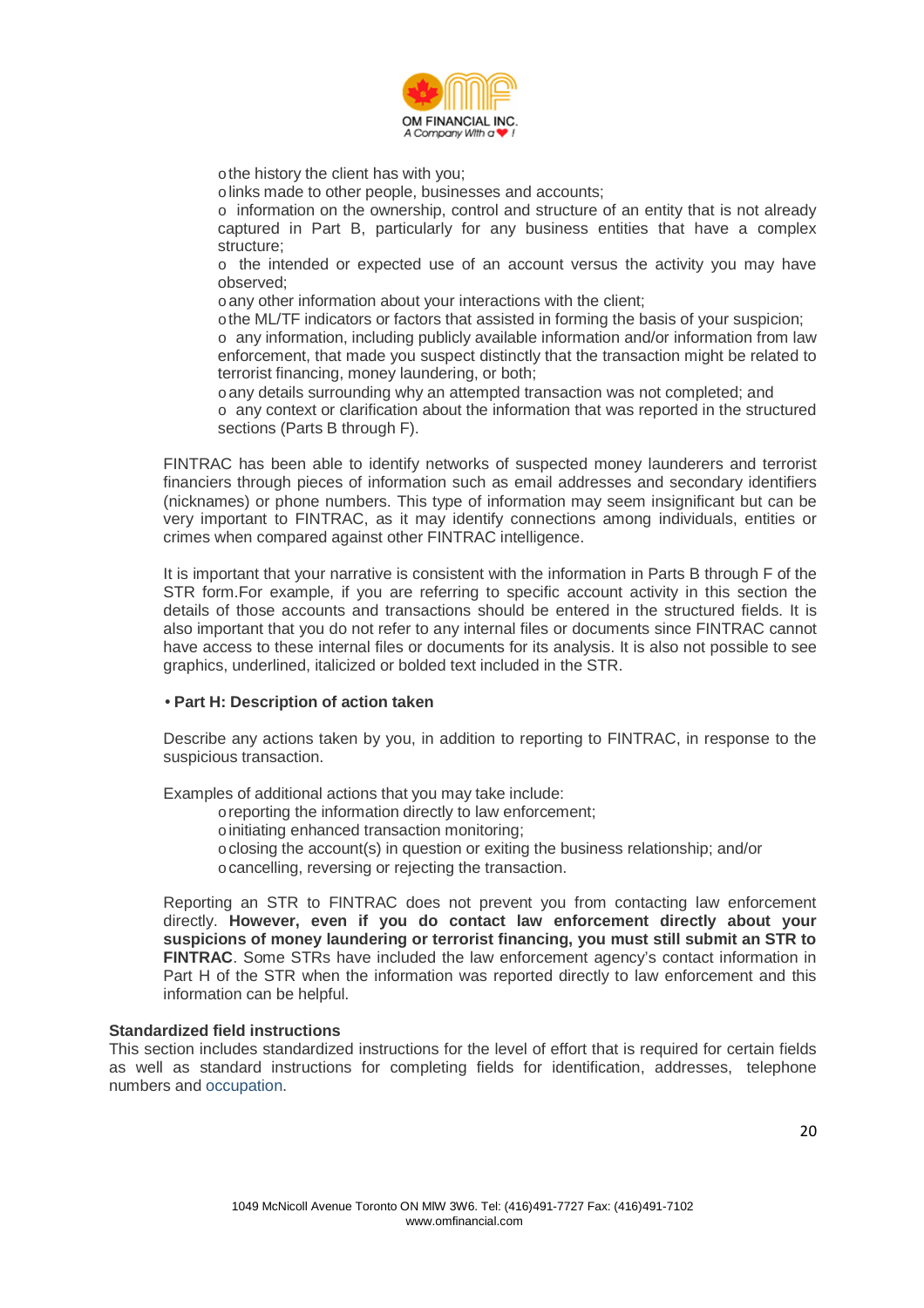

#### **1. Each field within an STR is categorized as either mandatory, mandatory if applicable, or reasonable measures.**

a. Mandatory:

 Mandatory fields require you to obtain the information to complete the STR and will be marked with an asterisk (\*).

 However, in the case of an **attempted transaction**, you are to take reasonable measures to obtain the information for any mandatory field.

b. Mandatory, if applicable:

 Mandatory if applicable fields must be completed if they are applicable to you or the transaction being reported. If applicable, you must provide the information if you obtained it at the time of the transaction, or if it is contained within your institution.

 These fields will be indicated with both an asterisk (\*) and "(if applicable)" next to them.

c. Reasonable measures:

 For all other fields that do not have an asterisk, you must take reasonable measures to obtain the information.

 Reasonable measures can include asking for the information as long as you don't think it will tip off the person that you are submitting an STR.

 Reasonable measures also means that you must provide the information if you obtained it at the time of the transaction, or if it is contained within your institution.

\*\*Note: In certain circumstances a required report field may not be applicable. Do not enter "N/A" or "n/a" or substitute any other abbreviations, special characters (e.g., "x", "-" or "\*") or words (e.g., unknown) in these fields. They are to be left blank.

## **2. Client identification**

If you used the dual process method to identify an individual, you only need to provide the details of one of the identifiers. You can use your judgement to determine which identifier would be most advantageous to FINTRAC analysis. Please note that a Social Insurance Number (SIN) **must not be** reported to FINTRAC.

The record keeping requirement for the dual process method includes the source of the information, so FINTRAC expects the issuing jurisdiction and country to align with the source of the information, but would only expect, as per the validation rules, that the reporting entity include the country of issue for the dual process method.

In addition, you cannot use a provincial health card for identification purposes where it is prohibited by provincial legislation.

For more information on how to identify individuals and examples of acceptable photo identification documents, refer to FINTRAC's guidance on methods to identify individuals and confirm the existence of entities.

#### **3. On behalf of indicator**

Applies to Part B2 of an STR.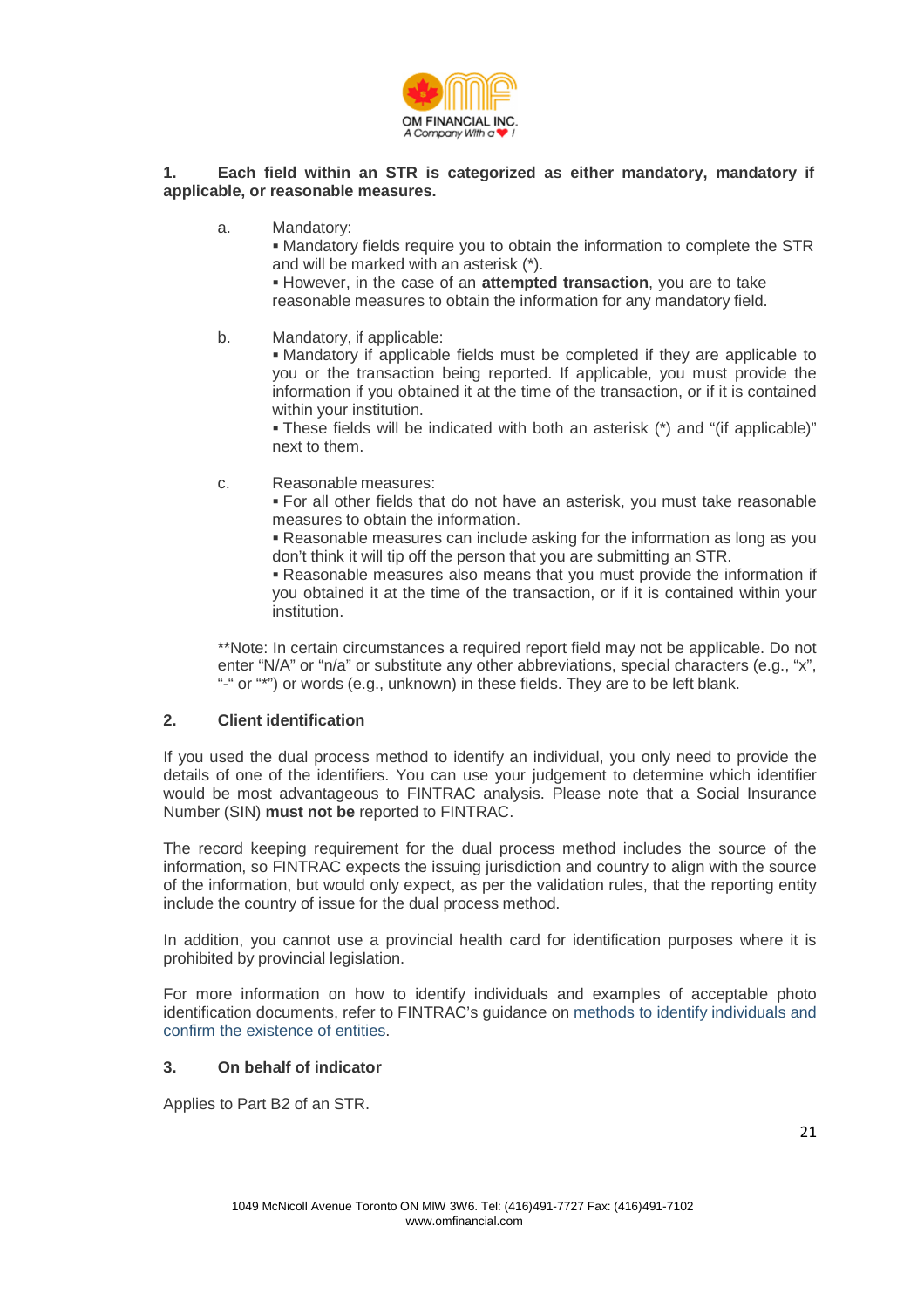

You are required to take reasonable measures to determine if there is a third party instructing your client to conduct an activity or a transaction. Reasonable measures include asking your client if they are acting on someone else's instructions or retrieving the information that may already be contained in your records.

When determining whether an individual has conducted or attempted a suspicious transaction on anyone else's behalf, it is not about who owns or benefits from the money, or who is carrying out the transaction or activity, but rather about **who gives the instructions**  to handle the money or conduct the transaction or particular activity. Refer to FINTRAC's guidance on third party determination requirements for more information including the record keeping requirements.

If you determine that a third party was instructing your client, then you must indicate if the transaction was conducted on behalf of an entity or on behalf of another individual.

When an individual is acting on behalf of their employer, the employer is considered to be the third party, unless the individual is conducting a cash deposit to the employer's business account. If there is no third party, or you were not able to determine whether there is a third party, then indicate that this part is not applicable.

#### **4. Address fields**

Applies to the following fields of an STR:

 $\circ$  A3<sup>\*</sup> – A6<sup>\*</sup> (mandatory)  $\overline{OB}$  – D9  $0.020 - 0.24$  $o E3 - E7$  $o$  F4 – F8  $o$  F<sub>19</sub> – F<sub>23</sub>

The complete physical address includes the street number, street name, the city, province, and country. If there is no province or state applicable to the address, leave this field blank.

Please note that the following **are not valid addresses** and **should not** be provided:

- o a post office box without a complete physical address (e.g., PO Box 333);
	- o a general delivery address; or
	- o only a suite number (e.g., Suite 256) without additional address information.

It is possible that some of the examples above may be included in Part G of the STR because they are relevant but they are not considered a valid address in terms of the client identification.

In cases where the individual or entity resides in an area where there is no street address, provide a detailed description which clearly describes the physical location. For example, in these unique cases you could enter "the third house to the right after the community center" as the street address where an individual lives.

A legal land description can be acceptable so long as the legal land description is specific enough to pinpoint the physical location of where the client lives. If the legal land description refers to an area or a parcel of land on which multiple properties are located, the legal land description would not be sufficient.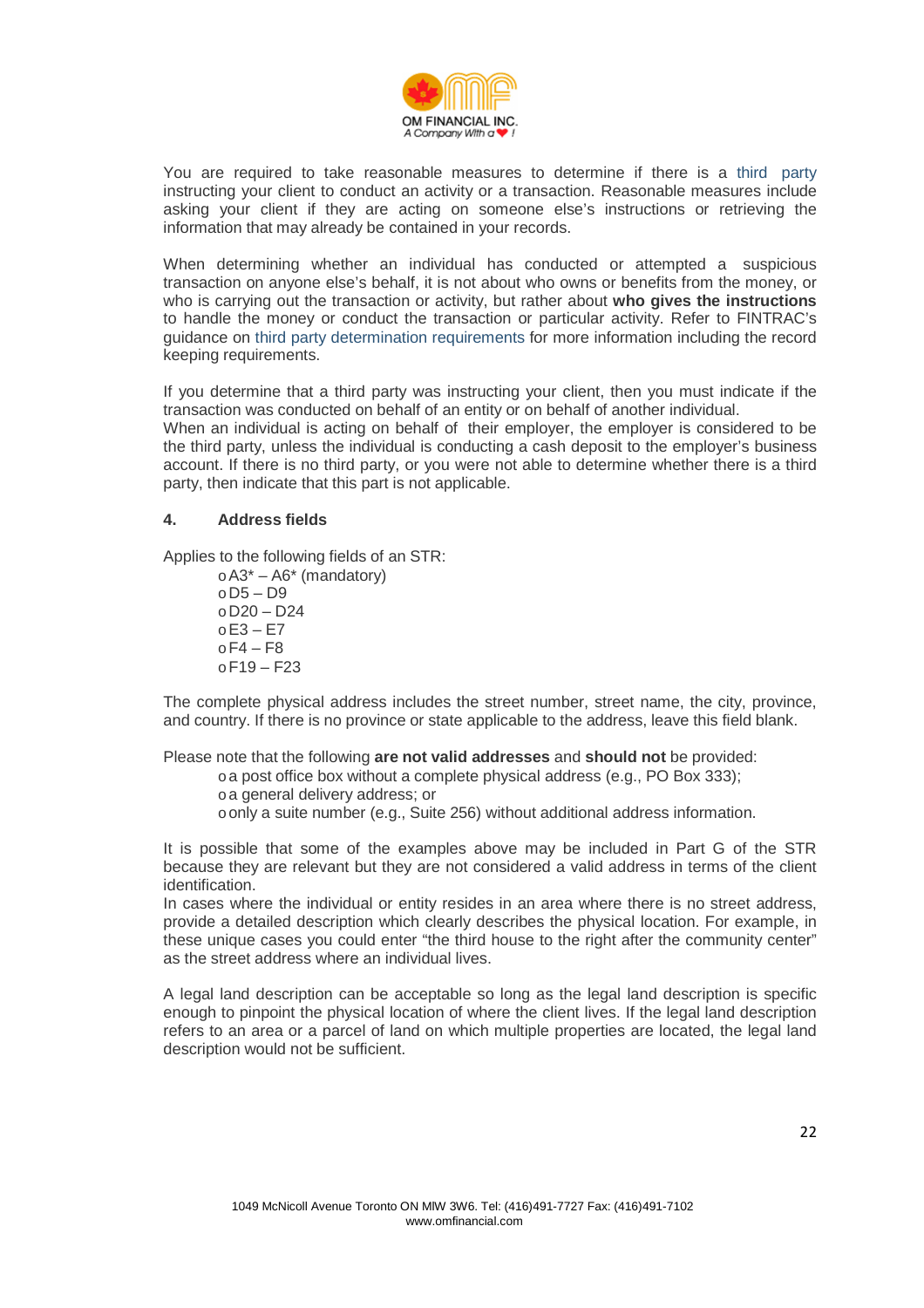

For individuals who are transient (e.g., travelling in a recreational vehicle, temporarily working in a camp, etc.) and have no fixed address, you are required to provide the following:

o for Canadian residents, their permanent address is required, even if that is not where they are currently residing;

 $\circ$  for non-Canadian residents travelling in Canada for a short period of time, their foreign residential address is required; and

o for non-Canadian residents living in Canada for a longer period of time (e.g., a student), then the individual's temporary Canadian address should be provided.

#### **5. Telephone number fields**

Applies to the following fields of an STR:

 $0.6410* - A10A$  $\circ$  D<sub>11</sub> o D18 – D18A o D25 – D25A  $o$  E8 – E8A  $\circ$  F<sub>9</sub>  $o$  F10 – F10A  $\circ$ F24 – F24A

If the telephone number is from Canada or the United States, enter the area code and local number (e.g., 999-999-9999).

If the telephone number is from outside Canada or the United States, enter the country code, city code and local number using a dash (-) to separate each one. For example, "99-999- 9999-9999" would indicate a two-digit country code, a three-digit city code and an eight digit local number.

#### **6. Occupation fields**

Applies to the following fields of an STR:

 $o$ D17

 $\circ$ F<sub>17</sub>

When entering an individual's occupation information, you must be as descriptive as possible. For example:

o If the individual is a manager, the occupation provided should reflect the area of management, such as "hotel reservations manager" or "retail clothing store manager."

 $\circ$  If the individual is a consultant, the occupation provided should reflect the type of consulting, such as "IT consultant" or "forestry consultant".

o If the individual is a professional, the occupation provided should reflect the type of profession, such as "petroleum engineer" or "family physician".

o If the individual is a labourer, the occupation provided should reflect the type of labour performed, such as "road construction worker" or "landscape labourer".

o If the individual is not working, the occupation provided should still be as descriptive as possible, such as "student", "unemployed" or "retired".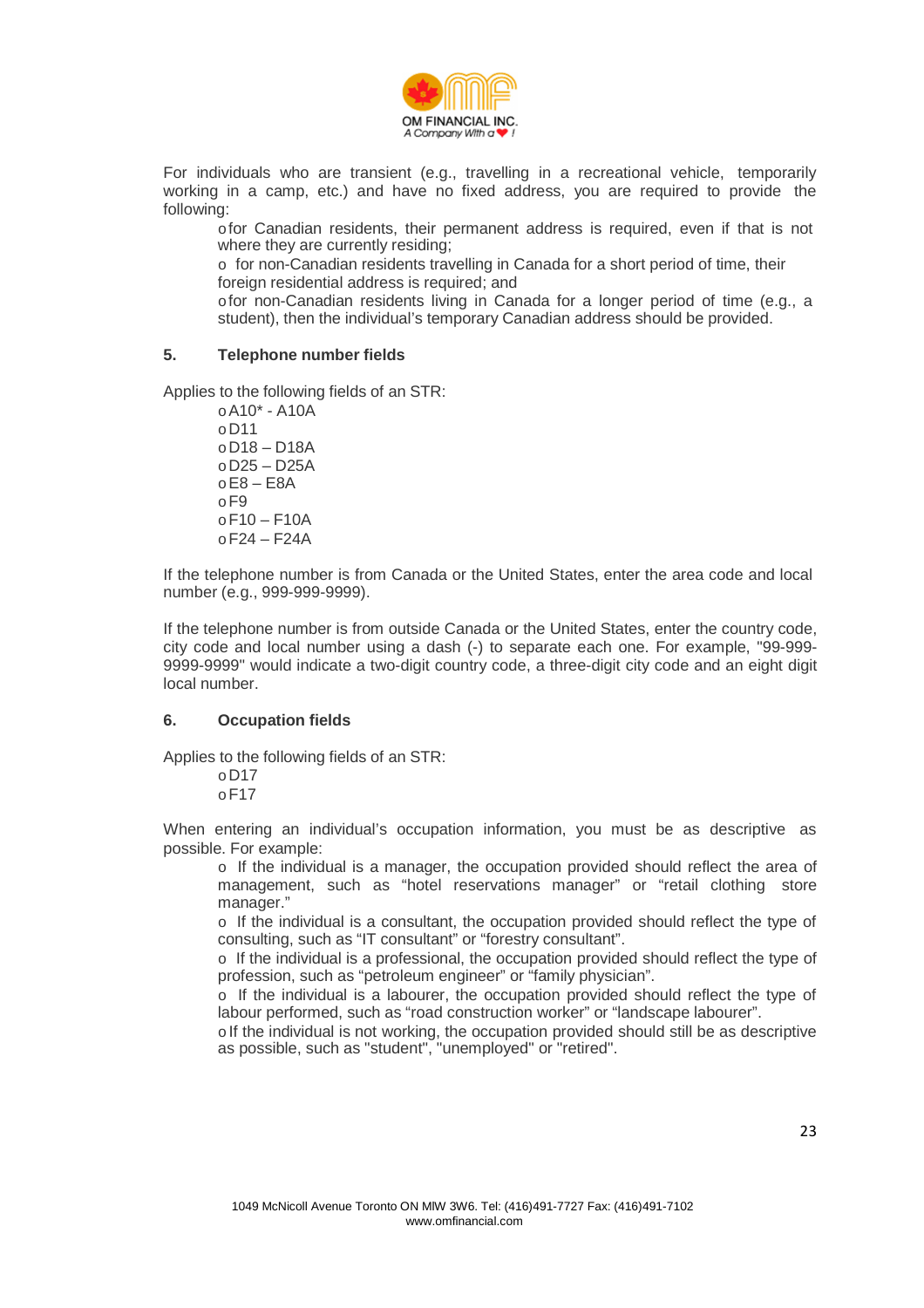

#### **1.3 Money laundering and terrorist financing indicators - Life insurance companies, brokers and agents – January 2019**

This guidance on suspicious transactions is applicable to life insurance companies, brokers or agents that are subject to the Proceeds of Crime (Money Laundering) and Terrorist Financing Act (PCMLTFA) and associated Regulations. It is recommended that this guidance be read in conjunction with other suspicious transaction report (STR) guidance, including:

- What is a suspicious transaction?
- Reporting suspicious transactions to FINTRAC

This guidance provides money laundering (ML) and terrorist financing (TF) indicators (ML/TF indicators) organized by topic:

- ML/TF indicators related to identifying the person or entity
- ML/TF indicators related to client behaviour
- ML/TF indicators surrounding the financial transactions in relation to the person/entity profile
- ML/TF indicators related to products and services
- ML/TF indicators related to change in account activity
- ML/TF indicators based on atypical transactional activity

• ML/TF indicators related to transactions structured below the reporting or identification requirements

- ML/TF indicators related to transaction that involve non-Canadian jurisdictions
- ML/TF indicators related to use of other parties
- Indicators specifically related to terrorist financing
- ML/TF indicators specific to life insurance or annuity providers
- ML/TF indicators specific to businesses who provide loans

ML/TF indicators are potential red flags that could initiate suspicion or indicate that something may be unusual in the absence of a reasonable explanation. Red flags typically stem from one or more factual characteristics, behaviours, patterns or other contextual factors that identify irregularities related to financial transactions. These often present inconsistencies with what is expected of your client based on what you know about them.

The ML/TF indicators in this guidance were developed by FINTRAC through a three-year review of ML/TF cases, a review of high quality STRs, published literature by international organizations such as the Financial Action Task Force (FATF) and the Egmont Group, and consultation with reporting entity sectors. These ML/TF indicators do not cover every possible situation but were developed to provide you with a general understanding of what is or could be unusual or suspicious. On its own, a single ML/TF indicator may not appear suspicious. However, observing an ML/TF indicator(s) could lead you to conduct an assessment of the transaction(s) to determine whether there are further facts, contextual elements or additional ML/TF indicators that require the submission of an STR.

Criminal organizations often combine various methods in different ways in order to avoid the detection of ML/TF. If you detect unusual or suspicious behaviour or a transaction that prompts the need for an assessment, ML/TF indicators combined with facts and context can help you determine if there are **reasonable grounds to suspect** that the transaction is related to the commission or attempted commission of an ML/TF offence. These ML/TF indicators may also be used to explain or articulate the rationale for your reasonable grounds to suspect in the narrative portion of an STR, as they provide valuable information from a financial intelligence perspective.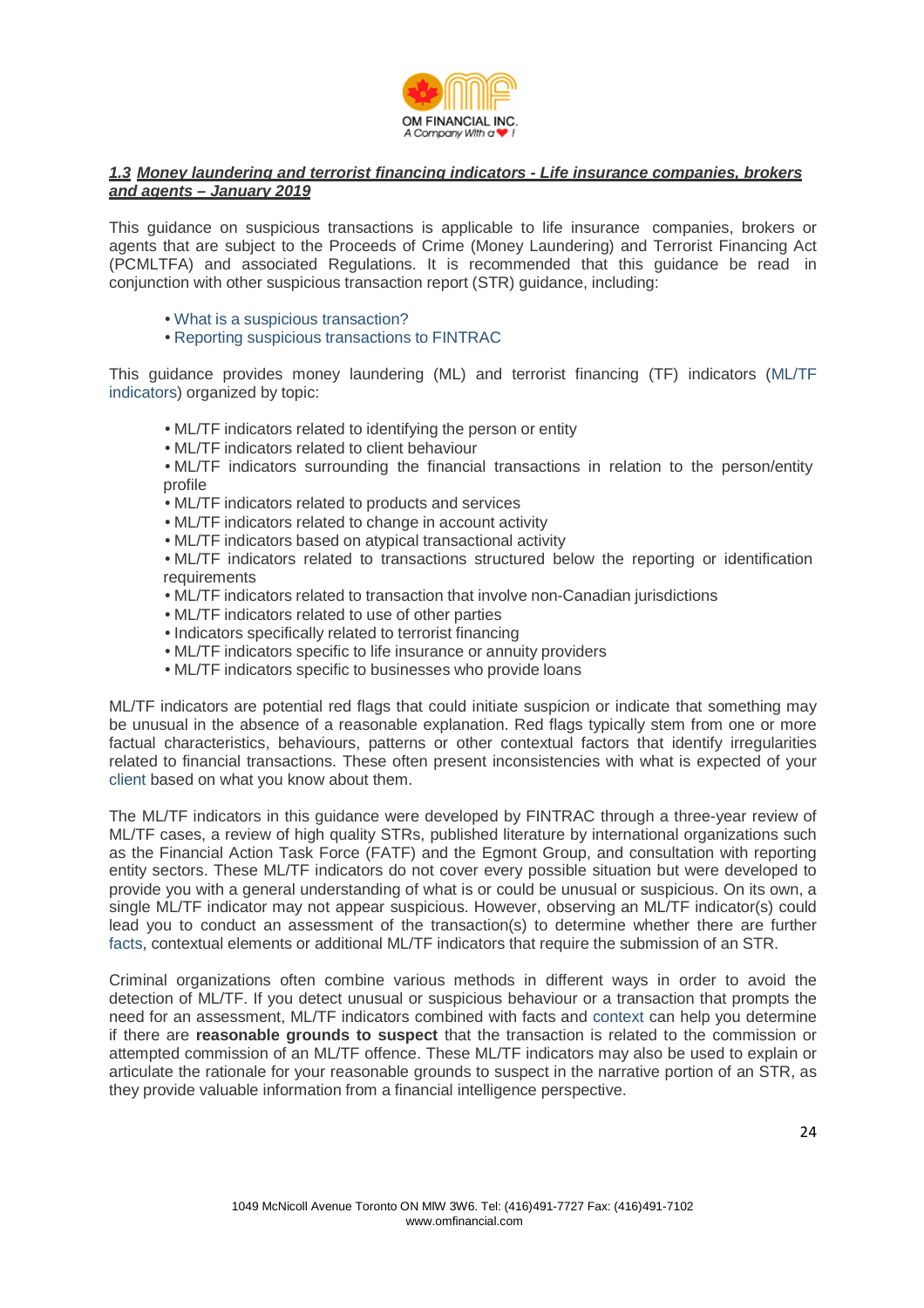

#### **Important considerations**

#### **One piece of the puzzle**

The ML/TF indicators in this guidance are not an exhaustive list of ML/TF indicators to support all suspicious scenarios. These ML/TF indicators should be considered as examples to guide the development of your own process to determine when you have reasonable grounds to suspect that the transaction is related to the commission or attempted commission of an ML/TF offence. These ML/TF indicators are one piece of the puzzle and are designed to complement your own STR program and can be used in conjunction with other publicly-available ML/TF indicators.

During an assessment, FINTRAC will review your policies and procedures to see how you use ML/TF indicators within your STR program. Part of the assessment will include evaluating how the actual policies follow your documented approach and determining its effectiveness with respect to the use of ML/TF indicators. This can include a review of transactions to determine how your STR program identifies potential STRs and assesses them using facts, context and ML/TF indicators. For example, you can receive questions if you have not reported an STR for a client you have assessed as high risk and that client activity also matches against multiple ML/TF indicators.

#### **Combination of facts, context and ML/TF indicators**

If the context surrounding a transaction is suspicious, it could lead you to assess a client's financial transactions. Facts, context and ML/TF indicators need to be assessed to determine whether there are reasonable grounds to suspect that the transaction is related to the commission or attempted commission of an ML/TF offence. On its own, a single financial transaction or ML/TF indicator may not appear suspicious. However, this does not mean you should stop your assessment. Additional facts or context about the associated individual or their actions may help you reach the reasonable grounds to suspect threshold.

#### **Alert or triggering system**

FINTRAC acknowledges that a reporting entity may have developed a system that relies on specific alerts or triggering events to signal when to assess a transaction to determine if an STR should be submitted to FINTRAC. If you rely on such a system, FINTRAC expects that you review the alerts in a timely manner in order to determine if an STR should be submitted. Regardless of how you choose to operationalize these ML/TF indicators, FINTRAC expects that you will be able to demonstrate that you have an effective process to identify, assess and submit STRs to FINTRAC.

#### **General ML/TF indicators**

The ML/TF indicators in the following section are applicable to both suspected money laundering and/or terrorist financing. The ability to detect, prevent and deter money laundering and/or terrorist financing begins with properly identifying the person or entity in order to review and report suspicious financial activity.

As a life insurance company, broker or agent, you may observe these ML/TF indicators over the course of your business activities with a client. It is important to note that depending on your business activities, some of these ML/TF indicators may not apply.

#### **ML/TF indicators related to identifying the person or entity**

The following are examples of ML/TF indicators that you may observe when identifying persons or entities.

- There is an inability to properly identify the client or there are questions surrounding the client's identity.
- When opening a life insurance policy, the client refuses or tries to avoid providing information required, or provides information that is misleading, vague, or difficult to verify.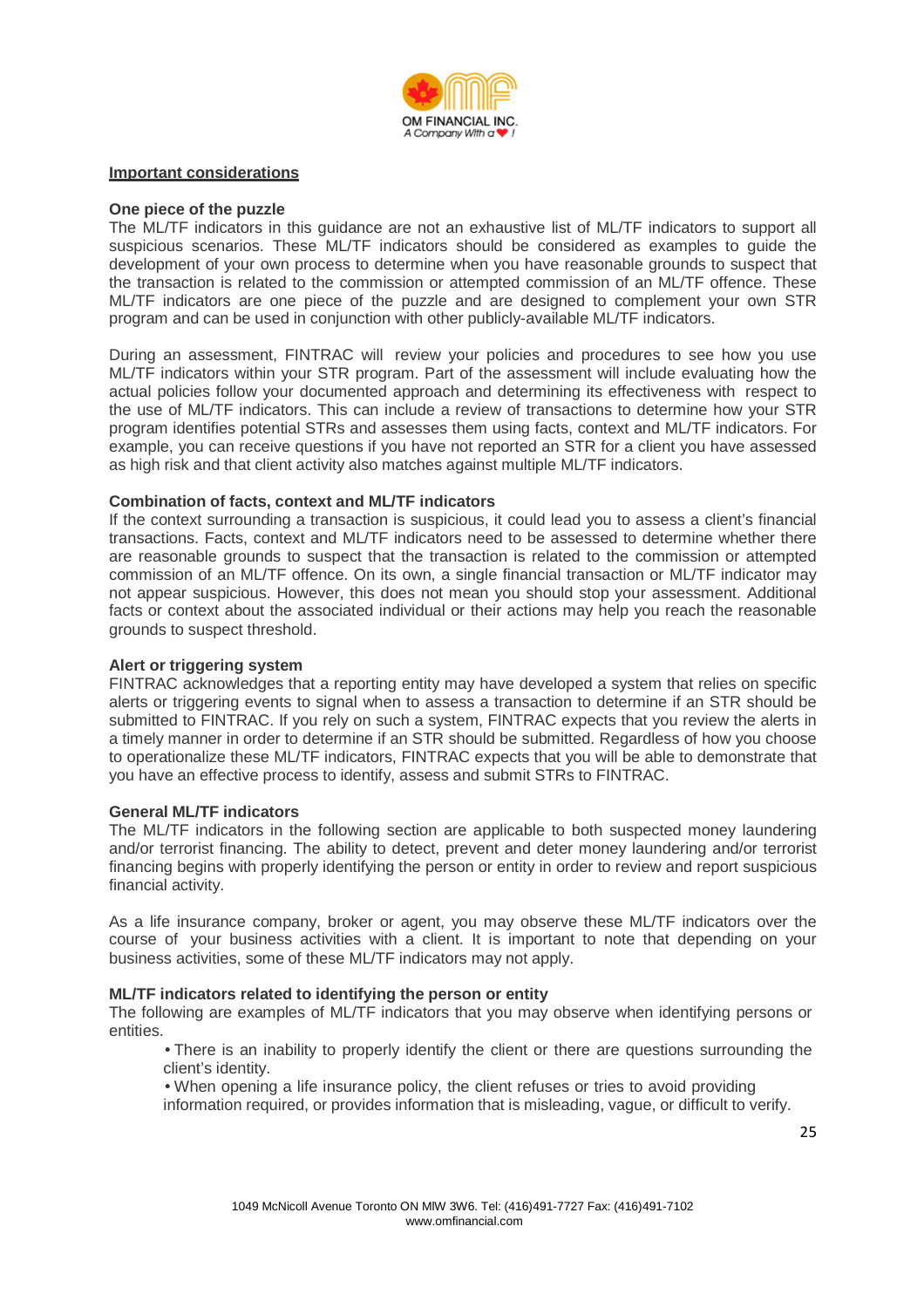

• The client refuses to provide information regarding the beneficial owners, or provides information that is false, conflicting, misleading or substantially incorrect.

• The identification presented by the client cannot be verified (e.g. it is a copy)

• There are inconsistencies in the identification documents or different identifiers provided by the client, such as address, date of birth or phone number.

• Client produces seemingly false information or identification that appears to be counterfeited, altered or inaccurate.

• Client displays a pattern of name variations from one transaction to another or uses aliases.

• Client alters the transaction after being asked for identity documents.

• The client provides only a non-civic address such as a post office box or disguises a post office box as a civic address for the purpose of concealing their physical residence.

• Common identifiers (e.g. addresses, phone numbers, etc.) used by multiple clients that do not appear to be related.

• Common identifiers (e.g. addresses, phone numbers, etc.) used by multiple clients conducting similar transactions.

• Transactions involve individual(s) or entity(ies) identified by media, law enforcement and/or intelligence agencies as being linked to criminal activities.

• Attempts to verify the information provided by a new or prospective client are difficult.

#### **ML/TF indicators related to client behaviour**

The contextual information acquired through the know your client (KYC) requirements or the behaviour of a client, particularly surrounding a transaction or a pattern of transactions, may lead you to conduct an assessment in order to determine if you are required to submit an STR to FINTRAC. The following are some examples of ML/TF indicators that are linked to contextual behavior and may be used in conjunction with your assessment and your risk based approach.

• Client makes statements about involvement in criminal activities.

• Client conducts transactions at different physical locations, or approaches different employees.

• Evidence of untruthfulness on behalf of the client (e.g. providing false or misleading information).

• Client exhibits nervous behaviour.

• The client refuses to provide information when required, or is reluctant to provide information.

• Client has a defensive stance to questioning.

• Client presents confusing details about the transaction or knows few details about its purpose.

• Client avoids contact with reporting entity employees.

• The client refuses to identify a source for funds or provides information that is false, misleading, or substantially incorrect.

• The client exhibits a lack of concern about higher than normal transaction costs or fees.

• Client makes inquiries/statements indicating a desire to avoid reporting or tries to persuade the reporting entity not to file/maintain required reports.

• Insufficient explanation for source of funds.

• Client terminates life insurance policy after an initial payment is made without a reasonable explanation.

**ML/TF indicators surrounding the financial transactions in relation to the person/entity profile**  Clearly understanding the expected activity of a person or entity will allow you to assess their financial activity with the proper lens. For example, a person conducting financial transactions atypical of their financial profile. The following are some examples of ML/TF indicators surrounding the financial transactions related to person/entity profile.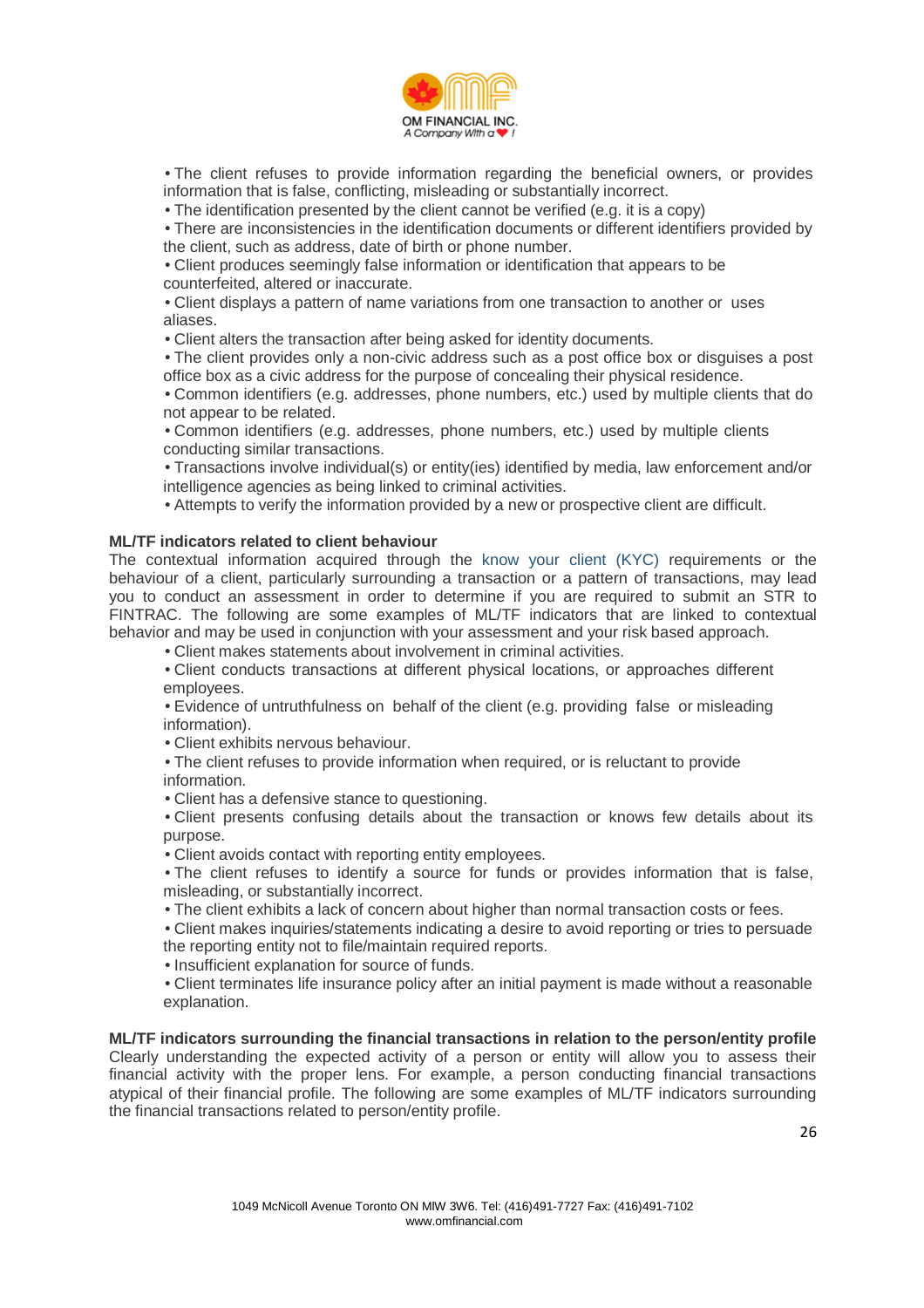

• The transactional activity far exceeds the projected activity at the beginning of the relationship.

• The transactional activity (level or volume) is inconsistent with the client's apparent financial standing, their usual pattern of activities or occupational information (e.g. student, unemployed, social assistance, etc.).

- The transactional activity is inconsistent with what is expected from a declared business
- Client appears to be living beyond their means.
- Large and/or rapid movement of funds not commensurate with the client's financial profile.
- Rounded sum transactions atypical of what would be expected from the client.
- Size or type of transactions atypical of what is expected from the client.
- Opening life insurance policies when the client's address or employment address are
- outside the local service area without a reasonable explanation.
- There is a sudden change in client's financial profile, pattern of activity or transactions.
- Client uses notes, monetary instruments, or products and/or services that are unusual for such a client.

#### **ML/TF indicators related to products and services**

Accounts can take different forms (e.g. chequing, savings, investment, etc.) and for the purposes of this section, the ML/TF indicators below will aim to address the ML/TF risks linked to different types of accounts held by various reporting entities in Canada. There are many ML/TF indicators related to account activity. Your process to evaluate risk for accounts and any other products and services you provide should be documented as part of your KYC and risk based approach requirements. The following ML/TF indicators will focus on products or services that may be applicable within your business.

- Holding multiple accounts at several financial institutions for no apparent reason.
- Suspected use of a personal account for business purposes, or vice-versa.

• Client appears to have recently established a series of new relationships with different financial entities.

• A product and/or service opened on behalf of a person or entity that is inconsistent based on what you know about that client.

• Use of multiple foreign bank accounts for no apparent reason.

• Frequent and/or atypical transfers between the client's products and accounts for no apparent reason.

#### **ML/TF indicators related to change in account activity**

Certain changes regarding an account may be indicative of ML/TF for a multitude of reasons including, but not limited to, the use of an account to suddenly launder or transmit funds, an increase in volume, changes in ownership of an account, etc. Changes in account activity may trigger a need for further assessment of the person or entity holding the account and some examples to consider are listed below.

- A business account has a change in ownership structure with increases in transactional activity and no apparent explanation.
- An inactive account begins to see financial activity.
- Accounts that receive relevant periodical payments and are inactive at other periods without a logical explanation.
- Abrupt change in account activity.

#### **ML/TF indicators based on a typical transactional activity**

There are certain transactions that are outside the normal conduct of your everyday business. These transactions may be indicative of a suspicious transaction, and would require additional assessment. Some examples of ML/TF indicators based on atypical transactional activity are listed below.

• The client has multiple products at the same institution, atypical of what would be expected.

27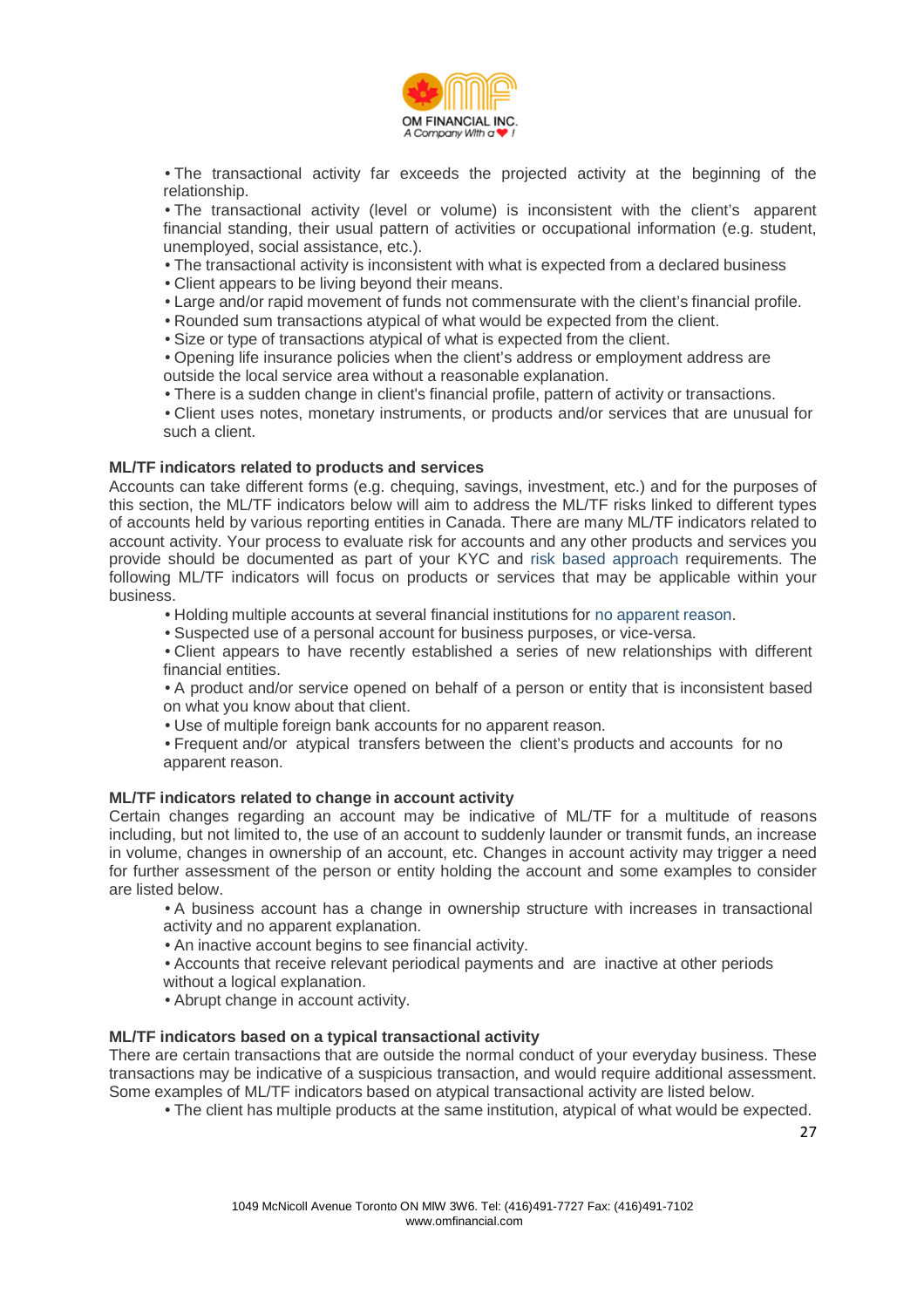

• A series of complicated transfers of funds that seems to be an attempt to hide the source and intended use of the funds.

• Transactions displaying financial connections between individuals or businesses that are not usually connected (e.g. a food importer dealing with an automobile parts exporter).

- Transaction is unnecessarily complex for its stated purpose.
- A client's transactions have no apparent business or economic purpose.
- Transaction consistent with publicly known trend in criminal activity.

• Transaction involves a suspected shell entity (an entity that does not have an economical or logical reason to exist).

#### **Funds transferred in and out of an account on the same day or within a relatively short period of ML/TF indicators related to transactions structured below the reporting or identification requirements**

Structuring of transactions to avoid reporting or identification requirements is a common method for committing or attempting to commit an ML/TF offence. There are multiple thresholds which trigger reporting/identification requirements by a reporting entity. Some examples of ML/TF indicators which may be indicative of a person or entity attempting to evade identification and/or reporting thresholds are listed below.

• Client appears to be structuring amounts to avoid client identification or reporting thresholds.

• Client appears to be collaborating with others to avoid client identification or reporting thresholds.

- Multiple transactions conducted below the reporting threshold within a short time period.
- Client makes inquiries that would indicate a desire to avoid reporting.
- Client conducts transactions at different physical locations or with different representatives in an apparent attempt to avoid detection.
- Client exhibits knowledge of reporting thresholds.

#### **ML/TF indicators related to transaction that involve non-Canadian jurisdictions**

There are certain types of transactions that may be sent or received from jurisdictions outside of Canada where there is higher ML/TF risk due to more permissible laws or the local ML/TF threat environment. The following are examples to consider when making an assessment of the financial transaction conducted by a person/entity through your business.

- Transactions with jurisdictions that are known to produce or transit drugs or precursor chemicals or are sources of other types of criminality.
- Transactions with jurisdictions that are known to be at a higher risk of ML/TF.

• Transaction/business activity involving locations of concern, which can include jurisdictions where there are ongoing conflicts (and periphery areas), countries with weak money laundering/terrorist financing controls, or countries with highly secretive banking or other transactional laws such as transfer limits set by a government.

• Transactions involving any countries deemed high risk or non-cooperative by the Financial Action Task Force.

• Client makes frequent overseas transfers, not in line with their financial profile.

Due to the ever-evolving nature of the ML/TF environment, high risk jurisdictions and trends are often subject to change. To ensure that you are referencing accurate information, FINTRAC encourages you to research publicly-available sources on a regular basis to support these ML/TF indicators as part of your STR program. There are multiple sources that identify jurisdictions of concern, including the FATF which publishes contextual information on high-risk jurisdictions in relation to their risk of money laundering and terrorist financing. You may also observe funds coming from or going to jurisdictions that are reported in the media as locations where terrorist operate/carry out attacks and/or where terrorists have a large support base (state sponsors or private citizens).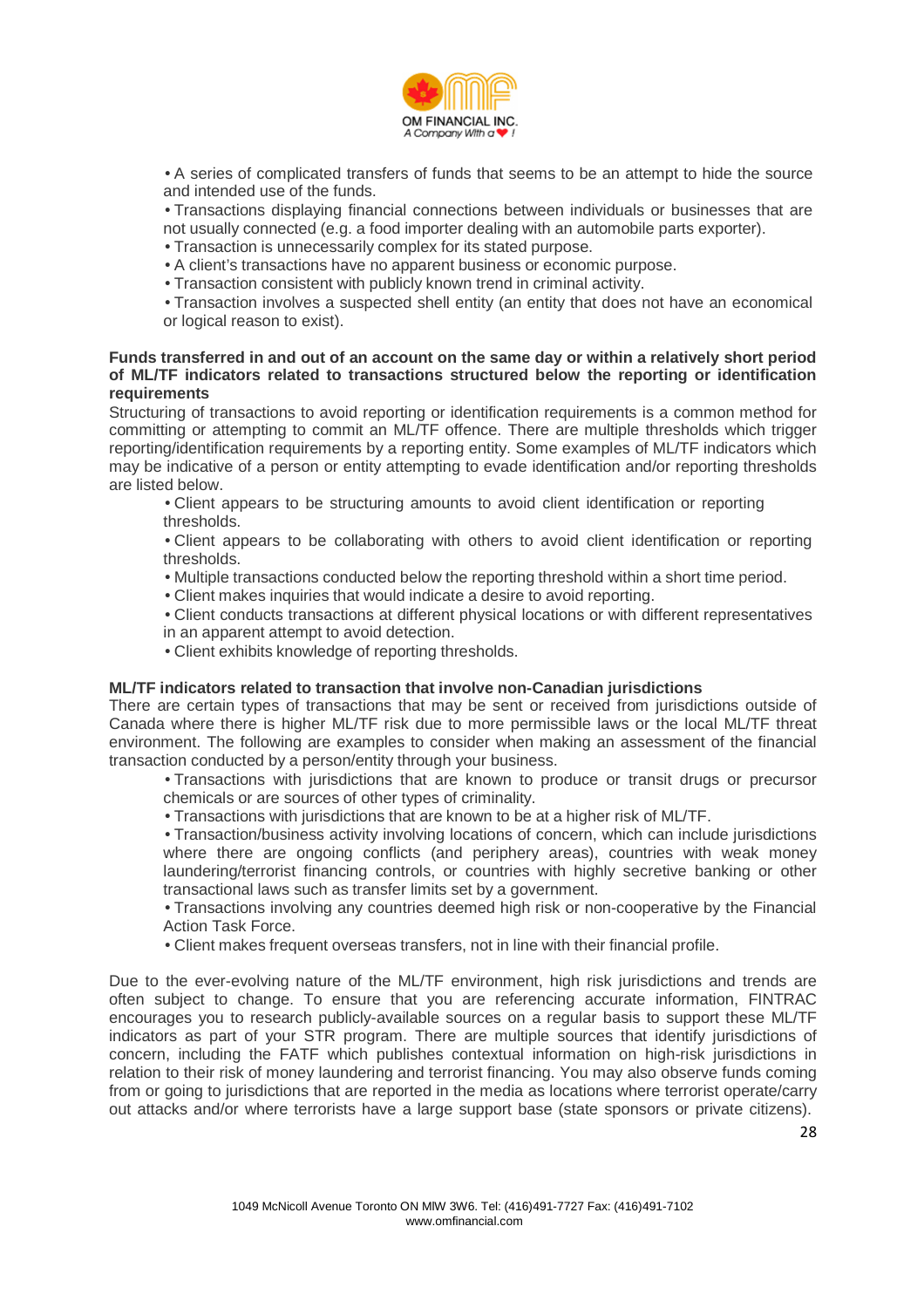

Identifying high-risk jurisdictions or known trends can also be included as part of your risk based approach and internal STR program.

#### **ML/TF indicators related to use of other parties**

In the course of a 'normal' financial transaction, there are a 'normal' number of parties who are engaging in the transaction, depending on the nature of the transaction at hand. Transactions that involve parties not typically associated with a transaction can present an elevated risk of money laundering and/or terrorist financing. These additional parties can be used to allow a criminal to avoid being identified or being linked to an asset or account. This section includes examples of how the involvement of other parties may be indicative of the structure of a criminal enterprise. Some examples of such other parties include the use of a third party or nominee.

#### **Use of third party**

A third party is any individual or entity that instructs someone to act on their behalf for a financial activity or transaction. There are some situations where there is an apparent and discernable rationale for the inclusion of the third party in a transaction and this may not be suspicious. However, you may become suspicious in a situation where the reason for a third party acting on behalf of another person or entity does not make sense based on what you know about the client or the third party. Use of third parties is one method that money launderers and terrorist financiers use to distance themselves from the proceeds of crime or source of criminally obtained funds. By relying on other parties to conduct transactions they can distance themselves from the transactions that can be directly linked to the suspected ML/TF offence. Some examples of ML/TF indicators related to the use of a third party can be found below.

- Multiple payments which are made to an account by non-account holders.
- Client conducts transaction while accompanied, overseen or directed by another party.
- Payments to or from unrelated parties (foreign or domestic).
- Client appears or states to be acting on behalf of another party.
- Account is linked to seemingly unconnected parties

#### **Use of nominee**

A nominee is a particular type of other party that is authorized to open accounts and conduct transactions on behalf of a person of entity. There are legitimate reasons for relying on a nominee to conduct financial activity of behalf of someone else. However, this type of activity is particularly vulnerable to ML/TF as it is a common method used by criminals to distance themselves from the transactions that could be linked to suspected ML/TF offences. These are some examples of ML/TF indicators relating to the misuse of nominees.

• An individual maintains multiple accounts, or maintains accounts in the names of family members or corporate entities with no apparent business or other purpose.

• An individual or entity other than the stated account holder conducts the majority of the transaction activity which seems unnecessary or excessive.

• Client is involved in transactions or account activity that are suspicious but refuses or is unable to answer questions related to the account or transactions

#### **Indicators related to terrorist financing**

• In Canada, terrorist financing offences make it a crime to knowingly collect or provide property, which can include financial or other related services, for terrorist purposes. This section is focused on examples that are specific to the possible commission of a terrorist financing offence. However, please note that the other ML/TF indicators in this guidance may also prove relevant in determining when you have reasonable grounds to suspect the commission of terrorist financing as the methods used by criminals to evade detection of money laundering are similar.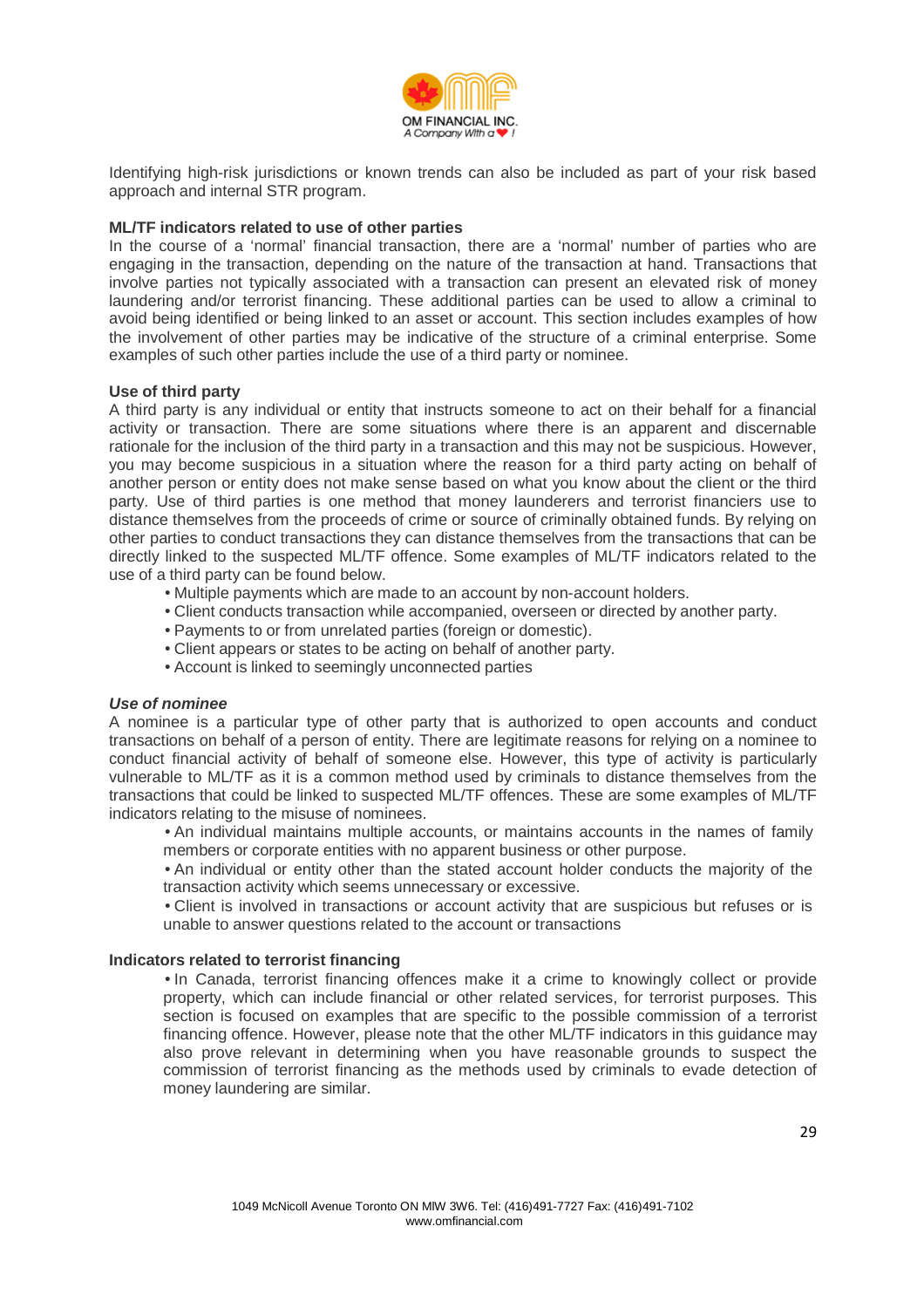

#### **Indicators specifically related to terrorist financing:**

The indicators below are some examples of indicators relating to terrorist financing.

• Transactions involving certain high-risk jurisdictions such as locations in the midst of or in proximity to, armed conflict where terrorist groups operate or locations which are subject to weaker ML/TF controls.

• An account opened in the name of an entity, a foundation or association, which may be linked or involved with a suspect terrorist organization.

• The use of funds by a non-profit organization is not consistent with the purpose for which it was established.

• Client identified by media or law enforcement as having travelled, attempted or intended to travel to high-risk jurisdictions (including cities or districts of concern), specifically countries (and adjacent countries) under conflict and/or political instability or known to support terrorist activities and organizations.

• Transactions involve individual(s) or entity(ies) identified by media and/or sanctions lists as being linked to a terrorist organization or terrorist activities.

• Law enforcement information provided which indicates individual(s) or entity(ies) may be linked to a terrorist organization or terrorist activities.

• Individual or entity's online presence supports violent extremism or radicalization.

• Client donates to a cause that is subject to derogatory information that is publicly available (e.g. crowdfunding initiative, charity, NPO, NGO, etc.).

#### **ML/TF indicators specific to life insurance**

#### **ML/TF indicators specific to life insurance or annuity providers**

In addition to the general ML/TF indicators that have been highlighted in this guidance, there may be more specific ML/TF indicators related to your business if you provide life insurance or annuities as your main occupation or as one of the many services that you offer. Below are some examples of sector specific ML/TF indicators that you should consider as part of your STR program.

• Client wants to use cash for a large transaction.

• Client proposes to purchase an insurance product using a cheque drawn on an account other than his or her personal account.

• Client requests an insurance product that has no discernible purpose and is reluctant to divulge the reason for the investment.

• Client who has other small policies or transactions based on a regular payment structure makes a sudden request to purchase a substantial policy with a lump sum payment.

• Client conducts a transaction that results in a conspicuous increase in investment contributions.

• Scale of investment in insurance products is inconsistent with the client's economic profile.

• Unanticipated and inconsistent modification of client's contractual conditions, including significant or regular premium top-ups.

• Unforeseen deposit of funds or abrupt withdrawal of funds.

• Involvement of one or more third parties in paying the premiums or in any other matters involving the policy.

• Overpayment of a policy premium with a subsequent request to refund the surplus to a third party.

• Funds used to pay policy premiums or deposits originate from different sources.

• Use of life insurance product in a way that resembles use of a bank account, namely making additional premium payments and frequent partial redemptions.

• Client cancels investment or insurance soon after purchase.

• Early redemption takes place in the absence of a reasonable explanation or in a significantly uneconomic manner.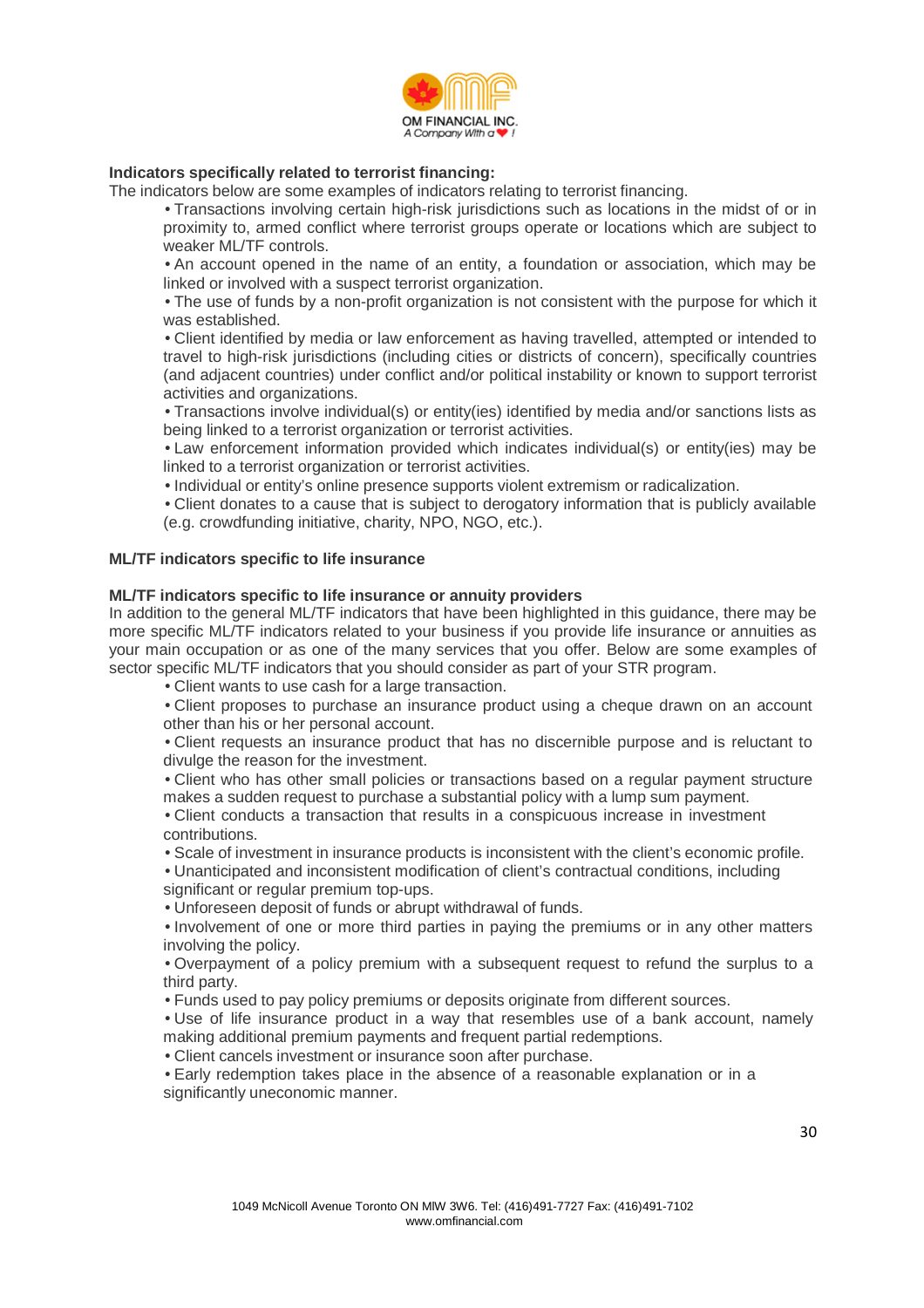

• Client shows more interest in the cancellation or surrender of an insurance contract than in the long-term results of investments or the costs associated with termination of the contract.

• Client makes payments with small denomination notes, uncommonly wrapped, with postal money orders or with similar means of payment.

• Changing the duration of the life insurance contract from the original purpose and intended use.

- The first (or single) premium is paid from a bank account outside the country.
- Client accepts very unfavourable conditions unrelated to his or her health or age.

• Transaction involves use and payment of a performance bond resulting in a cross-border payment.

- The same beneficiary for multiple policies.
- Relationship between the policy holder and the beneficiary is not clearly established.

#### **ML/TF indicators specific to businesses who provide loans**

In addition to the general ML/TF indicators that have been highlighted in this guidance, there may be more specific ML/TF indicators related to your business if you are involved in the business of providing loans (including mortgages) or extending credit to individuals or corporations. Below are some examples of sector specific ML/TF indicators that you should consider as part of your STR program.

• Client suddenly repays a problem loan unexpectedly.

• Client makes a large, unexpected loan payment with unknown source of funds, or a source of funds that does not match what you know about the client.

- Client repays a long term loan, such as a mortgage, within a relatively short time period.
- Source of down payment is inconsistent with borrower's background and income.
- Down payment appears to be from an unrelated third party.

• Down payment uses a series of money orders or bank drafts from different financial institutions.

• Client shows income from "foreign sources" on loan application without providing further details.

• Client's employment documentation lacks important details that would make it difficult for you to contact or locate the employer.

• Client's documentation to ascertain identification, support income or verify employment is provided by an intermediary who has no apparent reason to be involved.

• Client has loans with offshore institutions or companies that are outside the ordinary course of business of the client.

• Client offers you large dollar deposits or some other form of incentive in return for favourable treatment of loan request.

• Client asks to borrow against assets held by another financial institution or a third party, when the origin of the assets is not known.

• The loan transaction does not make economic sense (for example, the client has significant assets, and there does not appear to be a sound business reason for the transaction).

• Client seems unconcerned with terms of credit or costs associated with completion of a loan transaction.

• Client applies for loans on the strength of a financial statement reflecting major investments in or income from businesses incorporated in countries known for highly secretive banking and corporate law and the application is outside the ordinary course of business for the client.

• Down payment or other loan payments are made by a party who is not a relative of the client.

31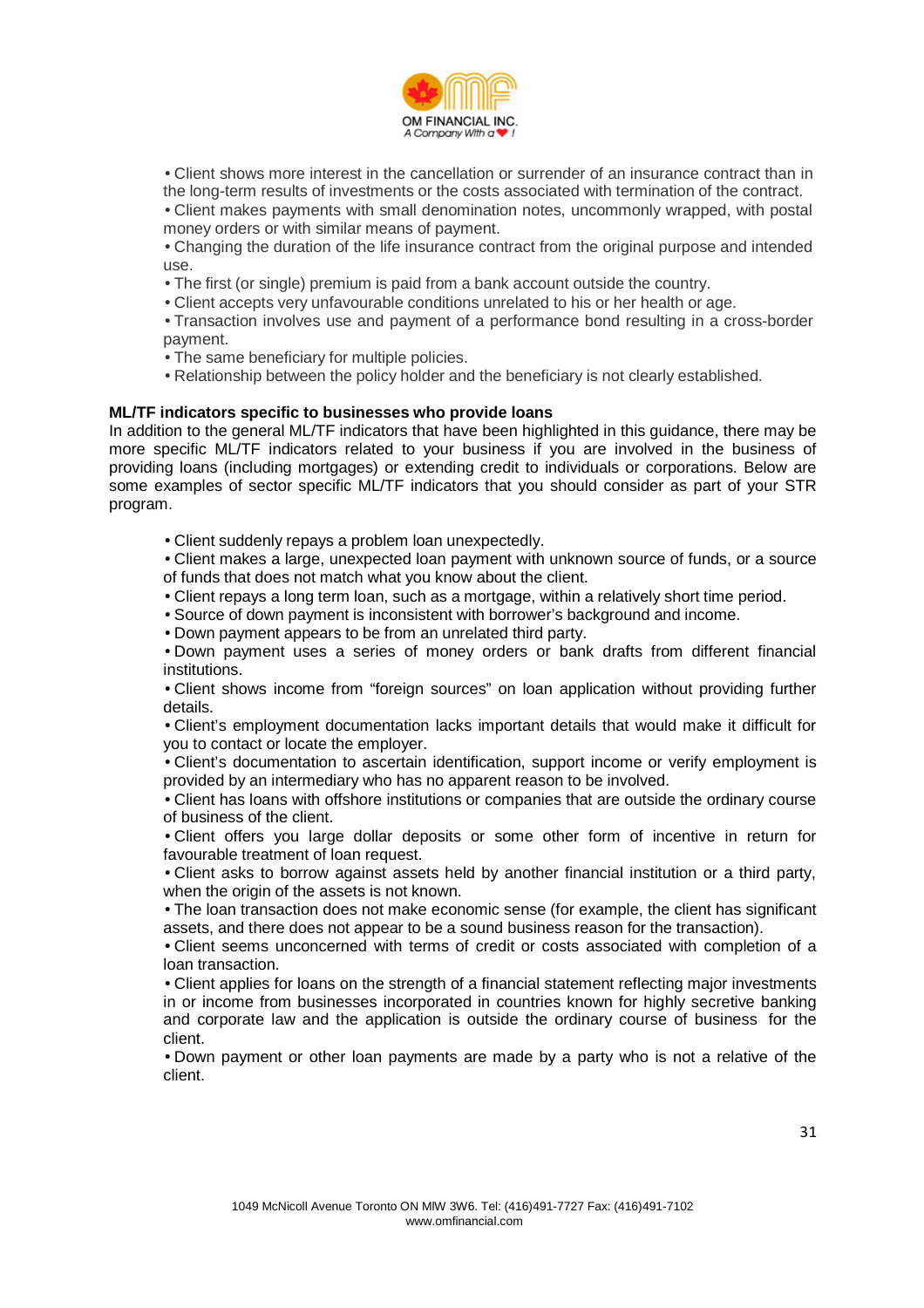

#### **1.4.1 Enrolment with FINTRAC's electronic reporting system**

The compliance officer is required to ensure we are enrolled with FINTRAC's electronic reporting system, F2R system, to report electronically. Once enrolled, FINTRAC provides an identifier number to include in our reports. This number is retained by the compliance officer.

The compliance officer submits all reports to FINTRAC.

Contact information for enrollment: (http://www.fintrac-canafe.gc.ca/reporting-declaration/Info/f2r-eng.asp)

Toll-free: 1-866-346-8722 and pressing <4> after choosing your language

Financial Transactions and Reports Analysis Centre of Canada 234 Laurier Avenue West, 24<sup>th</sup> floor Ottawa ON K1P 1H7 Canada

Confidentiality and immunity

You are not allowed to inform anyone, including the client, about the contents of a suspicious transaction report or even that you have made such a report. This applies whether or not such an investigation has begun.

Since it's important not to tip your client off that you are making a suspicious transaction report, we should not be requesting information from the individual conducting or attempting the transaction that we would not normally request during a transaction.

No criminal or civil proceedings may be brought against anyone for making a report in good faith concerning a suspicious transaction.

#### **1.4.2 – Large cash transaction reporting and record keeping policy**

**Requirement** – A report must be submitted and a record created and retained for every amount of cash of \$10,000 or more received from a client in a single transaction for non-registered annuities, non-registered investments or universal life insurance policies Other products are exempt from large cash transaction reporting. If we know that two or more cash transactions of less than \$10,000 each were made within a 24-hour period (that is, 24 consecutive hours), by or on behalf of the same client, these are considered to be a single large cash transaction if they add up to \$10,000 or more.

#### **Policy – We do not accept cash from clients and as such we will not be required to submit a large cash transaction report or keep a record.**

#### **Procedures** –

Clients offering to provide cash for the payment of transaction are provided alternative payment options. All financial instruments used for payment of insurance policies are payable to the insurance company and are provided to the insurer.

If cash was accepted in error the following actions will be followed: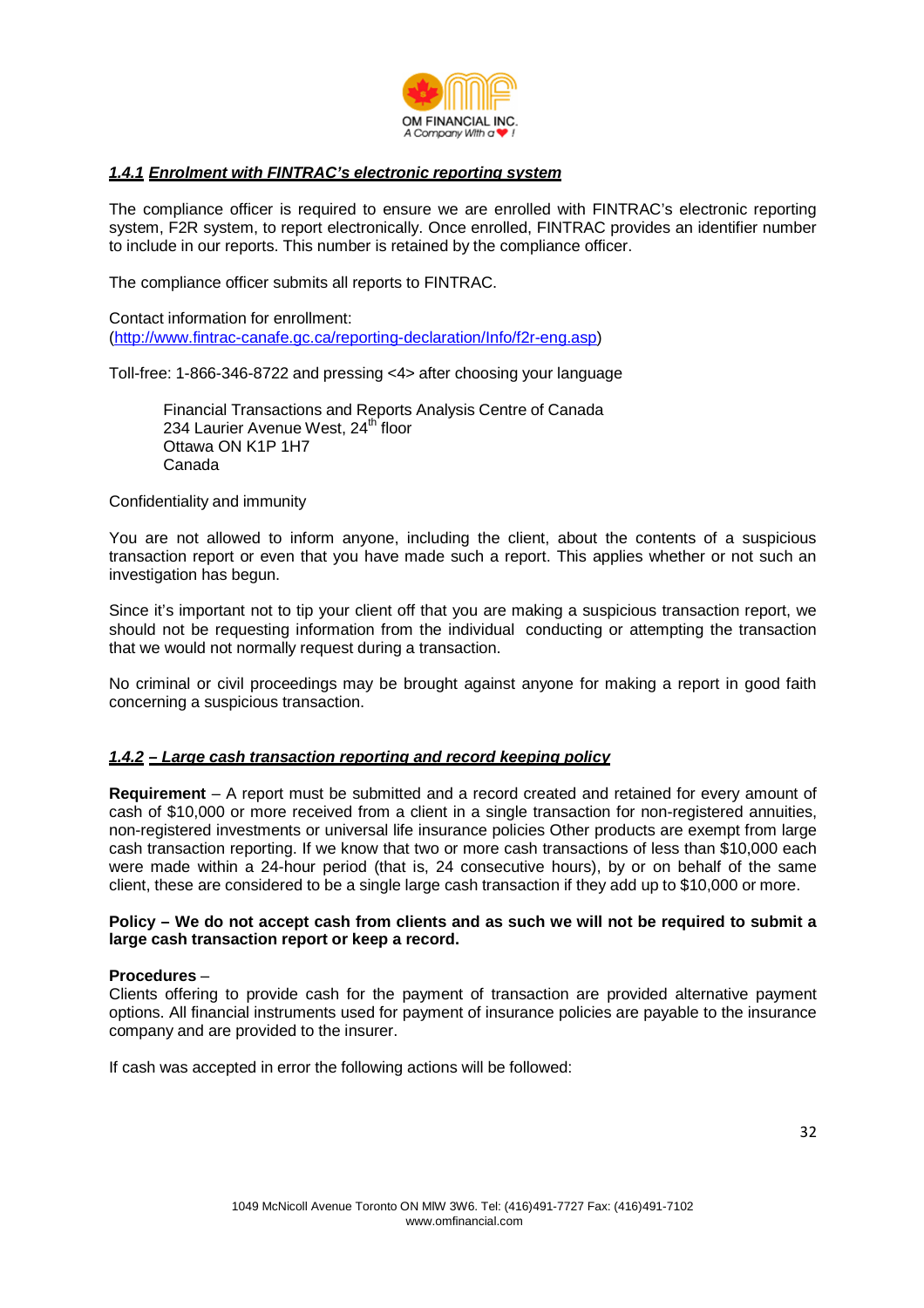

The compliance officer is required to:

- Submit large cash transaction reports within 15 calendar days of the transaction taking place
- Create and retain a large cash transaction record
- Retain copy of the large cash transaction records in a secure location

#### **Information to include on a large cash transaction report**

See FINTRAC's Guideline 7A Submitting large cash transactions reports to FINTRAC for details of what information needs to be included in a large cash transaction report.

#### **Information to retain on a large cash transaction record**

See FINTRAC's Record keeping requirements for Large cash transaction records for the information required to be kept in a large cash transaction record.

#### **1.4.3 – Terrorist property reports**

**Requirement** – If we have property in our possession or control that we know or believe is owned or controlled by or on behalf of a terrorist group we must report to FINTRAC without delay.

**Policy –We do not accept cash or hold funds on behalf of clients, and funds from clients are made payable to the insurer. We also do not hold property on behalf of clients. Accordingly, we should not have property in our possession or control.** 

All instances of terrorist property in our possession or control are brought forward to the compliance officer. Information and FINTRAC requirements are outlined below for reference, should such instances arise.

**Procedures** – The compliance officer submits the report to FINTRAC and notifies the RCMP. Terrorist reports must be submitted by paper to FINTRAC. Forms are available as follows:

- **Reporting forms** can be accessed and printed from FINTRAC website.
- Call 1-866-346-8722 for a copy to be faxed or mailed to you.

When a report is required to be filed we review FINTRAC Guideline 5 Submitting terrorist property reports for details of what each field must contain for a terrorist property report.

#### **Section 2 – Client information record keeping**

#### **2.1 – General**

During the establishment of an applicable insurance policy, applications and forms are used to collect required client information.

Individual client information collected may include as required, but is not limited to, their identification, occupation, industry, employment, address, tax residency, date of birth, source of wealth, intended use of the policy, third party involvement and any known political exposure. For clients which are legal entities, additional information is required which provides the information on the beneficial owners of the entity and those who control the entity, as specified in FINTRAC guidance and outlined below.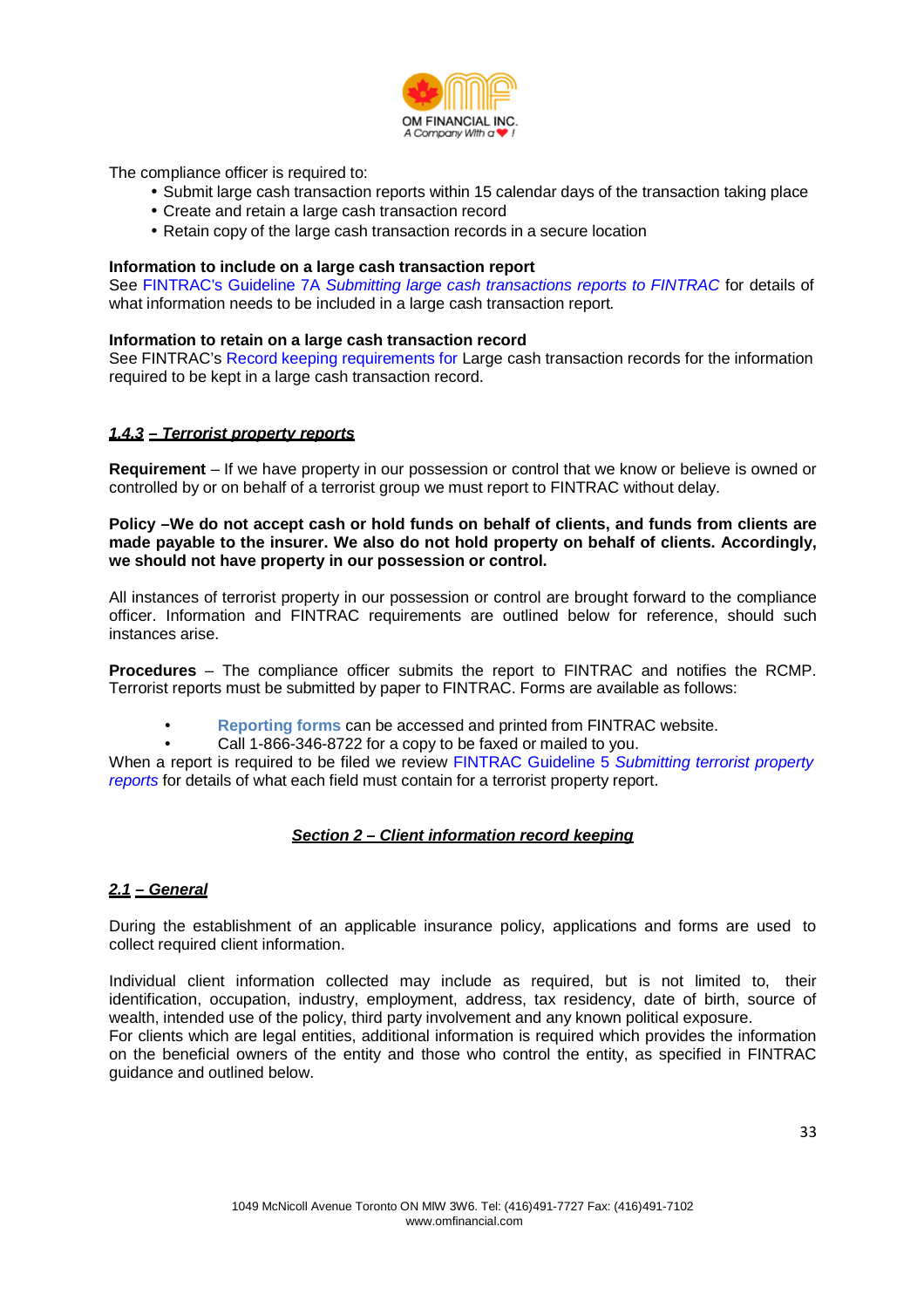

#### **2.2 – Client information record**

**Policy** – Client information records are maintained for all clients (individuals and entities) that are expected to pay more than \$10,000 (whether or not it's in cash) for non-registered annuities, nonregistered investments or universal life insurance policies. Other products are exempt from client information record requirements.

**Procedures** – In practice we comply with the obligation to create a client information record by completing insurer applications for insurance products, which capture all of the required information. Information retained in client information records vary depending on the type of client (individual or entity) and the nature and/or volume of the client's transactions. Key components of client information records include:

- Client identification information (individuals and entities)
- Industry and occupation (business type for entities)
- Beneficial ownership information (entities)
- Third party determination and information
- Politically exposed person determination (for \$100,000 lump sum deposit is provided)
- Business relationship information (purpose and intended use of the policy)

Details of what is required for each component of the client information record are outlined in Section 2.3.

| <b>Client information</b><br>record component                                                                                                                                                                                                                                                           | When required                                                                                                         | Information required to be recorded/retained                                                                                                                                                                                                                                                                                                                                                                                                 |
|---------------------------------------------------------------------------------------------------------------------------------------------------------------------------------------------------------------------------------------------------------------------------------------------------------|-----------------------------------------------------------------------------------------------------------------------|----------------------------------------------------------------------------------------------------------------------------------------------------------------------------------------------------------------------------------------------------------------------------------------------------------------------------------------------------------------------------------------------------------------------------------------------|
| <b>Client information for</b><br>individuals - Recorded<br>on applications & forms.                                                                                                                                                                                                                     | In all occasions where<br>the life insurance policy<br>has cash values, and<br>non-registered<br>linvestment accounts | <b>Client information:</b><br>Name<br>$\bullet$<br>Address<br>$\bullet$<br>Date of birth<br>Industry and occupation (descriptive)<br><b>Client identification details:</b><br>Identification details (including details of<br>type, identifying number, place of issue,<br>expiry) *see Section 3 Client identity for<br>details of required information                                                                                     |
| <b>Client information and</b><br>beneficial ownership<br>and control records<br>for entities - Recorded<br>on applications, forms<br>and copies retained of<br>supporting<br>documentation from the<br>client.<br>* See below for<br>definitions and<br>additional policy and<br>procedure information. | If the owner is an entity<br>and or other than the<br>applicant him or herself                                        | Client information for all types of entities:<br>Entity name<br>Address<br>Incorporation or other identifying number<br>Jurisdiction of incorporation<br>Detailed description of the entity's principal<br>business and industry<br>Signatory information (name, address, DOB,<br>occupation, identification [including details of<br>type, identifying number, place of issue,<br>expiry])<br>Information to confirm existence of an entity |

#### **2.3 – Summary Chart**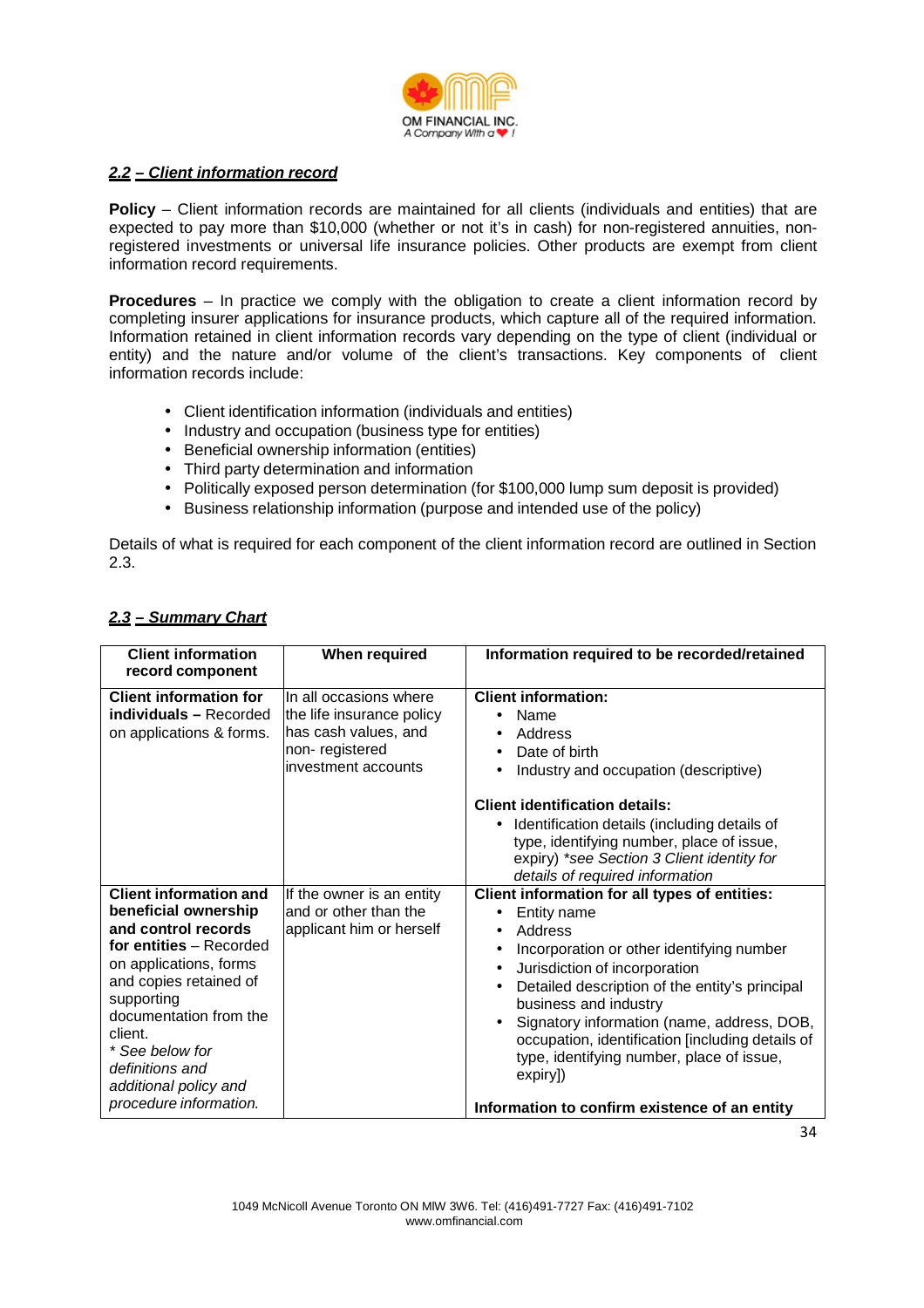

| <b>Third Party</b><br>If the payor is an entity<br>• Third party determination $-$ is there a third<br>information<br>or other than the owner<br>party involved with interest or control of the<br>determination -<br>If the named beneficiary<br>policy? Yes or no is recorded on applications<br>has no reasonable<br>Recorded on<br>and forms.<br>applications and forms.<br>financial interest with the<br>* See below for<br>insured<br>If yes, the following is collected; |                 | and beneficial ownership, structure and control<br>information;<br>Copies of documents used to confirm<br>existence such as:<br>o Certificate of corporate status<br>(corporations)<br>o Notice of assessment issued by<br>municipal, provincial, territorial or federal<br>government (corporations)<br>o Partnership agreement (entity other than<br>a corporation)<br>o Articles of association (entity other than a<br>corporation)<br>Copies of records obtained to confirm<br>information about the individuals who<br>ultimately control the entity, ownership and<br>provisions relating to power to bind such as:<br>o Articles of incorporation/association<br>o Shareholder or partnership agreements<br>o Annual return (T1 Sch50 or equivalent)<br>o Bylaws of the corporation<br>o Certificate of incumbency<br>o Trust deed<br>o Evidence of power to bind<br>Names of all directors (for corporations)<br>Names and addresses of trustees, known<br>beneficiaries and settlors of the trust (for<br>trusts)<br>Names and addresses of all<br>individuals/entities who directly or indirectly<br>own or control 25% or more of the entity (for<br>entities other than trusts)<br>Information establishing the ownership,<br>control and structure of the entity.<br>If this information cannot be obtained or accuracy<br>not confirmed record:<br>• Name of the most senior managing officer of<br>the entity and ascertain their identity and<br>treat the client as high risk<br>Not-for-profit organization requirements<br>Determine whether or not the entity is a registered<br>charity for income tax purposes. If it's not a<br>registered charity, determine whether or not it<br>solicits charitable financial donations from the |
|----------------------------------------------------------------------------------------------------------------------------------------------------------------------------------------------------------------------------------------------------------------------------------------------------------------------------------------------------------------------------------------------------------------------------------------------------------------------------------|-----------------|-------------------------------------------------------------------------------------------------------------------------------------------------------------------------------------------------------------------------------------------------------------------------------------------------------------------------------------------------------------------------------------------------------------------------------------------------------------------------------------------------------------------------------------------------------------------------------------------------------------------------------------------------------------------------------------------------------------------------------------------------------------------------------------------------------------------------------------------------------------------------------------------------------------------------------------------------------------------------------------------------------------------------------------------------------------------------------------------------------------------------------------------------------------------------------------------------------------------------------------------------------------------------------------------------------------------------------------------------------------------------------------------------------------------------------------------------------------------------------------------------------------------------------------------------------------------------------------------------------------------------------------------------------------------------------------------------------------------------------------------------------------|
|                                                                                                                                                                                                                                                                                                                                                                                                                                                                                  |                 | public.                                                                                                                                                                                                                                                                                                                                                                                                                                                                                                                                                                                                                                                                                                                                                                                                                                                                                                                                                                                                                                                                                                                                                                                                                                                                                                                                                                                                                                                                                                                                                                                                                                                                                                                                                     |
|                                                                                                                                                                                                                                                                                                                                                                                                                                                                                  | definitions and | Name and address of third party                                                                                                                                                                                                                                                                                                                                                                                                                                                                                                                                                                                                                                                                                                                                                                                                                                                                                                                                                                                                                                                                                                                                                                                                                                                                                                                                                                                                                                                                                                                                                                                                                                                                                                                             |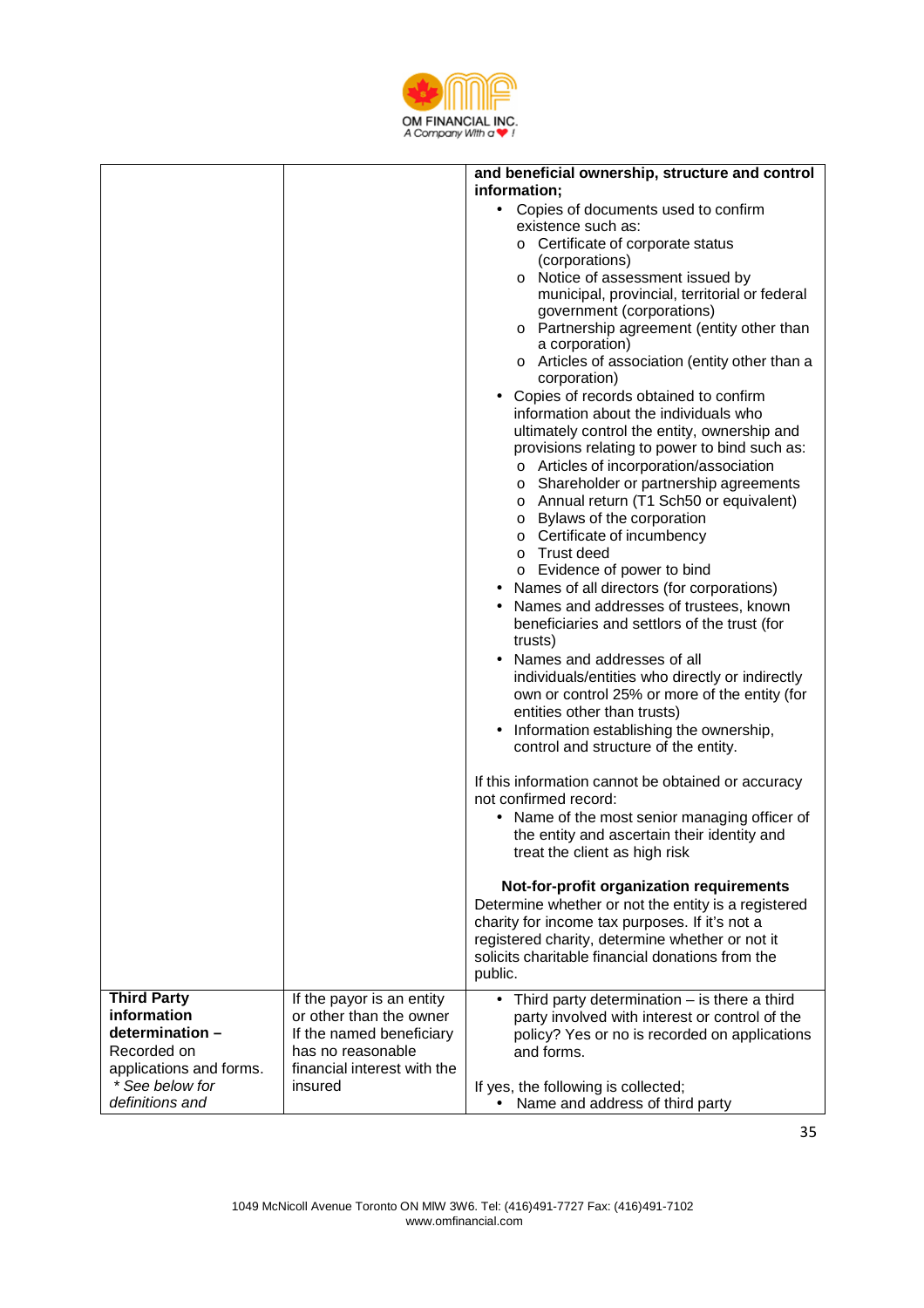

| additional policy and<br>procedure information.                                                                                                                                                                                                       |                                                                                                                                                                                                | Occupation or principal business of third<br>$\bullet$<br>party<br>Date of birth (if an individual)<br>Incorporation number and place of<br>incorporation (if a corporation)<br>Nature of relationship between third party<br>and client<br>If involvement of a third party is suspected even<br>though the client has declared there is not a third<br>party involved, document why we suspect the<br>individual is acting on a third party's instructions                                                                         |
|-------------------------------------------------------------------------------------------------------------------------------------------------------------------------------------------------------------------------------------------------------|------------------------------------------------------------------------------------------------------------------------------------------------------------------------------------------------|-------------------------------------------------------------------------------------------------------------------------------------------------------------------------------------------------------------------------------------------------------------------------------------------------------------------------------------------------------------------------------------------------------------------------------------------------------------------------------------------------------------------------------------|
| <b>Politically exposed</b><br>person (PEP) or Head<br>of an International<br>organization (HIO)<br>determination -<br>Recorded on<br>applications and forms.<br>* See below for<br>definitions and<br>additional policy and<br>procedure information. | Mandatory<br>For the contributor of<br>deposits \$100,000 or<br>greater for life insurance,<br>and<br>For all life insurance<br>policy that has cash<br>value                                  | PEP determination - is client a PEP or HIO<br>$\bullet$<br>(includes close relatives/close associates)?<br>Yes or no recorded on applications and<br>forms. If yes;<br>The name, relationship and office/position of<br>the individual who is a PEP and country<br>The source of the funds, if known, that were<br>used for the transaction<br>The date you determined the individual to be<br>a PEP or HIO<br>The name of the member of senior<br>management who reviewed the transaction<br>The date the transaction was reviewed |
| <b>Business relationship</b><br>information - Recorded<br>on applications and<br>forms.<br>* See below for<br>definitions and<br>additional policy and<br>procedure information.                                                                      | When we conduct two or<br>more transactions in<br>which we have to<br>ascertain ID or confirm<br>existence of an entity we<br>have entered into a<br>business relationship<br>with the client. | Record of the purpose and intended nature of the<br>business relationship on applications and forms<br>(e.g., financial planning, estate planning, capital<br>preservation etc.).                                                                                                                                                                                                                                                                                                                                                   |

#### **2.3.1 Beneficial ownership and control records**

**What is beneficial ownership and control?** Beneficial ownership refers to the identity of the individuals who **ultimately control, either directly or indirectly 25% or more of** the corporation or entity (shares or rights). The indirect ownership reference is important as it requires that a legal entity owned by another corporation or another entity may require additional documentation to confirm that all beneficial owners have been disclosed.

**Policy** – When confirming the existence of an entity, reasonable measures must be taken to confirm and keep records of the information about the entity's beneficial ownership. Information is documented on applications and forms. Copies of all documentation used to obtain/confirm beneficial ownership and control (such as those listed in the table above) are retained in the client file.

**Procedures** – We must search through as many levels of information as necessary in order to determine beneficial ownership. However, there may be cases where there is no individual who owns or controls 25 per cent or more of an entity. We must still keep a record of the information obtained.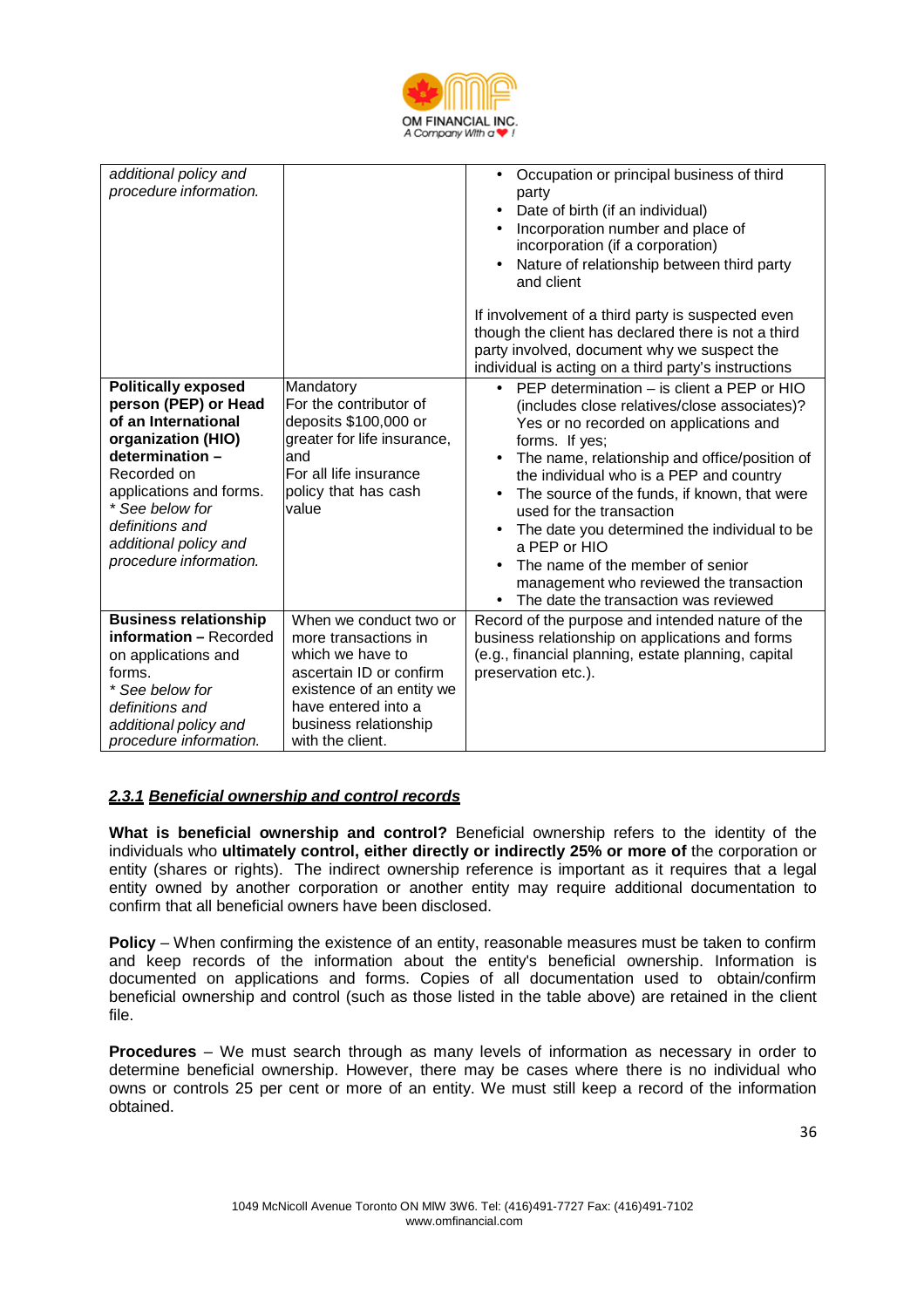

Reasonable measures to confirm the accuracy of beneficial ownership information would include asking the client to provide suitable documentation, or refer to publicly available records as detailed in the chart in Section 2.2 of this program. Documents that we obtain to confirm the information or the public source i.e., the website where we found the information have to be kept in our records.

We do not need to ascertain the identity of the most senior managing officer when there is no individual who owns or controls 25 per cent or more of an entity.

If the client refuses to provide the beneficial ownership of the legal entity when a beneficial owner exists, then the client must be considered high risk and additional identification of the most senior managing officer is required. A decision may also be made not to proceed with doing business with this client without this information.

Examples of ownership, control and structure can be found in Fintrac's Guidance, Know your client - Beneficial ownership requirements - Appendix A

#### **2.3.2 Third party determination and records**

**Who is a third party?** – A third party is an individual or entity other than the individual or entity who conducts the transaction such as a payor, power of attorney or someone directing the transaction. When determining whether a third party is involved, it is not only about who "owns" the money, but rather about who gives instructions to deal with the money. To determine who the third party is, the point to remember is whether the individual in front of you is acting on someone else's instructions. If so, that someone else is the third party.

**Policy** – We make a third party determination (request the client to disclose if a third party exists) when we are required to keep a client information record. We are also required to make a third party determination when we have to keep a large cash transaction record.

**Procedures – How is a third party determination made?** At the time of application the client is asked whether **any other person or entity will be paying for this policy, will have the use of or have access to the policy values while it's in effect, or whether any other person is providing direction to apply for this policy?**. The client's answer is documented on applications and forms. If there is a third party involved, required information about the third party is also recorded on applications and forms such as:

- Name and address of third party
- Occupation or principal business of third party
- Date of birth (if an individual)
- Incorporation number and place of incorporation (if a corporation)
- Nature of relationship between third party and client

When we have reasonable grounds to suspect that there is a third party involved we keep a record, on application and forms, to indicate the following:

- In the case of a client information record or a large cash transaction, whether, according to the client, the transaction is being conducted on behalf of a third party
- Why we suspect the individual is acting on a third party's instructions
- In the case of a large cash transaction, whether, according to the individual giving the cash, the transaction is being conducted on behalf of a third party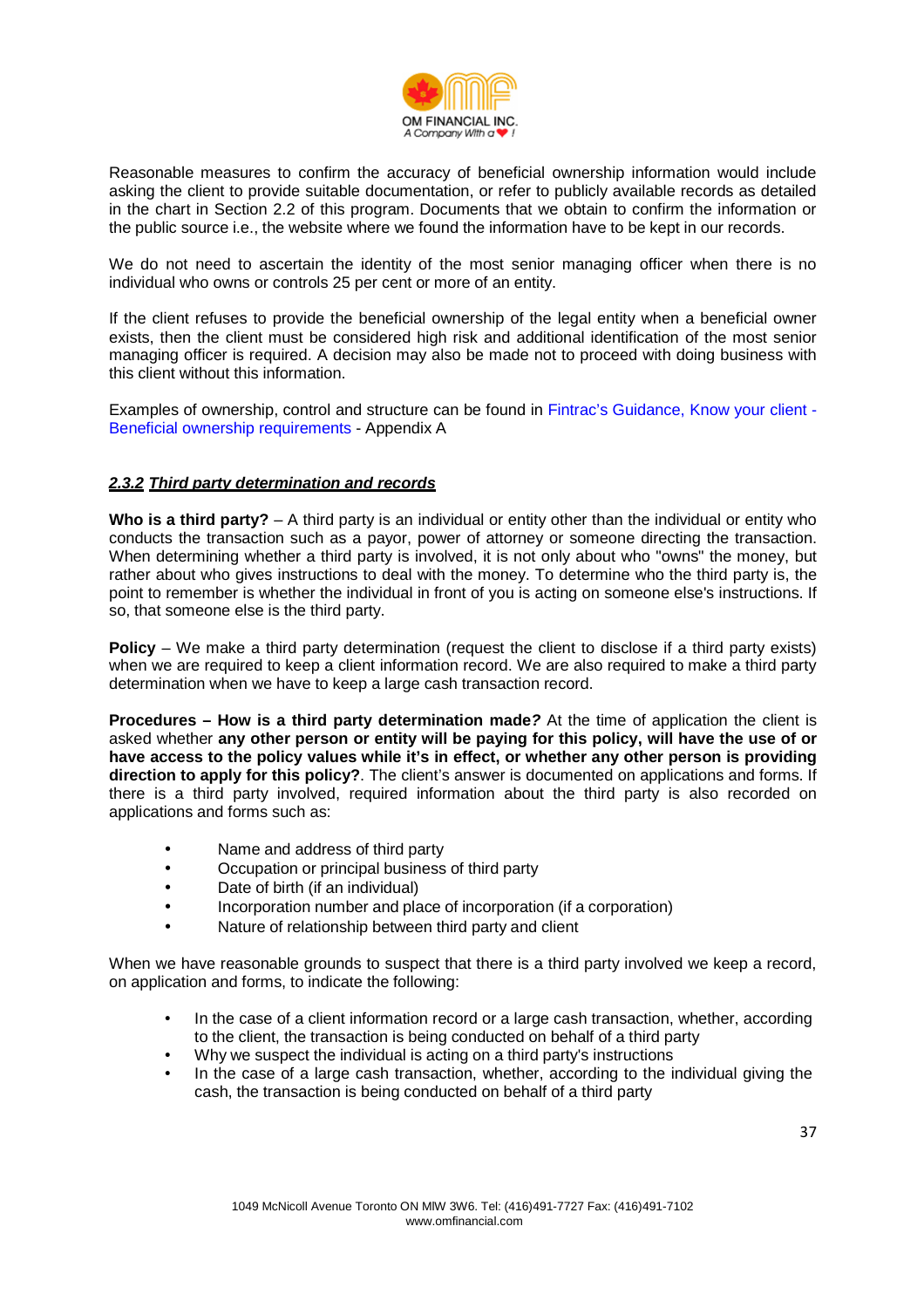

#### **2.3.3 Politically exposed persons (PEP) or Head of international organization (HIO) determination and records**

**Who is a PEP?** A PEP is an individual who holds or has ever held one of the following offices or positions subject to certain terms and expiry noted below:

- A head of state or government
- A member of the executive council of government or member of a legislature
- A deputy minister (or equivalent)
- An ambassador or an ambassador's attaché or counsellor
- A military general (or higher rank)
- A president of a state-owned company or bank
- A head of a government agency
- A judge of a supreme court or appellant court
- A leader or president of a political party in a legislature
- For domestic PEP's this also includes, a mayor or equivalent municipal leader
- The head of an international organization (HIO) (e.g. an organization formed by treaty by one or more states, See FINTRAC guidelines for examples)

A PEP also includes the close associates (persons with a personal or business relationship) and the following family members of the individual described above:

- Mother or father
- Child
- Spouse or common-law partner
- Spouse's or common-law partner's mother or father
- Brother, sister, half-brother or half-sister (that is, any other child of the individual's mother or father)

#### **Terms and expiry**

**Foreign persons –** if the person holds or has ever held (includes deceased) **Domestic persons –** if the person holds or has held the position in the past five years

**Heads of international Organizations –** Is a Person who is currently holding or held with in last 5years

**Policy** – If we receive a lump-sum payment of \$100,000 from an individual for an annuity or a life insurance policy, we take reasonable measures to determine whether we are dealing with a PEP/HIO within 30 days after the transaction occurred. If the client is a PEP, within the 30 days we also have the transaction approved by the senior management within the practice.

Upon determination that the contributor is a PEP or HIO, a risk assessment is required to be performed. If the client is a foreign PEP, then they are immediately considered high risk. If any PEP or HIO is considered high risk, then the applicable special measures are required to be completed within 30 days of the transaction.

These special measures to be completed within 30 days include;

- 1. Reasonable measures to collect the source of funds of the transaction
- 2. Have the transaction approved by the senior management within the practice
- 3. Record all of the steps taken for the determination, review and approval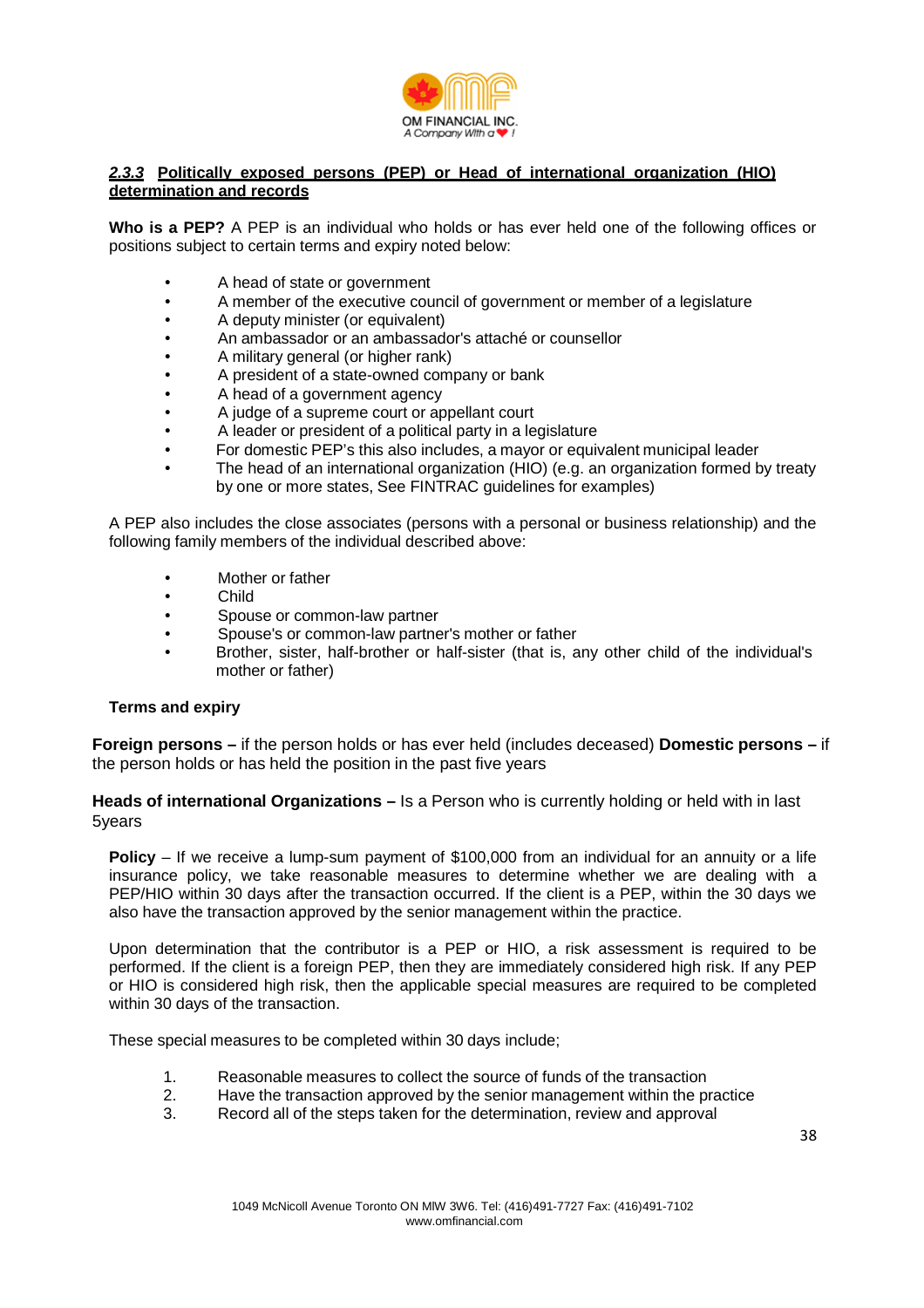

Example – If it takes five days after the transaction to make the determination that we are in fact dealing with a politically exposed foreign person, we have twenty-five days left to perform a client risk assessment, collect the source of funds and to get senior management to review the transaction.

**Procedures – How is a PEP/HIO determination made?** We ask the client if they are a PEP; yes or no answer is documented on insurer applications and forms. We may also consult a credible source of commercially or publicly available information about PEPs. If the client is PEP we:

- Document the office/position of the individual who is a PEP
- Ask the client for and document the source of the funds that were used for the transaction
- Document the date we determined the individual to be a PEP
- Document the name of who reviewed/approved the transaction
- Document the date the transaction was reviewed

#### **How often do we make a PEP/HIO determination?**

Once determined that an individual is a PEP/HIO we will not have to do it again. However, if we initially determined that an individual was not a PEP/HIO, we must still take reasonable measures to determine whether we are dealing with a PEP/HIO for every \$100,000 lump sum deposit to an insurance policy, since the client's status may have changed.

#### **2.3.4 Business relationship record**

**What is a business relationship?** A business relationship begins when we conduct two or more transactions in which we have to ascertain the identity of the individual or confirm the existence of a corporation or other entity within a maximum of five years from one another.

**Policy** – We keep a record of the purpose and intended use of the insurance policy.

**Procedures** – We record the purpose and intended nature of the business relationship on applications and forms.

Business relationships also trigger other obligations; see Ongoing monitoring and keeping client information up-to-date in Section 4.3 of this program for additional detail.

#### **2.4 – Reasonable measures**

#### **Keep a record of any "reasonable measures" you have taken**

#### **What are reasonable measures?**

The term "reasonable measures" refers to activities we undertake in order to meet certain obligations. For example, we must take reasonable measures to confirm beneficial ownership information, to determine whether we are dealing with a PEP or HIO, to determine whether the client is acting on the instructions of a third party, etc., as outlined in the policies and procedures. If – even after taking reasonable measures – certain information cannot be determined, gathered or confirmed, we have met the obligation.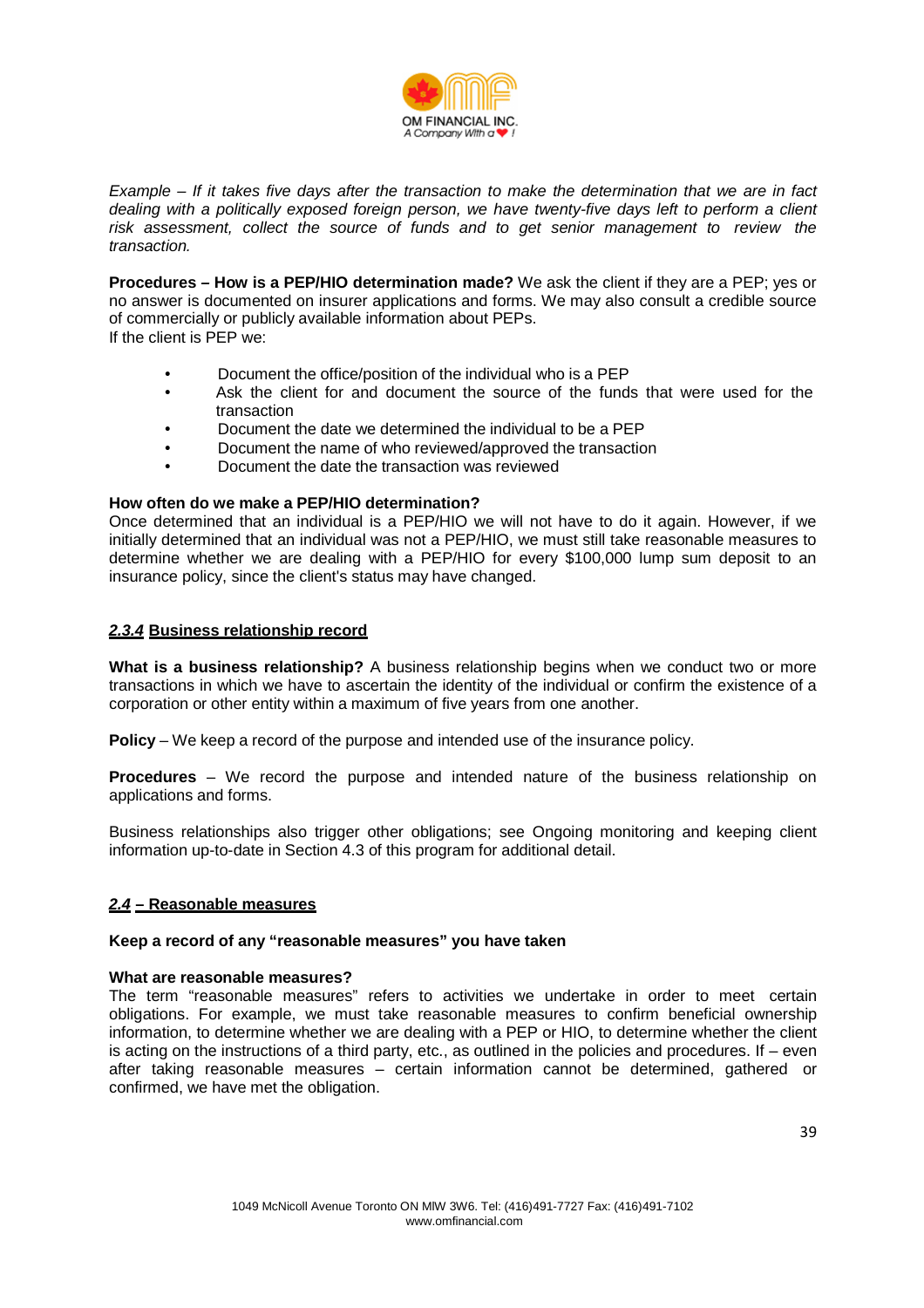

Reasonable measures must not be confused with, and do not apply to data elements that are mandatory, that is, where information must be obtained before the transaction or activity can be completed.

#### **Documenting reasonable measures**

A record is kept when reasonable measures were taken, but were unsuccessful. A reasonable measure is unsuccessful when you do not obtain a response, such as a yes or no and you're unable to make a conclusive determination. When reasonable measures are unsuccessful, we must record the following information:

- The measure(s) taken
- The date on which the measure(s) was taken
- The reason **why** the measure(s) was unsuccessful

We consider a client's refusal to provide, or our inability to obtain certain information as part of the overall assessment of client risk. **Retention**: Keep records of your unsuccessful reasonable measures for at least five years following the date they were created.

#### **Section 3 – Ascertaining Client Identity**

**Policy** – The identity of individuals is ascertained and/or the existence of entities is confirmed for non-registered annuities, non-registered investments or universal life insurance policies upon policy establishment. Other products are exempt from client identification requirements except where a suspicious transaction report has been filed, whereby the exemption is no longer applicable.

Client identification details are recorded on applications and forms.

See section 3.1 of this program for measures taken/procedures to ascertain the ID of individuals and section 3.3 of this program for measures taken/procedures to confirm the existence of entities.

#### **3.1 Individuals**

**Procedure: To** ascertain the identity of an individual, we refer to one of the following methods. The identity can be ascertained by the advisor or licensed assistant who is contracted with the agency or the insurer

- 1. Photo identification issued by government-Must be Authentic Valid and Current.
- 2. Credit File Method-Where the information must be valid and Current.
- 3. Dual Process Method-Where the information must be Valid and Current and from different reliable sources.

A valid foreign passport may also be acceptable, however additional records to confirm that the client meets the Canadian residency requirements may be required by the insurer. If we are unable to obtain identification through documents listed above we consult FINTRAC's Guidance - Know your client - Methods to identify individuals and confirm the existence of entities for additional options.

40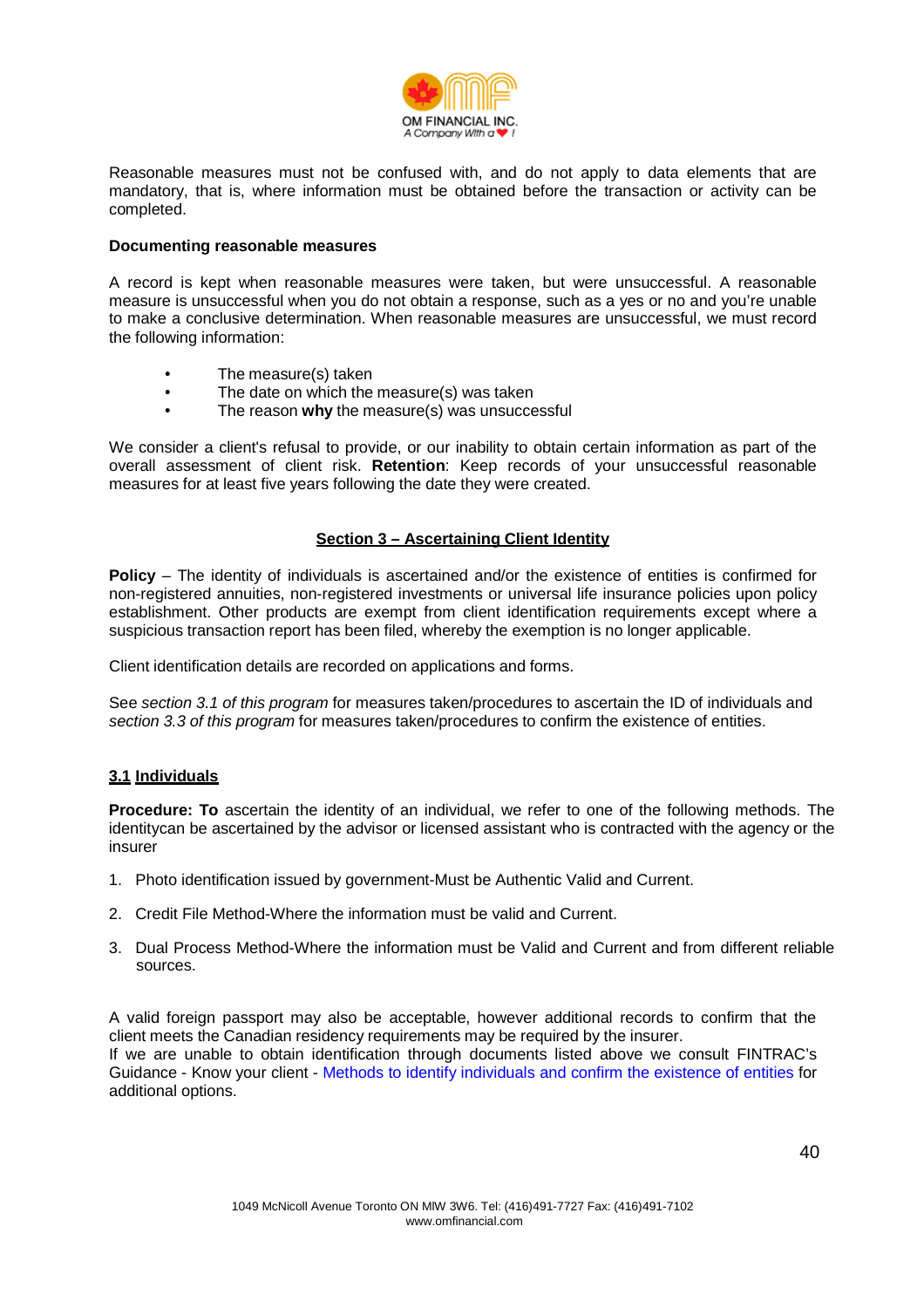

#### **3.2 Confirming the existence of entities**

**Procedures** – Entities include corporations, trusts, partnerships, funds and unincorporated associations or organizations.

To confirm the existence of a corporation refer to the following documents:

- The corporation's certificate of corporate status
- A record that has to be filed annually under provincial securities legislation
- Any other record that confirms corporation's existence. Examples include corporation's published annual report signed by independent audit firm, or notice of assessment for the corporation from municipal, provincial, territorial or federal government.

To confirm the existence of an entity other than a corporation, refer to a partnership agreement, articles of association or any other similar record that confirms the entity's existence.

The record we use to confirm an entity's existence can be paper or an electronic version. If the record is in paper format, we have to keep a copy of it. If the record is an electronic version, we have to keep a record of the corporation's registration number, the type and source of the record. An electronic version of a record has to be from a public source. Confirming verbally (such as by telephone), it is not acceptable as we have to refer to a record.

For example, we can get information about a corporation's name and address and the names of its directors can be obtained from a provincial or federal database such as the Corporations Canada database which is accessible from Industry Canada's website (http://www.ic.gc.ca). A corporation searching and registration service is also acceptable.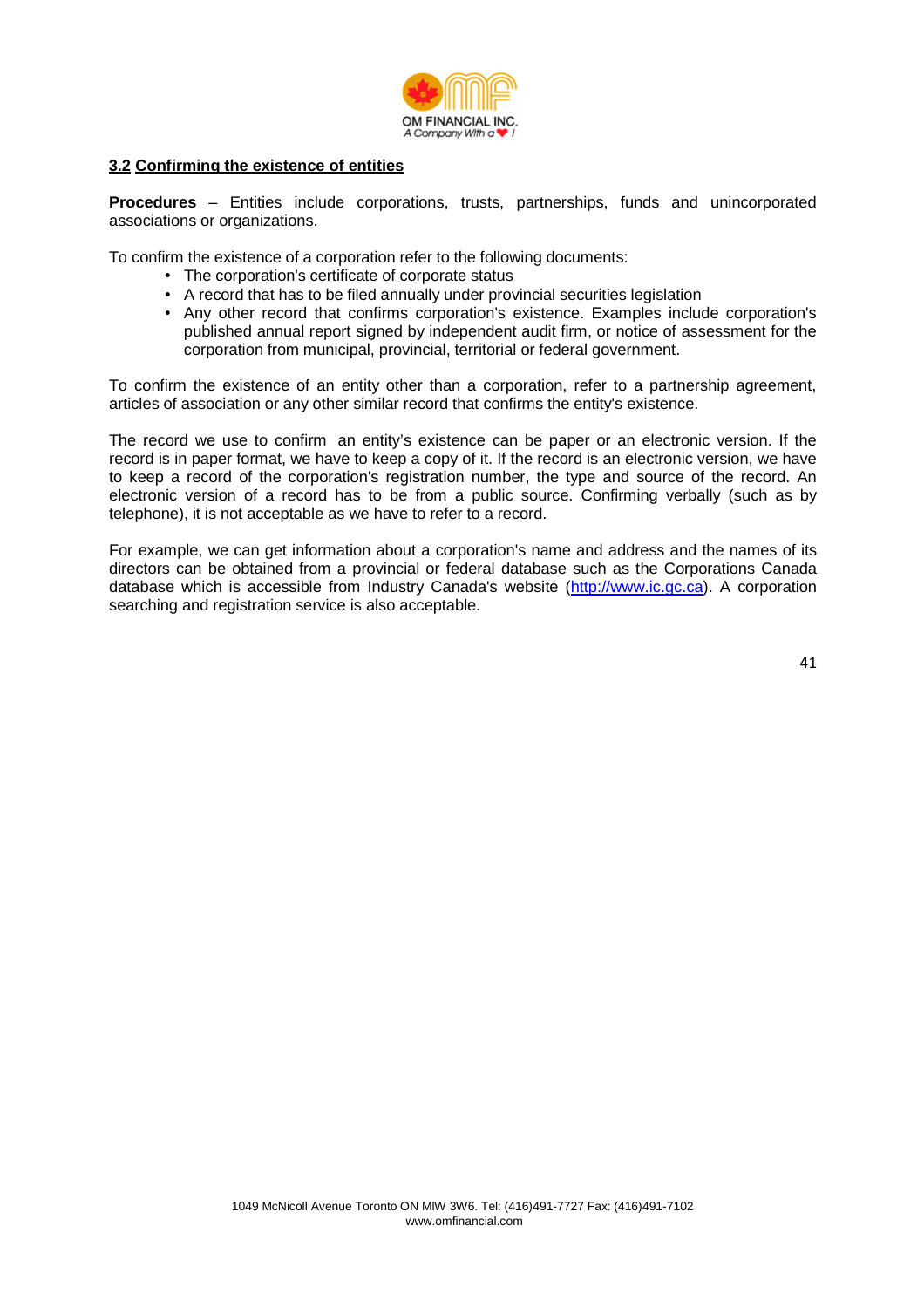

#### **3.3 Exceptions to client identification**

**Policy** – Once the identity of an individual has been verified as noted above we do not have to ascertain their identity again if we recognize the individual (visually or by voice using caller authentication). If there are any doubts we ascertain identity again.

#### **Section 4 – Risk based approach**

#### **4.1 – Risk assessment**

What is a risk assessment – A risk assessment is an analysis of potential threats and vulnerabilities to money laundering and terrorist financing to which your business is exposed. The complexity of the assessment depends on the size and risk factors of your business; details are outlined in the following sections and more information can be referred to in FINTRAC's Risk based approach workbook for life insurance companies, brokers and agents.

#### **Types of risk assessments**

Within this practice a **business-based risk assessment** and a **relationship-based risk assessment** are completed.

Assessments are reviewed every two years as part of the program evaluation or sooner if there are changes in the practice such as our location, client base, products or services etc.

#### **How we identify risks**

The following categories are considered in the risk assessments:

- Products, services and how we deliver our products and services
- Geography of our business and clients
- Our clients
- Other relevant factors

#### **Products and services**

Some products and services are associated with higher levels of inherent ML/TF risk. Key product attributes that contribute to higher inherent risk levels are features that enable the accumulation of cash or investments (which may be used in the placement or layering stage of money laundering, and terrorist financing), the ease of withdrawals or transfers (which facilitate layering and integration) and the ability of third parties to transact using the product (which may facilitate any of the stages of money laundering and terrorist financing). Product attributes that are of lower risk would have penalties for early withdrawals, limited ability to withdraw and no opportunity to build up of cash values.

#### **Delivery channel risks**

A delivery channel is the medium that can be used to obtain a product or service, or through which transactions can be conducted. Delivery channels that allow non-face- to –face transaction have a higher risk; it's more difficult to ascertain the identity of clients. This method can be used to obscure the true identity of a client or beneficial owner.

#### **Geographical risk**

Geographical location impacts overall business risk. Geographical attributes that may contribute to a higher inherent risk level include: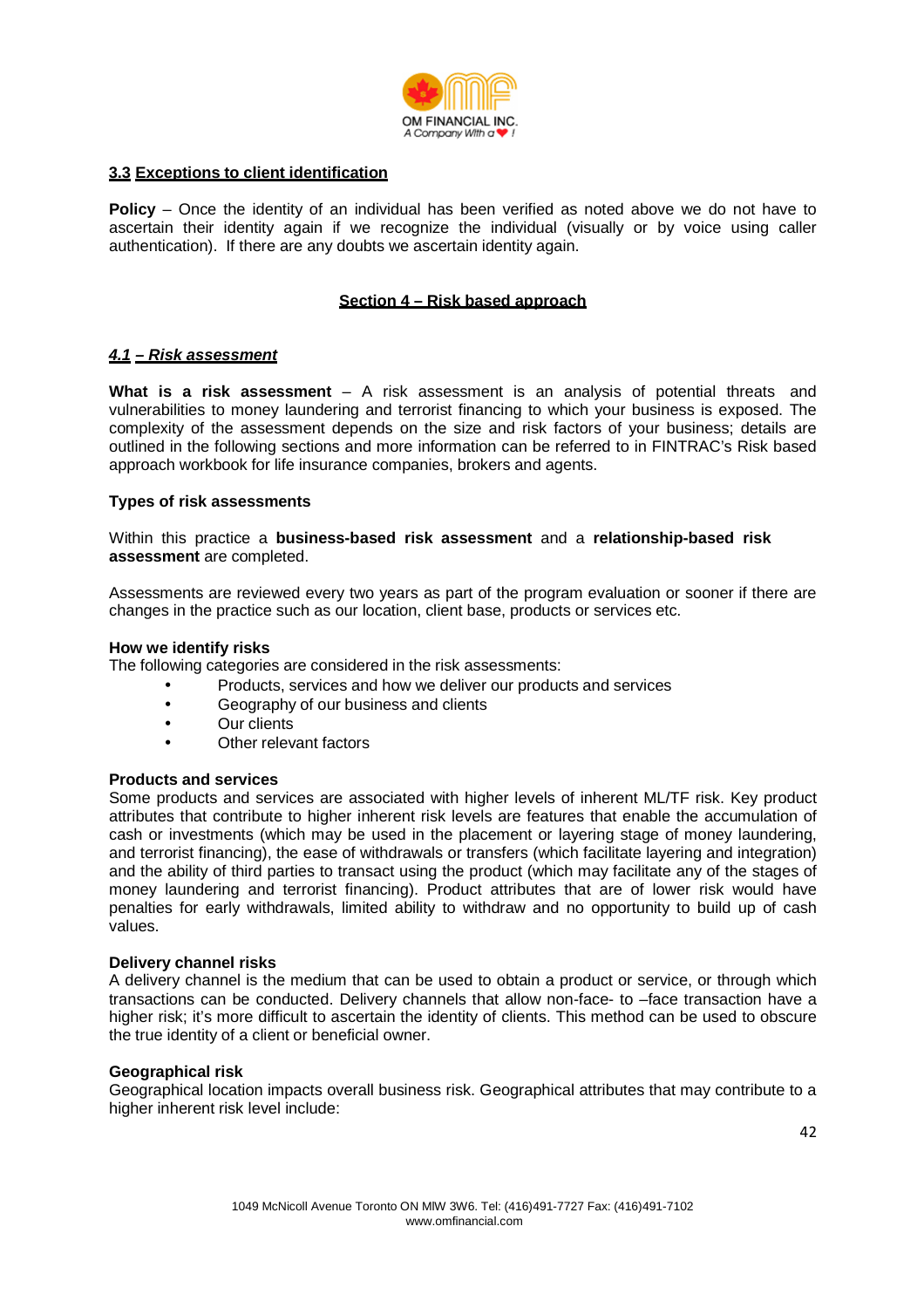

- Proximity to an area known for high crime rates is considered
- Client connections to high-risk countries
- Size/nature of area where client base reside i.e., small rural area where clients are known vs. large urban area where clients are unknown

#### **Other factors**

Other factors such as the operational structure of our business model are also considered i.e., number of employees, employee turnover, number of branches etc. Impact of new technology in the industry and our business is also considered.

Ministerial directives and transaction restrictions received from subscribing to Fintrac's mailing list or through insurer communications are reviewed and assessed to determine impact on our risk assessment.

Additional resources can be found on FINTRAC's website in Guidance - Compliance program -Guidance on the risk-based approach to combatting money laundering and terrorist financing.

#### **How individual clients are risk assessed (initially and ongoing)**

Clients are risk assessed/assigned a risk rating when a new client relationship begins and are reassessed on an ongoing basis during monitoring.

Clients within this practice can generally be grouped into two groups:

Group A – Low risk

Group B – High risk

#### All clients default to low risk, **UNLESS risk factors are present such as;**

**Automatic high-risk characteristics** – if any of the flags below are present the client is high risk.

- Politically exposed foreign persons
- A client where a suspicious transaction, terrorist financing report has been filed
- A client who is an identified terrorist
- A client for whom we are unable to obtain beneficial ownership information
- A client with transactions sent to or received from North Korea (regardless of amount)

**Potential high-risk triggers** -Any one trigger may be enough to assess a client as high risk, and typically if three or more triggers are present the client should default to high risk. This can vary depending on our knowledge of other factors about the client's profile such as the products they hold, tenure with client, source of funds etc.

#### **Client characteristics, product, service, delivery channel:**

- Politically exposed domestic person, head of international organization and close associates
- Premium payments/deposits via wire orders from foreign jurisdictions
- Third party involvement without reasonable justification
- Occupation High-risk occupations (i.e., cash intensive businesses, off shore business, business in high risk countries, online gambling)
- Client's business structure or transactions seems unusually complex
- Non face-to-face client identification without justifiable reason

#### **Geography**: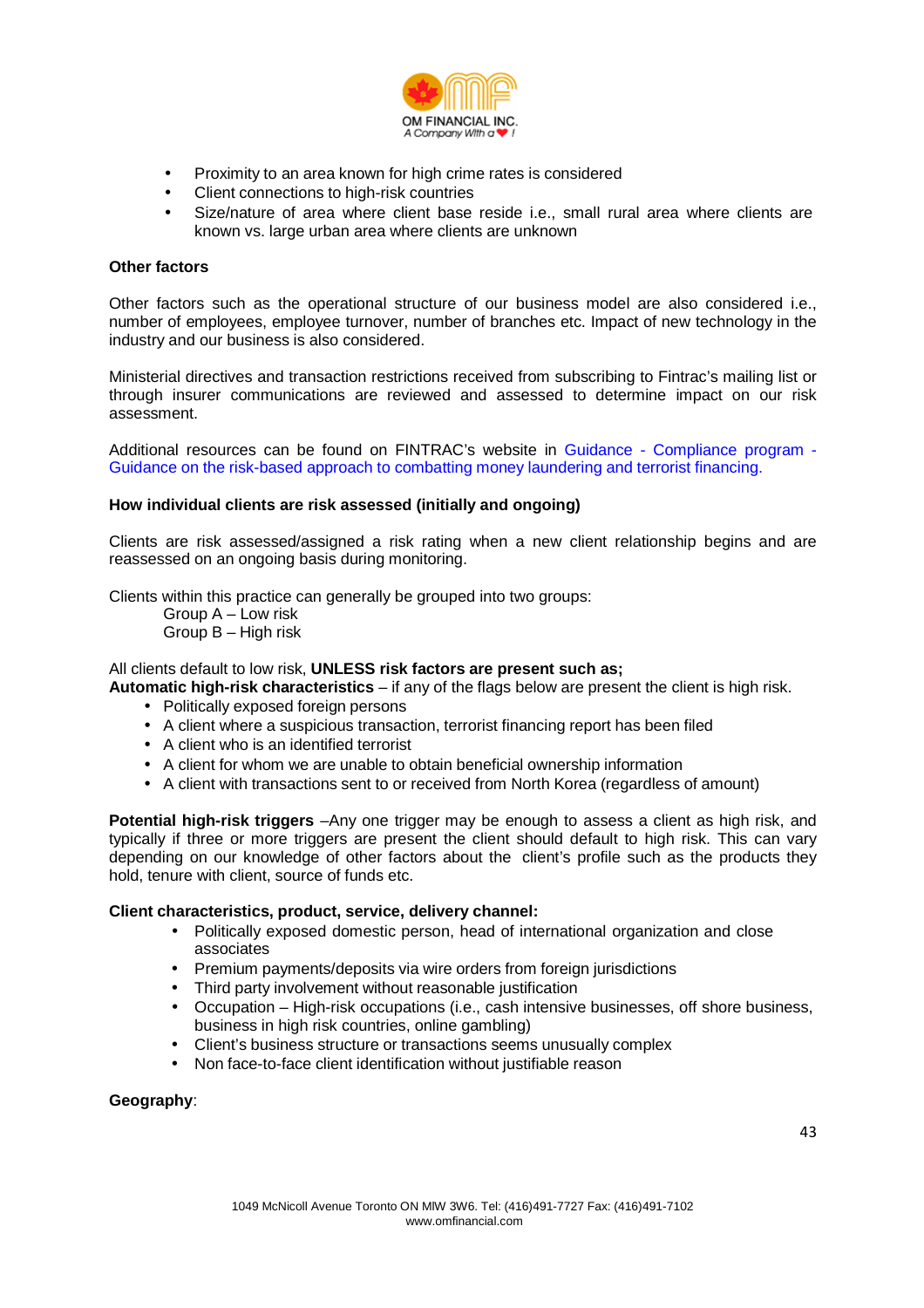

- Client resides outside local or normal customer area
- Client resides in known crime area
- Client has off-shore business activities, client connections to high-risk countries

#### **Other suspicious transaction indicators:**

- Volume/timing/complexity of transactions inconsistent with purpose of the policy/account
- Value of deposits inconsistent with occupation or source of funds
- Presence of any suspicious transaction indicators outlined in Part A "Background information" section

All high risk client assessments are documented using the *Client risk assessment tool* located in the appendix of this program. Copies are retained to demonstrate the client has been assigned the appropriate risk.

#### **4.2 – Risk mitigation**

Where high risks have been identified in our risk assessments, risk mitigation measures have been developed and are in place. Risk mitigation measures are detailed in the risk assessments in Section 4.4 and 4.5 of this program.

#### **4.3 – Ongoing monitoring and keeping client information up-to-date**

Once a business relationship is established we must:

- Conduct ongoing monitoring of our business relationships
- Keep client information up-to-date

The purpose of ongoing monitoring and keeping client information up-to-date is to:

- Detect suspicious transactions that have to be reported
- Reassess the level of risk associated with the client's transactions and activities
- Determine whether the transactions or activities are consistent with the information previously obtained about the client, including the risk assessment of the client
- Continue to understand the clients activities

For an individual during ongoing monitoring confirm/update the following information:

- The individual's name
- Address
- Occupation or principal business

For entities confirm/update the following information:

- Name
- Address
- Principal business or occupation
- Name of directors, trustees etc.
- Beneficial ownership information (Information on the individuals who ultimately control the entity)

**Frequency** – The frequency with which we conduct ongoing monitoring of business relationships and update client information depends on the clients risk rating with high-risk clients being monitored/updated more frequently.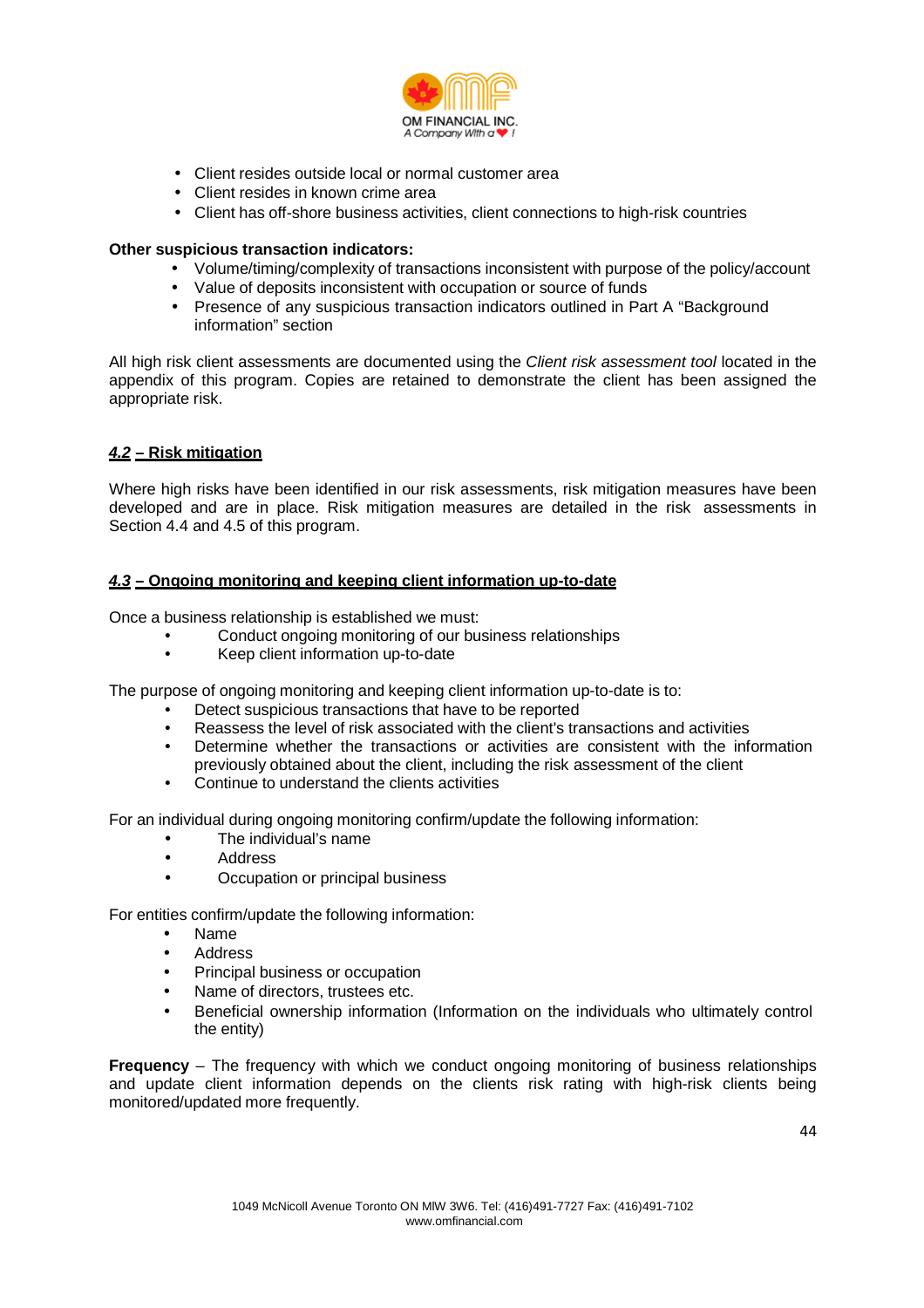

**Low-risk clients** – Transactions are monitored/reviewed/assessed when they are conducted. Client information can be kept up-to-date by verbally confirming information with clients periodically during ongoing interactions (i.e., new business or subsequent transactions).

**High-risk clients** – Transactions are monitored/reviewed/assessed when they're conducted as well as during periodic reviews. Evidence of the periodic review is maintained. Notes are also maintained in the client file.

Client identification information is updated annually. Information can be verbally confirmed with the client. Additional measures **may** include taking reasonable measures to confirm information provided by high-risk clients by conducting internet searches.

#### **4.4 – Business based risk assessment**

Listed below are the areas where this practice may be vulnerable to being used by criminals for conducting money laundering or terrorist financing (ML/TF) activities. This list takes into consideration the products and services we provide, how we deliver the products or services and the location of our practice. This list is updated with additional risks as identified. All factors assessed as high must have risk mitigation measures.

| <b>LIST OF FACTORS</b><br><b>Frequency/ business</b><br>impact<br><b>Identify all the factors</b><br>that apply to your<br>business (i.e., products,<br>services and delivery<br>channels, geography,<br>other relevant factors)<br>and indicate the<br>frequency or whether<br>the risk is present in<br>your practice. | <b>INHERENT</b><br><b>RISK</b><br><b>RATING</b><br><b>Assess</b><br>each factor<br>as high or<br>low. | <b>RATIONALE</b><br><b>Explain WHY risk rating</b><br>was assigned.                                                                        | For all HIGH risks<br>identified in the first<br>column describe<br><b>MITIGATION MEASURES</b><br>that will be carried out to<br>reduce the risk of money<br>laundering and/or terrorist<br>financing.                                                                                                                              |
|--------------------------------------------------------------------------------------------------------------------------------------------------------------------------------------------------------------------------------------------------------------------------------------------------------------------------|-------------------------------------------------------------------------------------------------------|--------------------------------------------------------------------------------------------------------------------------------------------|-------------------------------------------------------------------------------------------------------------------------------------------------------------------------------------------------------------------------------------------------------------------------------------------------------------------------------------|
| <b>Products and Services</b>                                                                                                                                                                                                                                                                                             |                                                                                                       |                                                                                                                                            |                                                                                                                                                                                                                                                                                                                                     |
| Non-registered<br>investments and<br>annuities<br>Frequency sold in this<br>practice<br>Frequently<br>Occasionally<br>Rarely/Never                                                                                                                                                                                       | <b>HIGH</b>                                                                                           | Ability to accumulate<br>investments, ease of<br>withdrawals and transfers.<br>ability for third parties to<br>transact using the product. | Cash is not accepted; would<br>not be exposed to the<br>placement stage of money<br>laundering.<br>Obtain source of funds for all<br>clients.<br>Training for employees to<br>ensure an understanding of<br>the products that are sold<br>and the risk of ML/TF that is<br>present with these products<br>and related transactions. |
| <b>Universal life</b>                                                                                                                                                                                                                                                                                                    | <b>HIGH</b>                                                                                           | Ability to accumulate                                                                                                                      | Cash is not accepted; would                                                                                                                                                                                                                                                                                                         |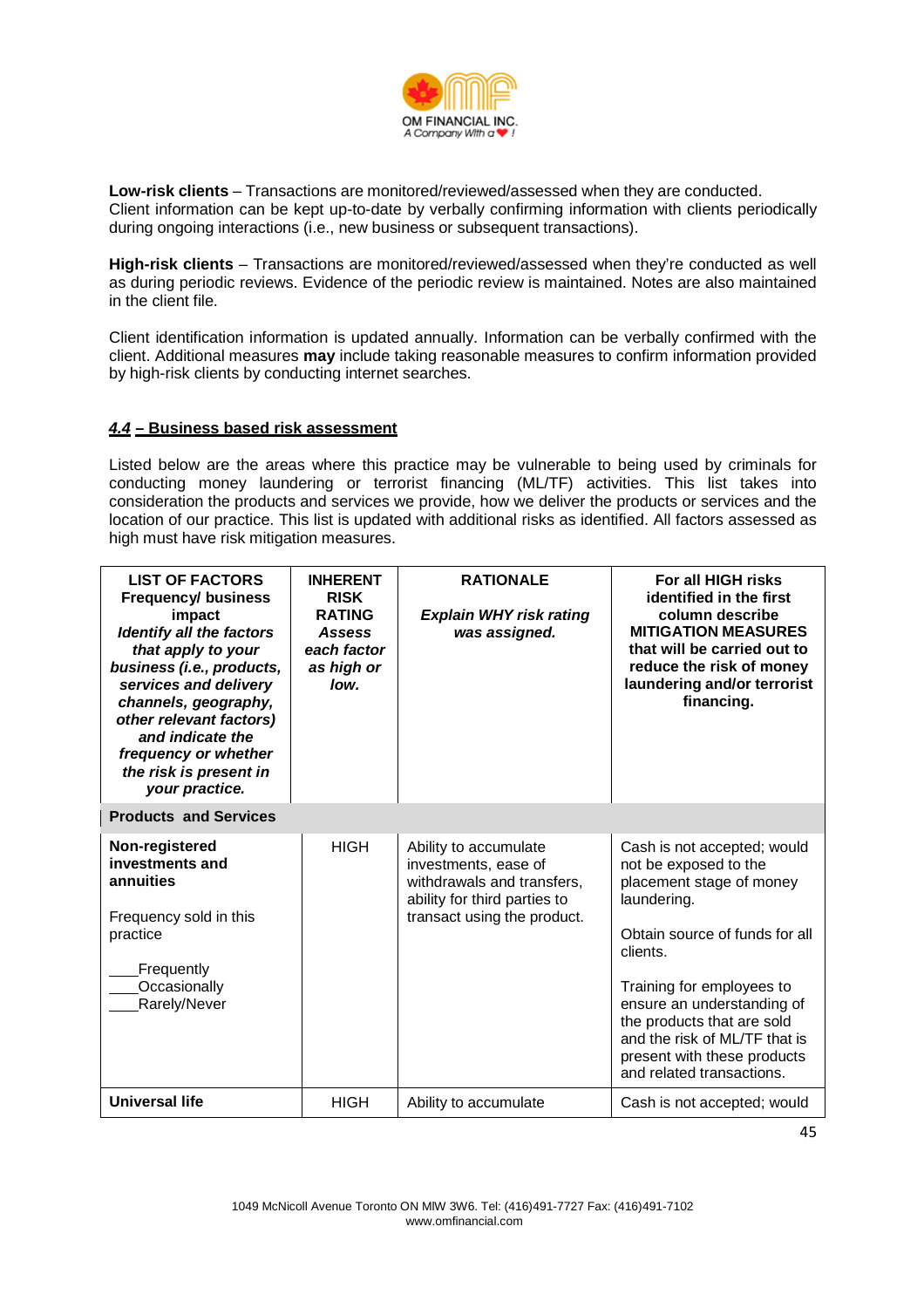

| Frequency sold in this<br>practice<br>Frequently<br>Occasionally<br>Rarely/Never                                    |            | investments, ease of<br>withdrawals and transfers,<br>ability for third parties to<br>transact using the product,<br>transfer of ownership, ability<br>to over pay | not be exposed to the<br>placement stage of money<br>laundering.<br>Obtain source of funds for all<br>clients.<br>Training for employees to<br>ensure an understanding of<br>the products that we sell and<br>the risk of ML/TF that is<br>present with these products<br>and related transactions. |
|---------------------------------------------------------------------------------------------------------------------|------------|--------------------------------------------------------------------------------------------------------------------------------------------------------------------|-----------------------------------------------------------------------------------------------------------------------------------------------------------------------------------------------------------------------------------------------------------------------------------------------------|
| <b>Whole life</b><br>Frequency sold in this<br>practice<br>Frequently<br>Occasionally<br>Rarely/Never               | <b>LOW</b> | Exempt product subject to<br>tax exempt rules and<br>monitoring                                                                                                    | Not required as risk<br>assessed as LOW                                                                                                                                                                                                                                                             |
| <b>Term</b><br>Frequency sold in this<br>practice<br>Frequently<br>Occasionally<br>Rarely/Never                     | <b>LOW</b> | Exempt product. No buildup<br>of cash value, no ability to<br>withdraw or repayment of<br>contributions.                                                           | Not required as risk<br>assessed as LOW                                                                                                                                                                                                                                                             |
| <b>Group insurance</b><br>Frequency sold in this<br>practice<br>Frequently<br>Occasionally<br>Rarely/Never          | <b>LOW</b> | No cash surrender value or<br>saving component.                                                                                                                    | Not required as risk<br>assessed as LOW                                                                                                                                                                                                                                                             |
| Registered<br>investments/annuities<br>Frequently<br>Occasionally<br>Rarely/Never                                   | LOW        | Exempt product.                                                                                                                                                    | Not required as risk<br>assessed as LOW                                                                                                                                                                                                                                                             |
| <b>Delivery channels</b>                                                                                            |            |                                                                                                                                                                    |                                                                                                                                                                                                                                                                                                     |
| Face to face (on-<br>boarding and ongoing<br>transactions)<br>Frequency this delivery<br>channel is used by clients | LOW        |                                                                                                                                                                    | Not required as risk<br>assessed as LOW                                                                                                                                                                                                                                                             |
|                                                                                                                     |            |                                                                                                                                                                    |                                                                                                                                                                                                                                                                                                     |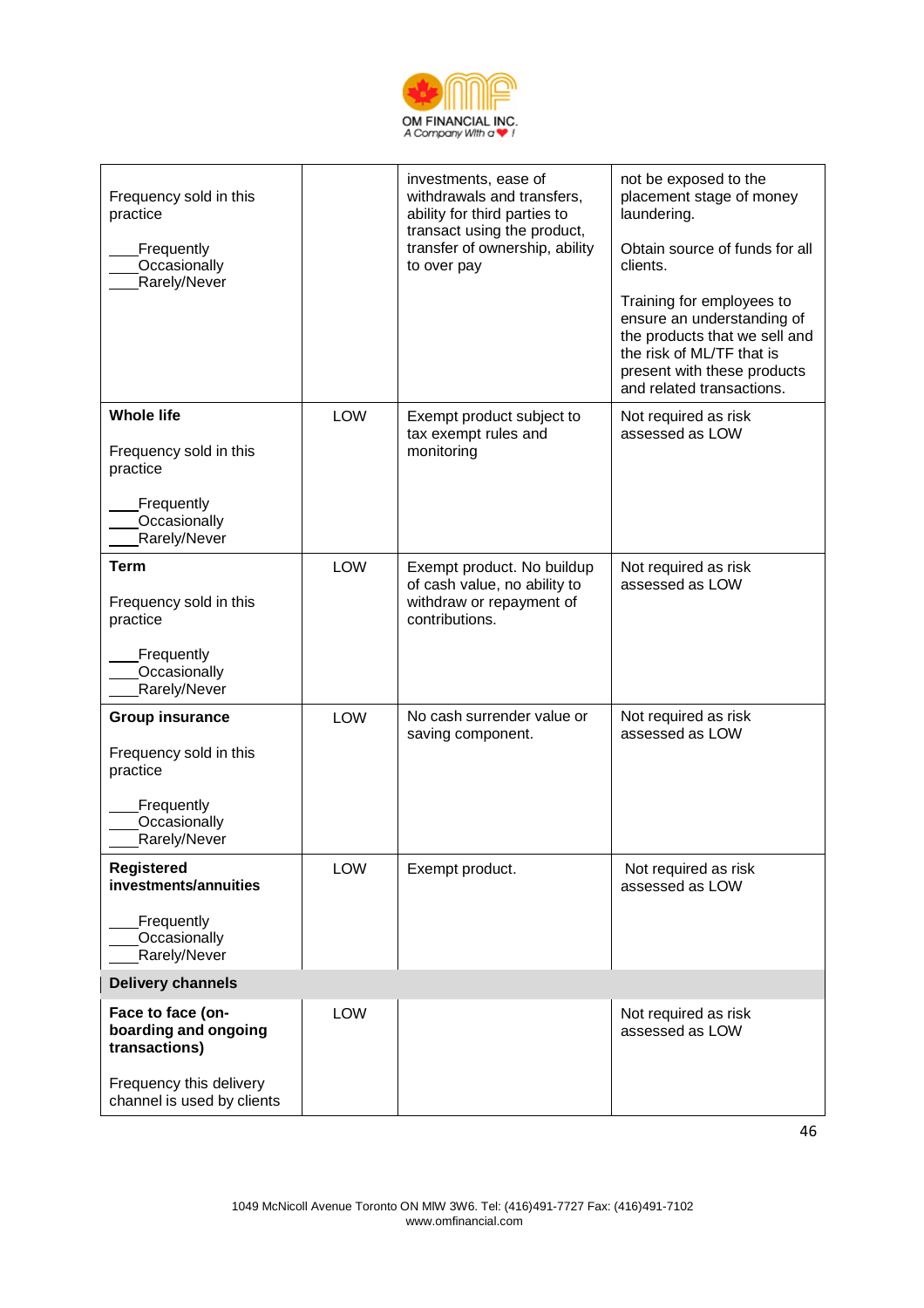

| Frequently<br>Occasionally<br>Rarely/Never                                                                                                                                     |             |                                                                                                                                                                                                                                                                                                                                                                                          |                                                                                                                                                                                                                                                                                                                              |
|--------------------------------------------------------------------------------------------------------------------------------------------------------------------------------|-------------|------------------------------------------------------------------------------------------------------------------------------------------------------------------------------------------------------------------------------------------------------------------------------------------------------------------------------------------------------------------------------------------|------------------------------------------------------------------------------------------------------------------------------------------------------------------------------------------------------------------------------------------------------------------------------------------------------------------------------|
| Non face-to-face delivery<br>channels (telephone,<br>email, Skype, etc.)<br>Frequency this delivery<br>channel is used by clients<br>Frequently<br>Occasionally<br>Rarely/Neve | <b>HIGH</b> | Identifying clients that are<br>not physically present is<br>higher risk as it is more<br>difficult to be certain who the<br>client is and who you are<br>transacting with.                                                                                                                                                                                                              | Arrange opportunity to meet<br>with client in person in the<br>future before entering into<br>two transactions requiring ID<br>(business relationship).<br>Not accept new client if they<br>are unwilling to meet face to<br>face without justifiable<br>reason such as distance,<br>inability to travel i.e.<br>disability. |
| Geography                                                                                                                                                                      |             |                                                                                                                                                                                                                                                                                                                                                                                          |                                                                                                                                                                                                                                                                                                                              |
| <b>Business conducted in</b><br>areas that are not within<br>close proximity to a<br>border town.<br>Frequently<br>Occasionally<br>Rarely/Never                                | LOW         | Financial institutions that are<br>not located within close<br>proximity to a border<br>crossing are less likely to be<br>the first point of entry for<br>funds into the financial<br>industry.                                                                                                                                                                                          | Not required as risk<br>assessed as LOW                                                                                                                                                                                                                                                                                      |
| <b>Business conducted in</b><br>areas within close<br>proximity to a border<br>town.<br>Frequently<br>Occasionally<br>Rarely/Never                                             | <b>HIGH</b> | <b>Financial institutions located</b><br>within close proximity to a<br>border crossing may be<br>more likely to be the first<br>point of entry for funds into<br>the financial industry.<br>Clients who live in close<br>proximity to a border town<br>may also have more<br>connections to the<br>import/export sector and<br>potentially have sources of<br>funds in other countries. | Cash is not accepted and as<br>such we would not be the<br>first point of entry.<br>Obtain source of funds for all<br>clients.                                                                                                                                                                                               |
| <b>Business conducted in</b><br>geographic location(s)<br>known to have low<br>presence of crime?<br>Frequently<br>Occasionally<br>Rarely/Never                                | <b>LOW</b>  | Low presence of crime<br>reduces the risk that source<br>of funds may be from illegal<br>activities.                                                                                                                                                                                                                                                                                     | Not required as risk<br>assessed as LOW                                                                                                                                                                                                                                                                                      |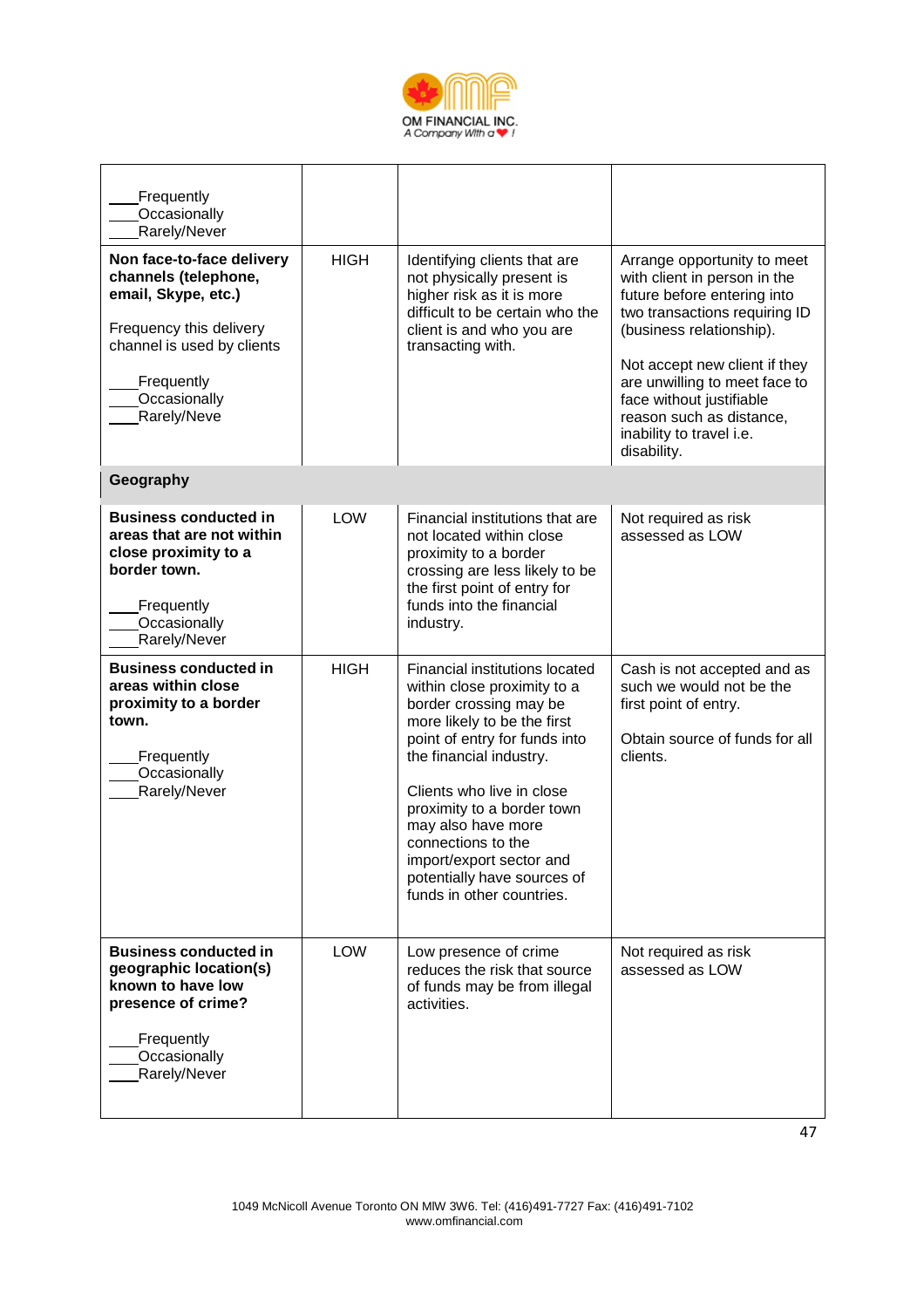

| <b>HIGH</b> | Areas with higher crime may<br>have clients with sources of<br>funds from criminal activities.                                                          | Obtain source of funds for all<br>clients.<br>On a regular basis<br>information available online<br>regarding crime in our area<br>is reviewed. Sources such<br>as Statistics Canada provide<br>information on crime in<br>Canada by type and region.<br>As necessary training is<br>provided to employees to<br>ensure they are aware of the<br>types of crime in our area<br>and remind them of due<br>diligence at on-boarding<br>such as occupation and<br>source of funds. |
|-------------|---------------------------------------------------------------------------------------------------------------------------------------------------------|---------------------------------------------------------------------------------------------------------------------------------------------------------------------------------------------------------------------------------------------------------------------------------------------------------------------------------------------------------------------------------------------------------------------------------------------------------------------------------|
| LOW         | This practice operates in a<br>smaller city and/or clients are<br>often known at time of on-<br>boarding?                                               | Not required as risk<br>assessed as LOW                                                                                                                                                                                                                                                                                                                                                                                                                                         |
| <b>HIGH</b> | In a larger city there is<br>potentially more new client<br>anonymity where clients are<br>often unknown to the<br>practice at time of on-<br>boarding. | Obtain source of funds for all<br>clients.<br>Ensure that we meet in<br>person with all clients before<br>entering into a business<br>relationship.                                                                                                                                                                                                                                                                                                                             |
| <b>HIGH</b> | Transactions such as wire<br>transfers from foreign<br>jurisdictions are potentially a<br>higher risk for ML/TF.                                        | Obtain source of funds for all<br>clients.<br>Reassess the level of risk<br>associated with the client as<br>transactions occur.<br>Review the sanctioned<br>countries listing annually or<br>as notified of updates to the<br>listing through FINTRAC<br>and/or insurer<br>communications to ensure<br>awareness of high-risk<br>countries. These are                                                                                                                          |
|             |                                                                                                                                                         |                                                                                                                                                                                                                                                                                                                                                                                                                                                                                 |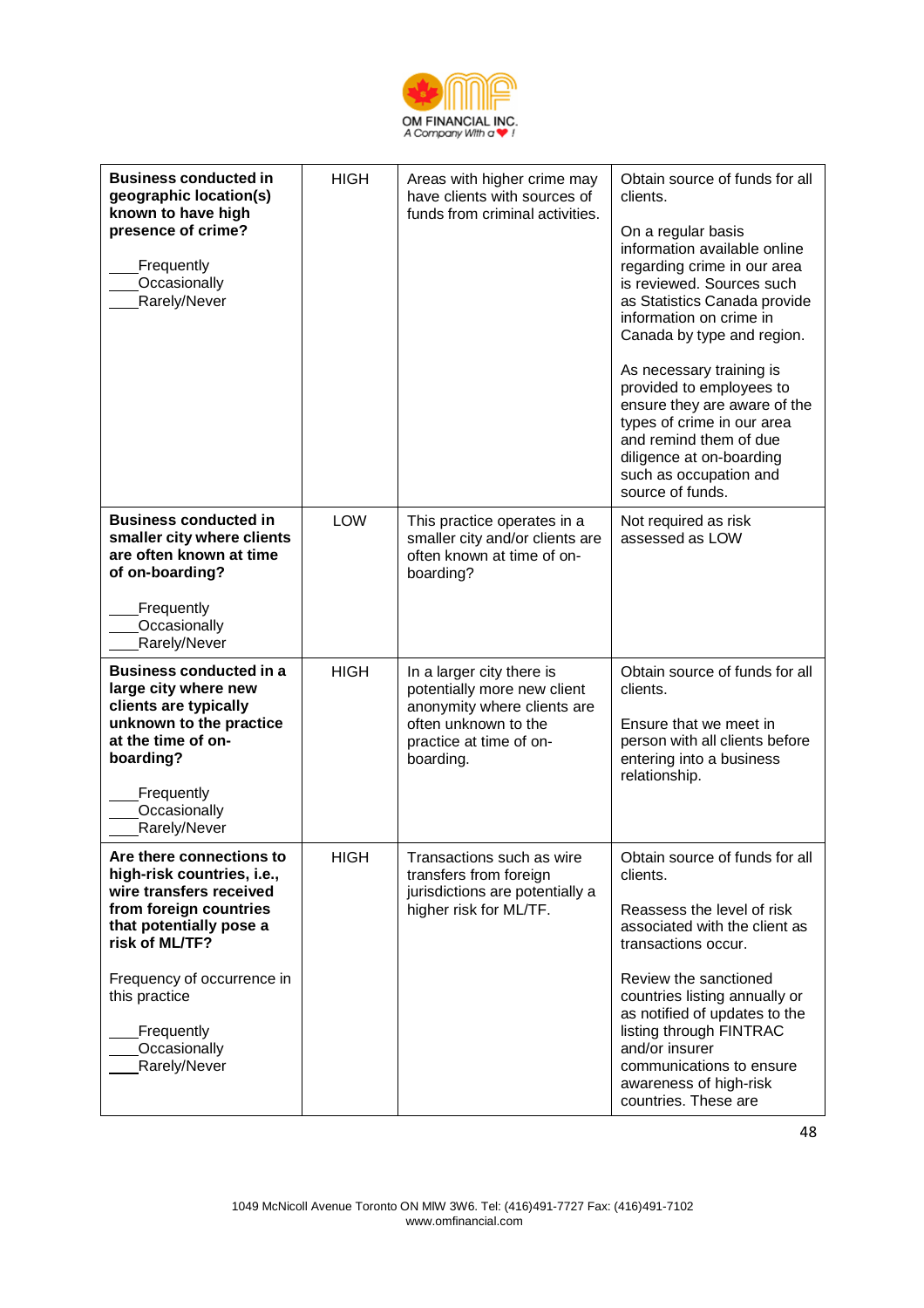

|                                                                                                                                                                                                                                                                                                                                         |             |                                                                                                                                                                                                                                   | available on the Office of the<br>Superintendent of Financial<br>Institutions' website<br>(http://www.osfi-bsif.gc.ca),<br>by referring to the "Terrorist<br>Listings and Sanctions" link.                                                                                            |
|-----------------------------------------------------------------------------------------------------------------------------------------------------------------------------------------------------------------------------------------------------------------------------------------------------------------------------------------|-------------|-----------------------------------------------------------------------------------------------------------------------------------------------------------------------------------------------------------------------------------|---------------------------------------------------------------------------------------------------------------------------------------------------------------------------------------------------------------------------------------------------------------------------------------|
| <b>Other risk factors</b>                                                                                                                                                                                                                                                                                                               |             |                                                                                                                                                                                                                                   |                                                                                                                                                                                                                                                                                       |
| Business model -<br>established practice,<br>trained employees, low<br>employee turnover and<br>consistent geographic<br>location<br>Reflects my current<br>practice<br>Does not reflect my<br>current practice                                                                                                                         | <b>LOW</b>  | Characteristics such as low<br>number of employees<br>and/or<br>low employee turnover,<br>one office location with little<br>anticipated change in<br>geography, products or client<br>base.                                      | Not required as risk<br>assessed as LOW                                                                                                                                                                                                                                               |
| Business model -<br>Larger practices with<br>several employees and/or<br>high turnover that impacts<br>training requirements and<br>practices that may be<br>experiencing changes to<br>their location of client<br>bases may be at an<br>increased risk.<br>Reflects my current<br>practice<br>Does not reflect my<br>current practice | <b>HIGH</b> | This practice has some<br>higher risk factors such as:<br>several employees, different<br>roles, different training<br>needs, several office<br>locations or anticipated<br>changes to geography,<br>products and/or client base. | Ensure training of all new<br>employees occurs before<br>they have interactions with<br>clients.<br>When changes in risk i.e.<br>geography, products or<br>clientele we update training<br>materials to ensure all<br>members in the practice are<br>aware of new risks<br>presented. |

## **4.5 – Relationship based risk assessment**

| <b>Business</b><br>relationships<br>Identify all your<br>business relationships<br>or high-risk clients<br>(individually or as<br>groupings) and assess<br>as low or high | <b>Rationale</b><br>Explain why you<br>assigned that particular<br>rating                                                                                                      | Describe enhanced<br>measures to ascertain<br>ID for high-risk business<br>relationships | <b>Describe mitigation</b><br>measures, enhanced<br>ongoing monitoring<br>and process to keep<br>client information up-<br>to-date for high-risk<br>business relationships |
|---------------------------------------------------------------------------------------------------------------------------------------------------------------------------|--------------------------------------------------------------------------------------------------------------------------------------------------------------------------------|------------------------------------------------------------------------------------------|----------------------------------------------------------------------------------------------------------------------------------------------------------------------------|
| Group A - LOW                                                                                                                                                             | Clients that conduct<br>transactions face-to-<br>face, or non-face-to-<br>face with justifiable<br>reason, in line with the<br>client's profile i.e.,<br>occupation, source of | N/A                                                                                      | N/A                                                                                                                                                                        |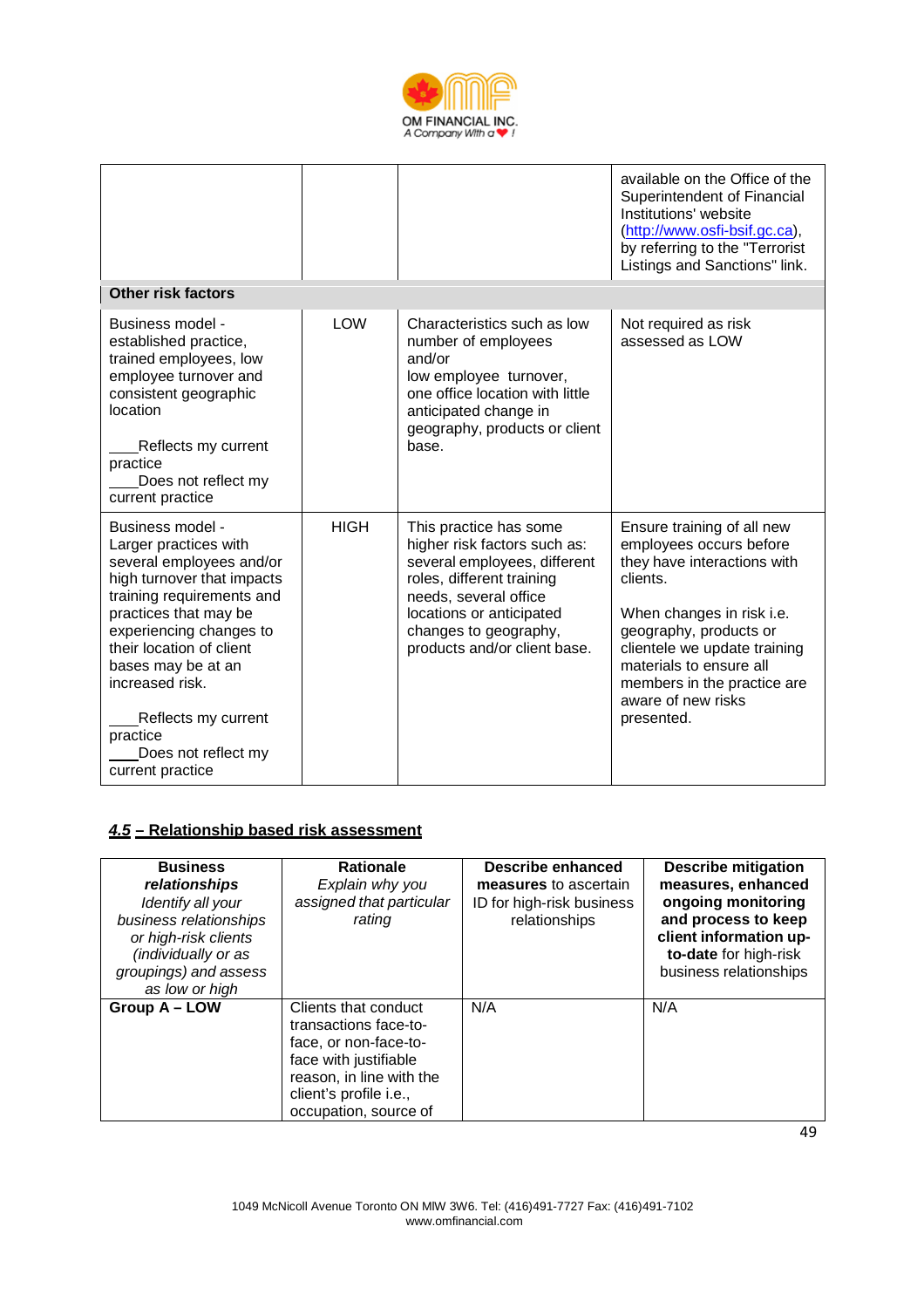

|                     | funds, purpose of the                          |                          |                                            |
|---------------------|------------------------------------------------|--------------------------|--------------------------------------------|
|                     | policy etc., that do not                       |                          |                                            |
|                     | have any automatic                             |                          |                                            |
|                     | high-risk triggers.                            |                          |                                            |
| <b>Group B-HIGH</b> | Clients for whom                               | <b>Enhanced ID</b>       | <b>Mitigation measures</b>                 |
|                     | suspicious transaction                         | measures                 | may include:                               |
|                     | reports have been                              |                          | • Completion of the                        |
|                     | previously submitted as                        | Ensure ID is             | <b>Client risk</b>                         |
|                     | reasonable grounds for                         | ascertained at time of   | assessment tool                            |
|                     | suspicion have already                         | application with a valid | (see appendix)                             |
|                     | been established.                              | piece of photo           | documenting                                |
|                     |                                                | identification issued by | rationale for                              |
|                     | <b>Politically Exposed</b>                     | a federal or provincial  | assessment.                                |
|                     | Foreign Persons<br>(PEFP) as a PEFP may        | government.              | • Perform an internet                      |
|                     | be vulnerable to ML/TF                         |                          | search of the client                       |
|                     | or corruption due to                           |                          | to see if there is any<br>adverse media.   |
|                     | their position,                                |                          | <b>Keeping information</b>                 |
|                     | relationship or influence.                     |                          | up-to-date:                                |
|                     |                                                |                          | • Confirm/update                           |
|                     | Clients for whom we are                        |                          | client identification                      |
|                     | unable to obtain                               |                          | information with the                       |
|                     | beneficial ownership                           |                          | client at every                            |
|                     | information. This may                          |                          | transaction and                            |
|                     | indicate that the client is                    |                          | perform subsequent                         |
|                     | trying to hide the                             |                          | online searches.                           |
|                     | beneficial owner.                              |                          | <b>Enhanced ongoing</b>                    |
|                     |                                                |                          | monitoring                                 |
|                     | A client that is an                            |                          | • Review each                              |
|                     | identified terrorist.                          |                          | transaction made by                        |
|                     |                                                |                          | high risk clients at                       |
|                     | A client with                                  |                          | the time the                               |
|                     | transactions sent to or<br>received from North |                          | transaction is                             |
|                     | Korea (regardless of                           |                          | conducted.                                 |
|                     | amount)                                        |                          | - Maintain notes                           |
|                     |                                                |                          | detailing the<br>review of client          |
|                     | Clients with a                                 |                          | transactions.                              |
|                     | combination of potential                       |                          | - Compare the                              |
|                     | high-risk triggers at on-                      |                          | transaction to the                         |
|                     | boarding or as noted                           |                          | purpose and                                |
|                     | during ongoing                                 |                          | nature of the                              |
|                     | monitoring that have                           |                          | business                                   |
|                     | been assessed and                              |                          | relationship.                              |
|                     | determined to be high                          |                          | - Evaluate                                 |
|                     | risk. Potential high-risk                      |                          | transaction against                        |
|                     | triggers are listed in the                     |                          | the client's profile.                      |
|                     | risk assessment tool -                         |                          | - Request additional                       |
|                     | See appendix.                                  |                          | information from                           |
|                     |                                                |                          | client if transaction                      |
|                     |                                                |                          | seems inconsistent<br>with client profile. |
|                     |                                                |                          | • Periodic review of                       |
|                     |                                                |                          | client transactions                        |
|                     |                                                |                          |                                            |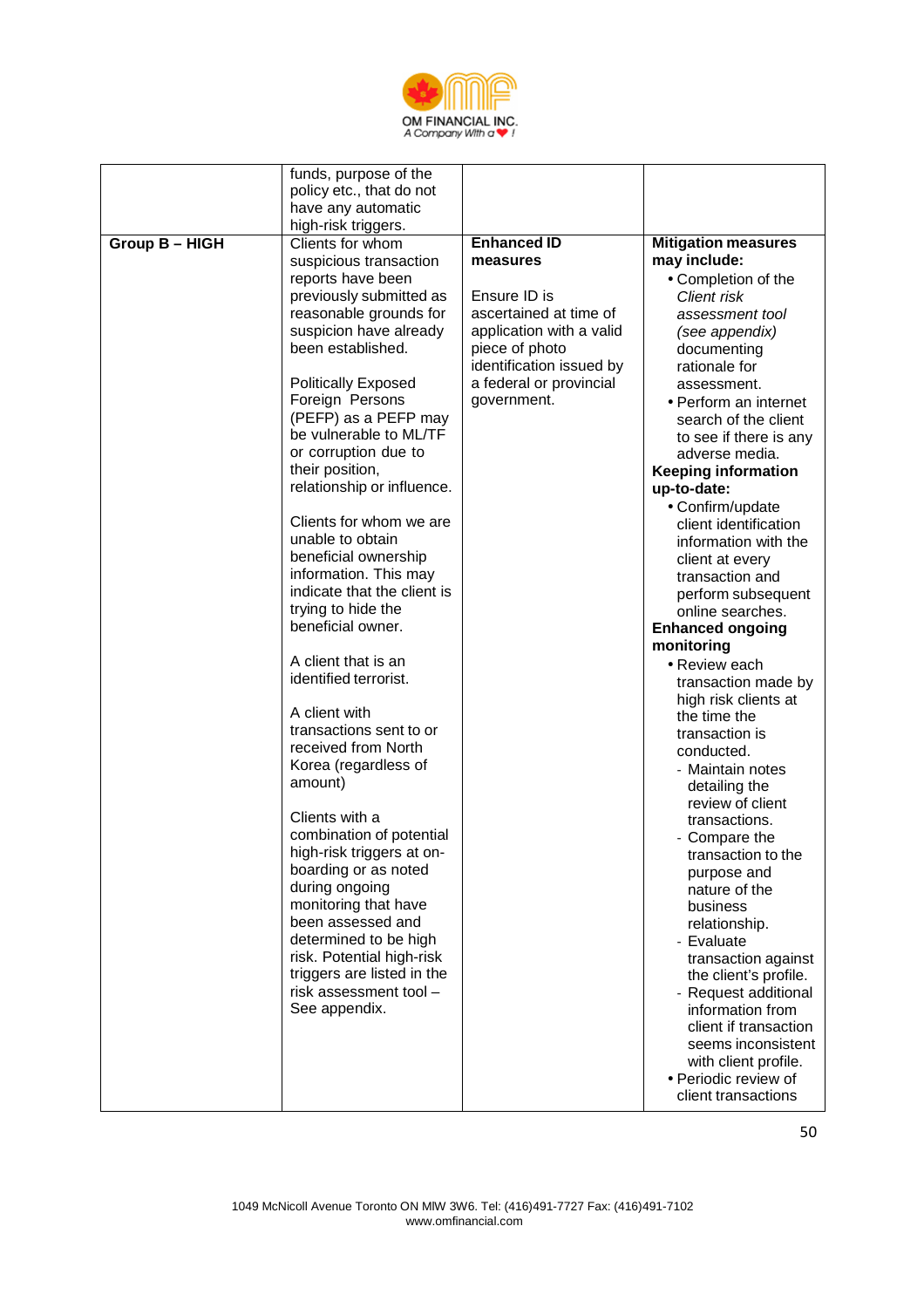

## **Section 5 – Timeframe for keeping records**

We keep the following records for 5 years from the day the last business transaction was conducted:

- Client information records (including individual client identification)
- Records to confirm the existence of an entity
- Beneficial ownership records
- Politically exposed foreign person determination records
- Third party determination records

We keep copies of suspicious transaction, large cash and terrorist property reports we have filed for at least five years following the date the report was made.

All other records are kept for at least five years following the date they were created.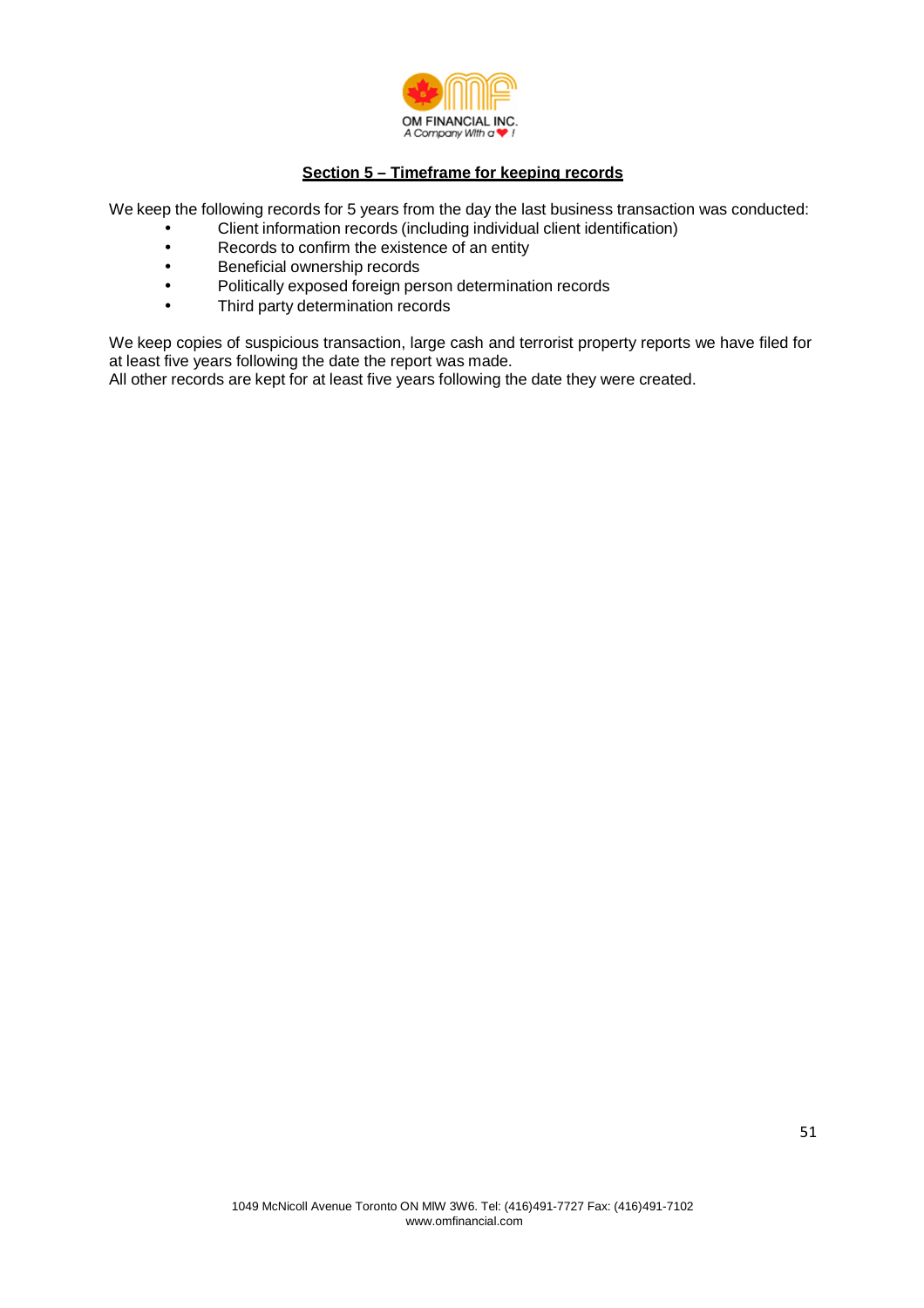

#### **PART D –TRAINING PROGRAM**

All individuals within this practice who:

- Have contact with clients
- Who see client transaction activity
- Who handle cash or funds
- Who are responsible for implementing and overseeing the compliance regime, are trained as outlined in this training program to ensure an understanding of their obligations

**Frequency** – Training is mandatory for all new employees before they interact with clients. Training is an ongoing process. AML/ATF update training takes place annually or more frequently if needed based on changes to legislation, new products, changes in services offered, geography or delivery channels.

**Method** – Training is completed through circulation and review of Section A – background information and Section C – Policies and procedures of this compliance program. Optional/additional training may include modules provided by insurers, circulation of AML communications/updates from insurers, news article, FINTRAC communications etc. Types of training delivered are recorded on the tracking sheet below.

The compliance officer facilitates and tracks completion of all training on the attached chart. Records of completed training are retained in this section of the compliance program.

| <b>Employee name</b> | Type of training and content (initial<br>training, ongoing review of policies<br>procedures and background<br>information, module provided by<br>insurer, etc.) | <b>Date</b>  | <b>Employee</b><br>signature |
|----------------------|-----------------------------------------------------------------------------------------------------------------------------------------------------------------|--------------|------------------------------|
| Example - Cam Smith  | Initial training, review of policies<br>procedures and background information                                                                                   | Dec. 1, 2020 |                              |
|                      |                                                                                                                                                                 |              |                              |
|                      |                                                                                                                                                                 |              |                              |
|                      |                                                                                                                                                                 |              |                              |
|                      |                                                                                                                                                                 |              |                              |
|                      |                                                                                                                                                                 |              |                              |
|                      |                                                                                                                                                                 |              |                              |
|                      |                                                                                                                                                                 |              |                              |
|                      |                                                                                                                                                                 |              |                              |
|                      |                                                                                                                                                                 |              |                              |
|                      |                                                                                                                                                                 |              |                              |
|                      |                                                                                                                                                                 |              |                              |
|                      |                                                                                                                                                                 |              |                              |
|                      |                                                                                                                                                                 |              |                              |
|                      |                                                                                                                                                                 |              |                              |

#### **Training completion tracking**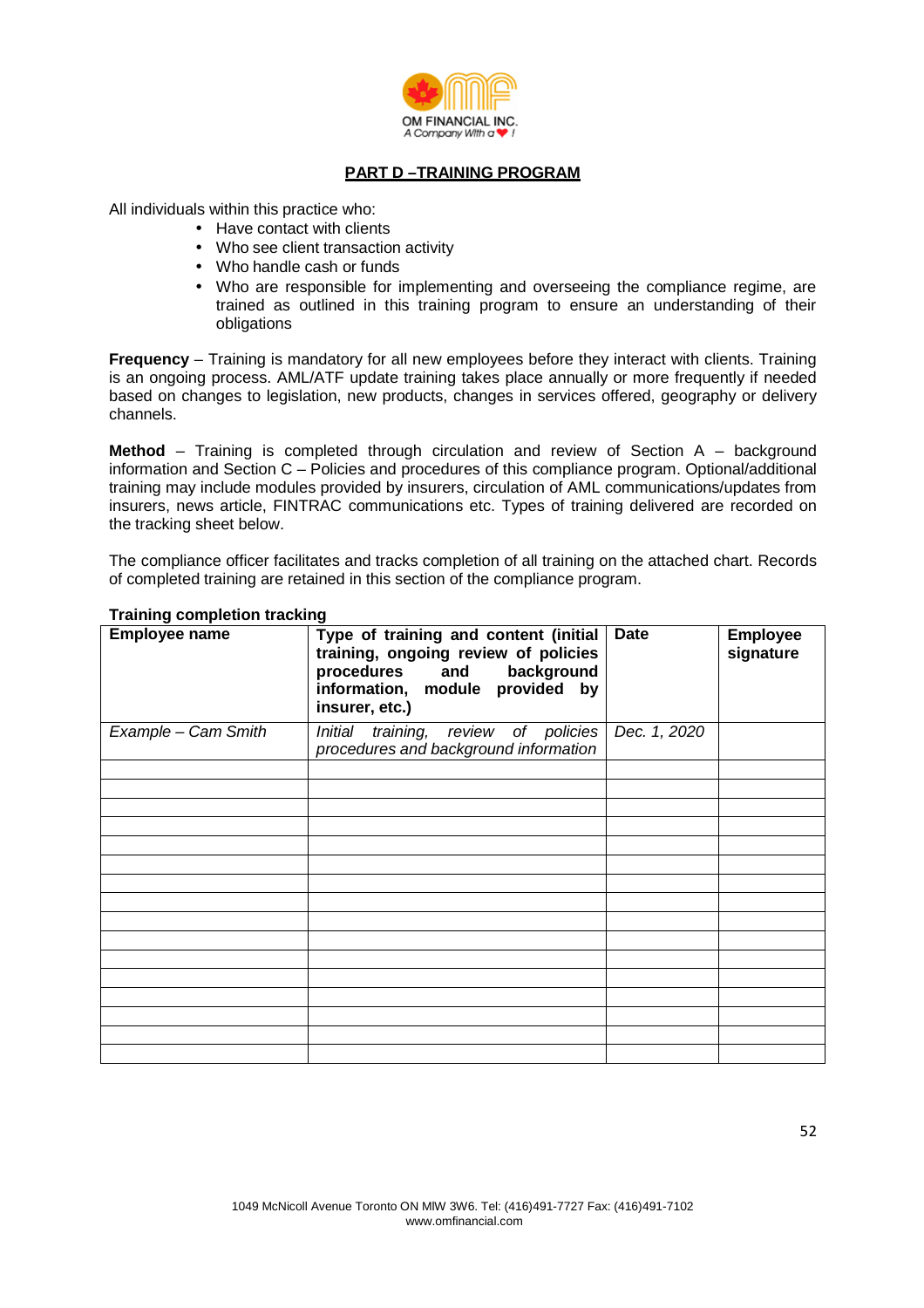

#### **PART E – APPROVAL AND ADOPTION OF POLICIES, PROCEDURES AND TRAINING PROGRAM**

The policies, procedures and training program documented in this compliance program have been approved and adopted by the principal/owner of this practice.

Name of principal/owner:

Date this program was adopted: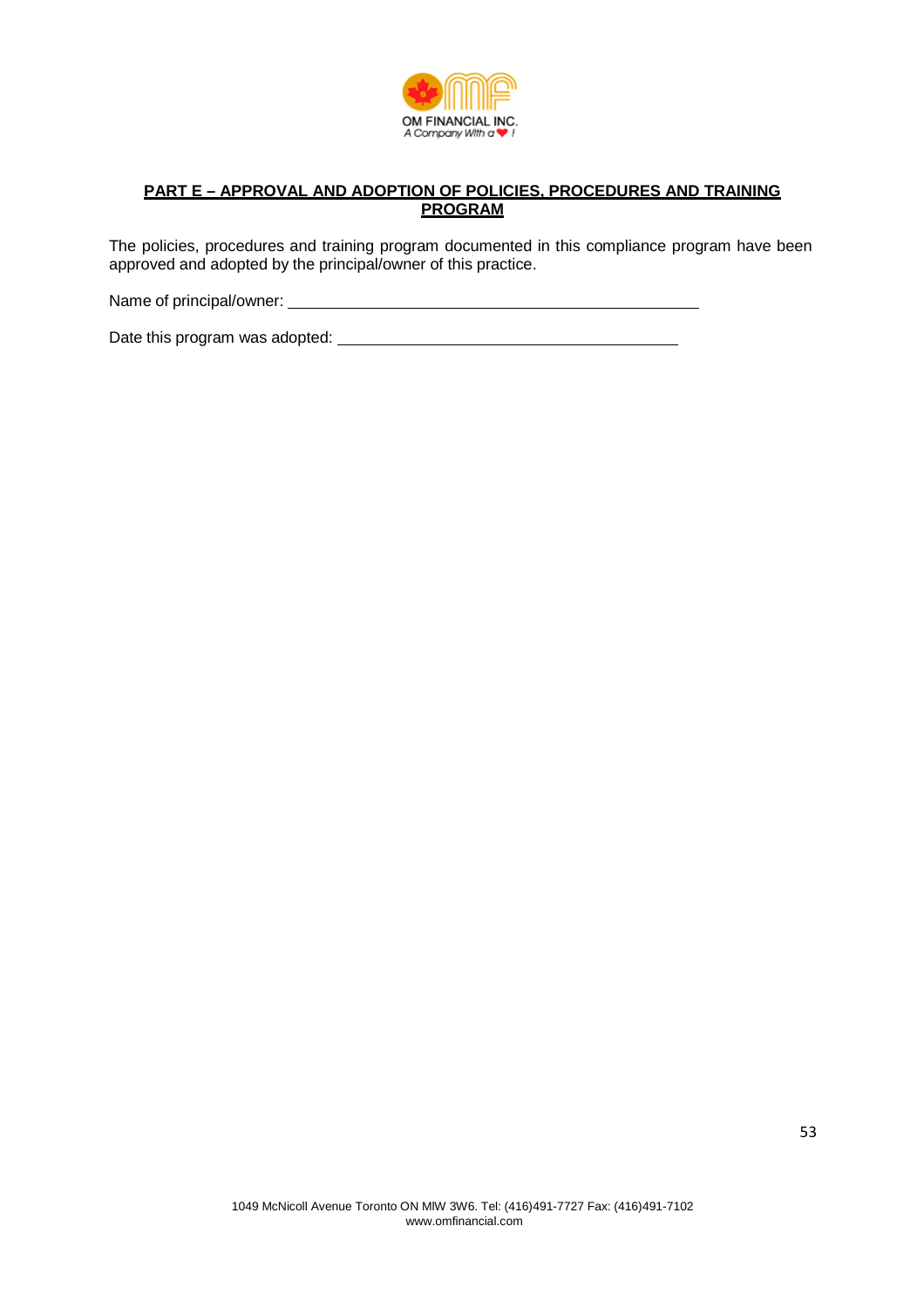

#### **PART F – PROGRAM REVIEW**

#### **Policies**

A review of policies and procedures must be completed every two years. The compliance officer completes the program review.

Should the practice experience a major change, a program review may be completed before the two year period has expired. Changes that may trigger an early audit are the purchase of a book of business, legislative/regulatory changes, opening a new office/branch, or noticeable demographic shifts in clientele.

The principal signs the results of the program review within 30 days of completing the review.

| <b>Program Review</b>                                                                                                                                                                                                                                                       |             |                                                                                                                                                                                                        |  |  |  |
|-----------------------------------------------------------------------------------------------------------------------------------------------------------------------------------------------------------------------------------------------------------------------------|-------------|--------------------------------------------------------------------------------------------------------------------------------------------------------------------------------------------------------|--|--|--|
| Completed by:                                                                                                                                                                                                                                                               | <b>Date</b> |                                                                                                                                                                                                        |  |  |  |
| <b>Results reviewed by:</b>                                                                                                                                                                                                                                                 | <b>Date</b> |                                                                                                                                                                                                        |  |  |  |
| <b>Compliance item reviewed</b>                                                                                                                                                                                                                                             | Yes/No      | <b>Results of testing</b>                                                                                                                                                                              |  |  |  |
| 1) Appointment of a compliance officer                                                                                                                                                                                                                                      |             |                                                                                                                                                                                                        |  |  |  |
| Testing includes:<br>a) Ensure a compliance officer has<br>been appointed and approved by<br>senior management                                                                                                                                                              | Yes         | A compliance officer has been appointed as<br>indicated in the program and the<br>appointment has been approved by the<br>principal as indicated in the compliance<br>officer section of this program. |  |  |  |
| 2) Written compliance policies and procedures are approved, effective and reflect<br>current legislative obligations                                                                                                                                                        |             |                                                                                                                                                                                                        |  |  |  |
| Testing includes:<br>a) Confirm policies and procedures<br>have been approved by the principal.                                                                                                                                                                             | Yes         | Policies and procedures have been<br>approved by the principal as indicated in<br>Part E - Approval and adoption of policies,<br>procedures and training program.                                      |  |  |  |
| b) Refer to the <b>FINTRAC</b> website to<br>see if there are new legislative<br>changes noted. If there are changes<br>since the date of last review/revisions<br>to this program, make updates as<br>required to ensure program is up to<br>date with FINTRAC guidelines. | Yes         | Reviewed<br>legislative<br>website,<br>changes<br>effective Jan 2019, Oct 2019, June 2020 &<br>June 2021 are incorporated in this program.                                                             |  |  |  |
| c) If any reports have been made to<br><b>FINTRAC</b> ensure appropriate<br>records have been retained.                                                                                                                                                                     | <b>NA</b>   | We have not had any circumstances arise<br>requiring reporting to FINTRAC.                                                                                                                             |  |  |  |
| d) Review the business-based and<br>relationship-based risk assessments<br>to ensure that all risk categories have<br>been considered i.e. geography,<br>products, services, delivery channel<br>& other factors & that assessments<br>accurately reflect your business and | Yes         | Risk assessments include all categories.                                                                                                                                                               |  |  |  |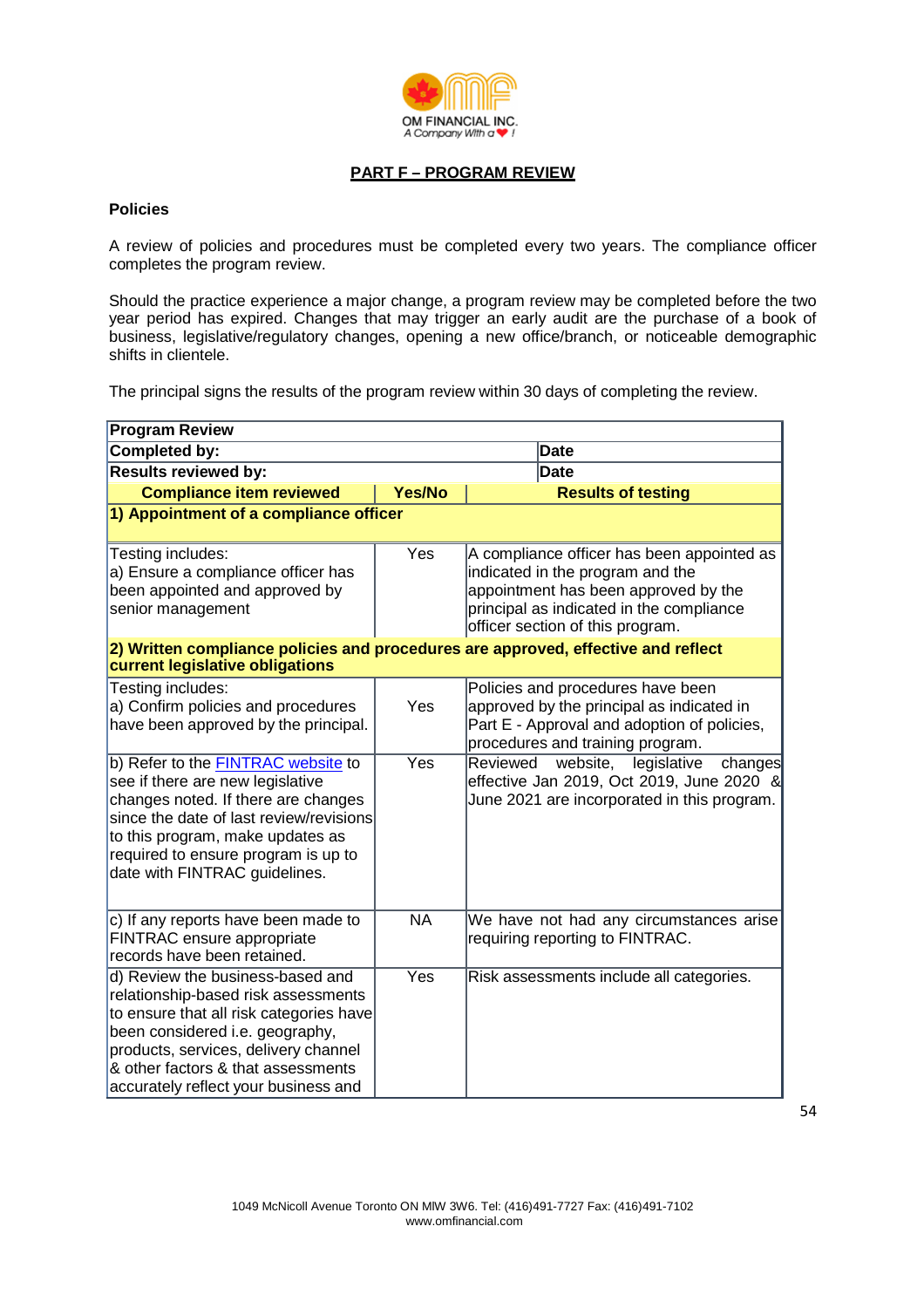

| client base.                                                                             |            |                                                                                   |  |  |  |
|------------------------------------------------------------------------------------------|------------|-----------------------------------------------------------------------------------|--|--|--|
| e) Review all high risks identified in                                                   | Yes        | Risk mitigation measures have been                                                |  |  |  |
| both assessments to ensure risk<br>mitigation measures have been                         |            | documented and implemented.                                                       |  |  |  |
| developed and are appropriate to                                                         |            |                                                                                   |  |  |  |
| mitigate risk.                                                                           |            |                                                                                   |  |  |  |
| f) Review 10% of high-risk clients to                                                    | Yes        | Reviewed 10% of high risk clients, evidence                                       |  |  |  |
| see if enhanced measures have<br>been conducted i.e., periodic review.                   |            | of periodic review was noted.<br>0R                                               |  |  |  |
|                                                                                          | <b>NA</b>  | At this time there are no high risk clients                                       |  |  |  |
|                                                                                          |            | identified in the practice                                                        |  |  |  |
| 3) Program review has been completed at least every two years and results reviewed       |            |                                                                                   |  |  |  |
| Testing includes:                                                                        |            | Implementation of this program replaces the                                       |  |  |  |
| a) Confirm that a program review                                                         | N/A        | existing program for this practice and as                                         |  |  |  |
| has been completed within the past                                                       |            | such as program review has not been                                               |  |  |  |
| two years                                                                                |            | completed in the past two years. Next<br>program review will be scheduled for two |  |  |  |
|                                                                                          |            | years after implementation of this program                                        |  |  |  |
|                                                                                          |            | or sooner if needed as noted in policies                                          |  |  |  |
|                                                                                          |            | above.                                                                            |  |  |  |
|                                                                                          |            | <b>OR</b><br>This program is the first program                                    |  |  |  |
|                                                                                          |            | documented for the practice, a self review                                        |  |  |  |
|                                                                                          | <b>YES</b> | will be completed within two years.<br>OR                                         |  |  |  |
|                                                                                          |            | A self review was completed within the past                                       |  |  |  |
|                                                                                          |            | two years, the next self review will be                                           |  |  |  |
|                                                                                          |            | scheduled for two years from<br>implementation of this program.                   |  |  |  |
| b) Confirm the review was signed off                                                     | Yes        | The results of this review were signed off as                                     |  |  |  |
| by the principal.                                                                        |            | indicated above.                                                                  |  |  |  |
| 4) Ongoing compliance training - policies and procedures for the frequency and method of |            |                                                                                   |  |  |  |
| training are in place and effective                                                      |            |                                                                                   |  |  |  |
| Testing includes:<br>a) Ensure frequency of training is                                  | Yes        | The training program states that training will<br>occur annually.                 |  |  |  |
| detailed in the program.                                                                 |            |                                                                                   |  |  |  |
| b) Ensure all employees that have                                                        | Yes        | Evidence of training maintained and                                               |  |  |  |
| exposure to client transactions have                                                     |            | reviewed to ensure that all required                                              |  |  |  |
| received training annually by viewing                                                    |            | employees have received training.                                                 |  |  |  |
| evidence of training completion.<br>Actions required No actions required at this time.   |            |                                                                                   |  |  |  |
| <b>Follow-up actions completed</b>                                                       |            |                                                                                   |  |  |  |
|                                                                                          |            |                                                                                   |  |  |  |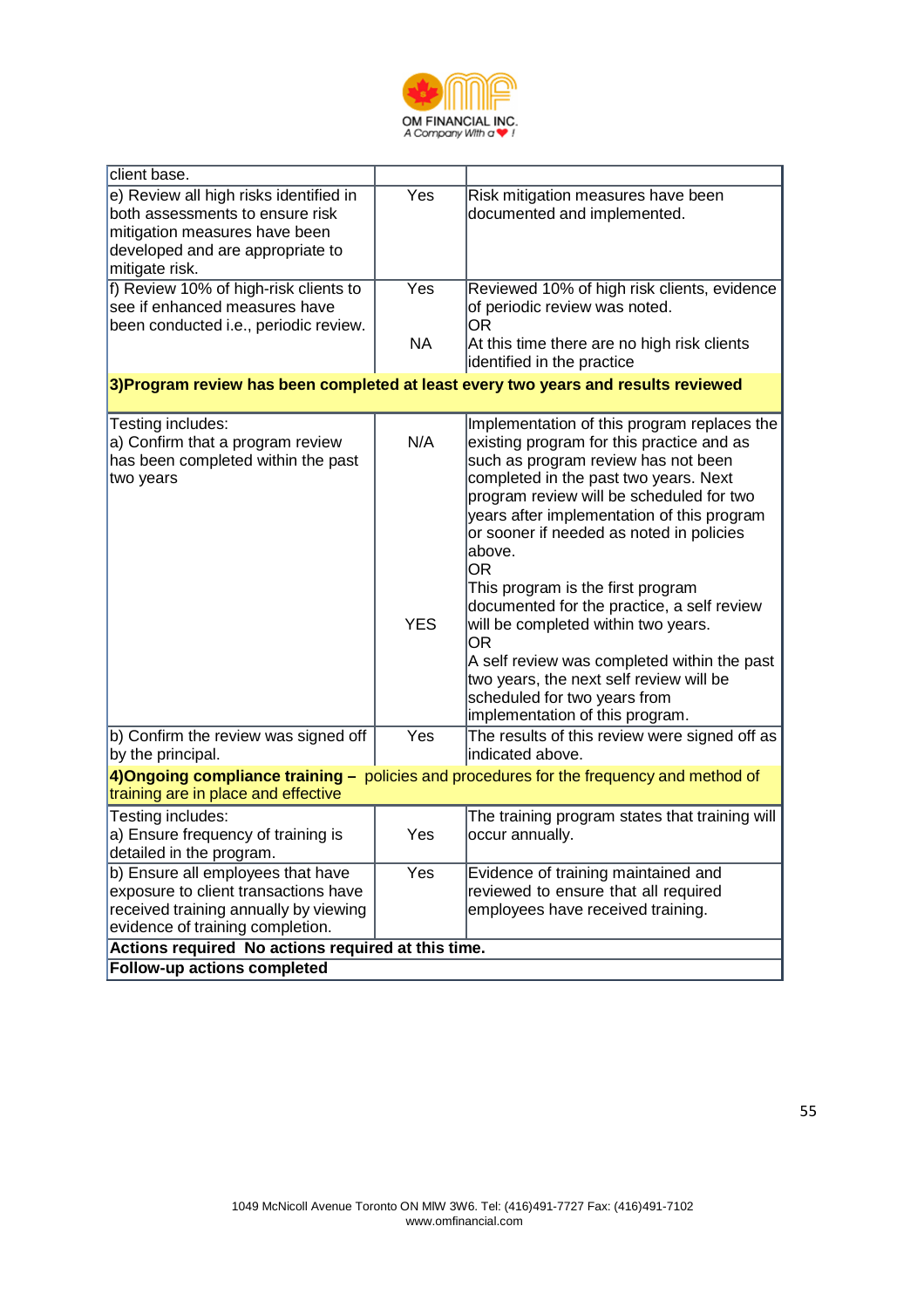

## **PART G – REVISION HISTORY**

| <b>Date</b> | <b>Section changed</b> | <b>Reason for change</b> |
|-------------|------------------------|--------------------------|
|             |                        |                          |
|             |                        |                          |
|             |                        |                          |
|             |                        |                          |
|             |                        |                          |
|             |                        |                          |
|             |                        |                          |
|             |                        |                          |
|             |                        |                          |
|             |                        |                          |
|             |                        |                          |
|             |                        |                          |
|             |                        |                          |
|             |                        |                          |
|             |                        |                          |
|             |                        |                          |
|             |                        |                          |
|             |                        |                          |
|             |                        |                          |
|             |                        |                          |
|             |                        |                          |
|             |                        |                          |
|             |                        |                          |
|             |                        |                          |
|             |                        |                          |
|             |                        |                          |
|             |                        |                          |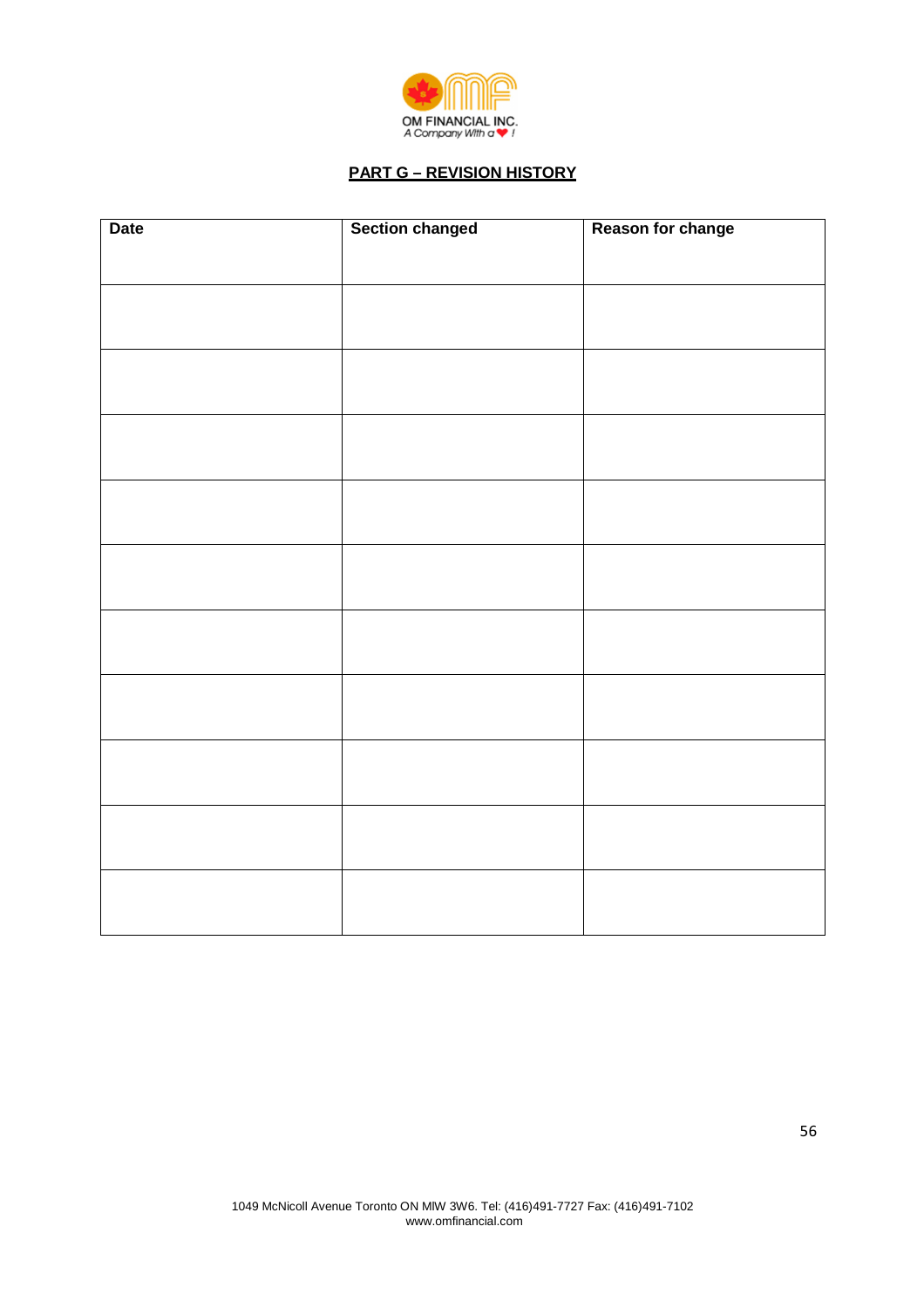

#### **APPENDIX**

#### **Client risk assessment tool**

This tool is used to document client risk assessments when automatic high-risk characteristics are present and/or potential high-risk triggers are present when on-boarding and/or monitoring.

#### **Document in the space below the rationale for client risk rating.**

#### **Automatic high-risk characteristics** – if any of the flags below are present the client is high risk.

- Politically exposed foreign persons
- A client where a suspicious transaction, terrorist financing report has been filed
- A client who is an identified terrorist
- A client for whom we are unable to obtain beneficial ownership information
- A client with transactions sent to or received from North Korea (regardless of amount)

**Potential high-risk triggers**  $-Any$  one trigger may be enough to assess a client as high risk, and typically if three or more triggers are present the client should default to high risk. This can vary depending on our knowledge of other factors about the client's profile such as the products they hold, tenure with client, source of funds etc.

#### **Client characteristics, product, service, delivery channel:**

- Politically exposed domestic person, head of international organization and close associates
- Premium payments/deposits via wire orders from foreign jurisdictions
- Third party involvement without reasonable justification
- Occupation High-risk occupations (i.e., cash intensive businesses, off shore business, business in high risk countries, online gambling)
- Client's business structure or transactions seems unusually complex
- Non face-to-face client identification without justifiable reason

#### **Geography**:

- Client resides outside local or normal customer area
- Client resides in known crime area
- Client has off-shore business activities, client connections to high-risk countries

#### **Other suspicious transaction indicators:**

- Volume/timing/complexity of transactions inconsistent with purpose of the policy/account
- Value of deposits inconsistent with occupation or source of funds
- Presence of any suspicious transaction indictors outlined in Part A "Background" information" section

## **Document your assessment and rationale here. Notes from ongoing monitoring can also be recorded here.**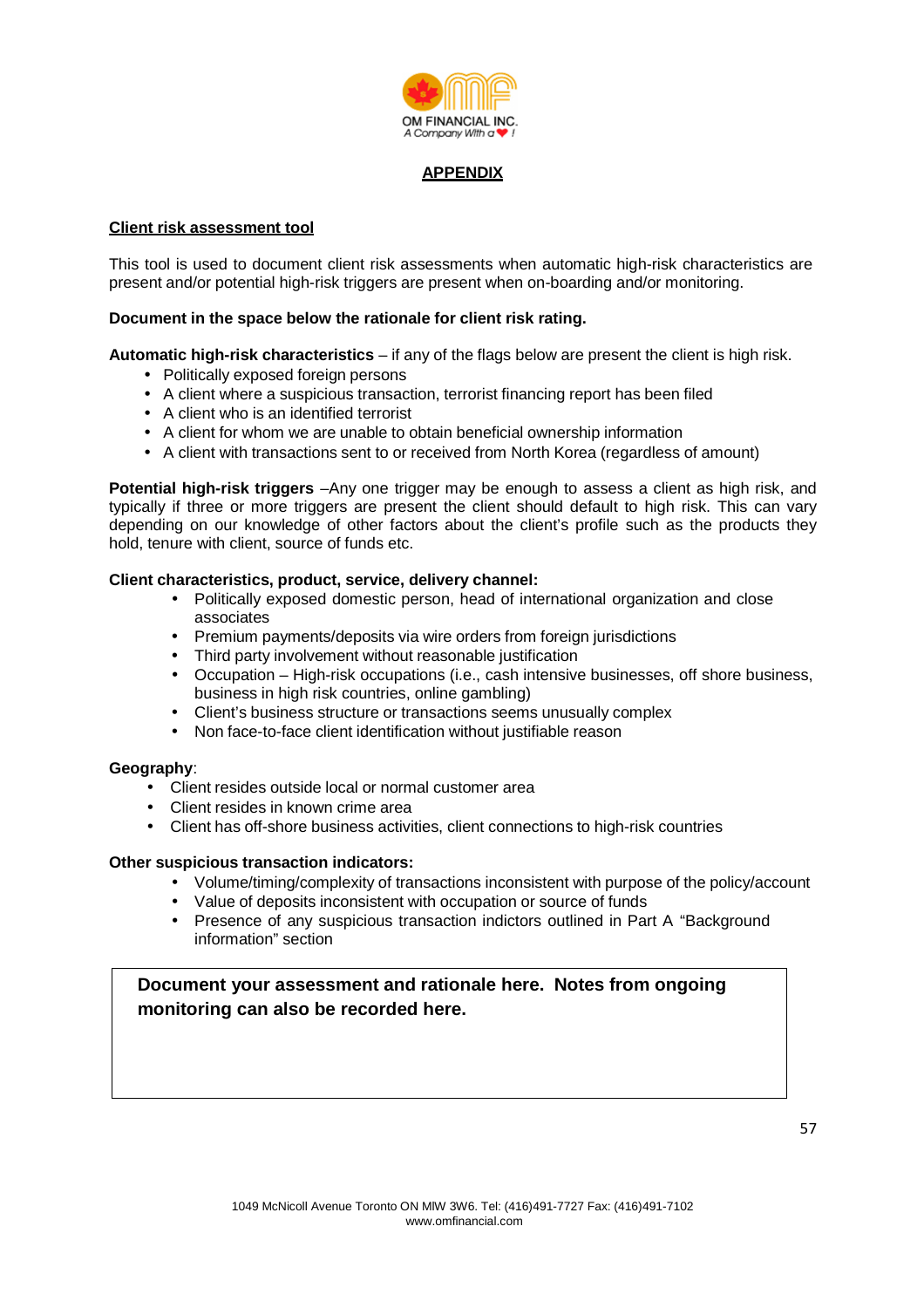

## **Updated AML/ATF Modules to include Amendments to Canada`s Anti-Money Laundering and Anti-Terrorist Financing Legislation effective June 1, 2021**

#### Introduction

In 2018, we added the AML/ATF Modules to the Compliance section of the Advisor website to assist advisors with their AML/ATF compliance programs. The modules focus on each of the five compliance program requirements required by FINTRAC and provide guidance and templates to help advisors develop or enhance their compliance programs.

We are pleased to announce that we have amended our AML/ATF Modules to align with FINTRACs new regulatory amendments that took effect June 1, 2021.

A high level summary of some of the specific changes for insurance companies, brokers, and agents include:

#### Politically Exposed Persons (PEP) and Heads of International Organizations (HIO)

The changes to the obligations life insurance companies, brokers, and agents have regarding PEP/HIO screening, monitoring, and recordkeeping include:

- Taking reasonable measures to determine whether someone who makes a lump-sum payment of\$100,000 or more in funds with respect to an immediate or deferred annuity or life insurance policy is a PEP, HIO, or a family member or a close associate of a PEP or HIO. If the person is determined to be a foreign PEP or a domestic PEP or HIO that is determined to be high risk you must take reasonable measures within 30 days to establish the source of the funds and the source of the person's wealth, and ensure that a member of senior management reviews the transaction.
- Taking reasonable measures to determine whether any person to whom is remitted \$100,000 or more over the duration of an immediate or deferred annuity or life insurance policy is a PEP, HIO, or a family member or a close associate of a PEP or HIO.
- When reviewing transactions involving a PEP, HIO, or family member or close associate of a PEP or HIO, a record must be kept, including specific details about the PEP/HIO, the date of the determination, the source of the funds, the source of the person's wealth, the name of the entity's senior management who reviewed the transaction and the date of the review. Transaction records must be kept for at least five years from the day on which the business transaction was conducted.

#### Recordkeeping Requirements

Life insurance companies, brokers and agents will be subject to new recordkeeping requirements under the Amendments. Changes under the new guidance include:

- Must retain records of terrorist property reports, large cash transaction reports for five years
- Records of unsuccessful reasonable measures are no longer required
- Large virtual currency transaction records do not need to be kept if the amount was received from a financial entity or public body or a person acting on behalf of a financial entity or public body.